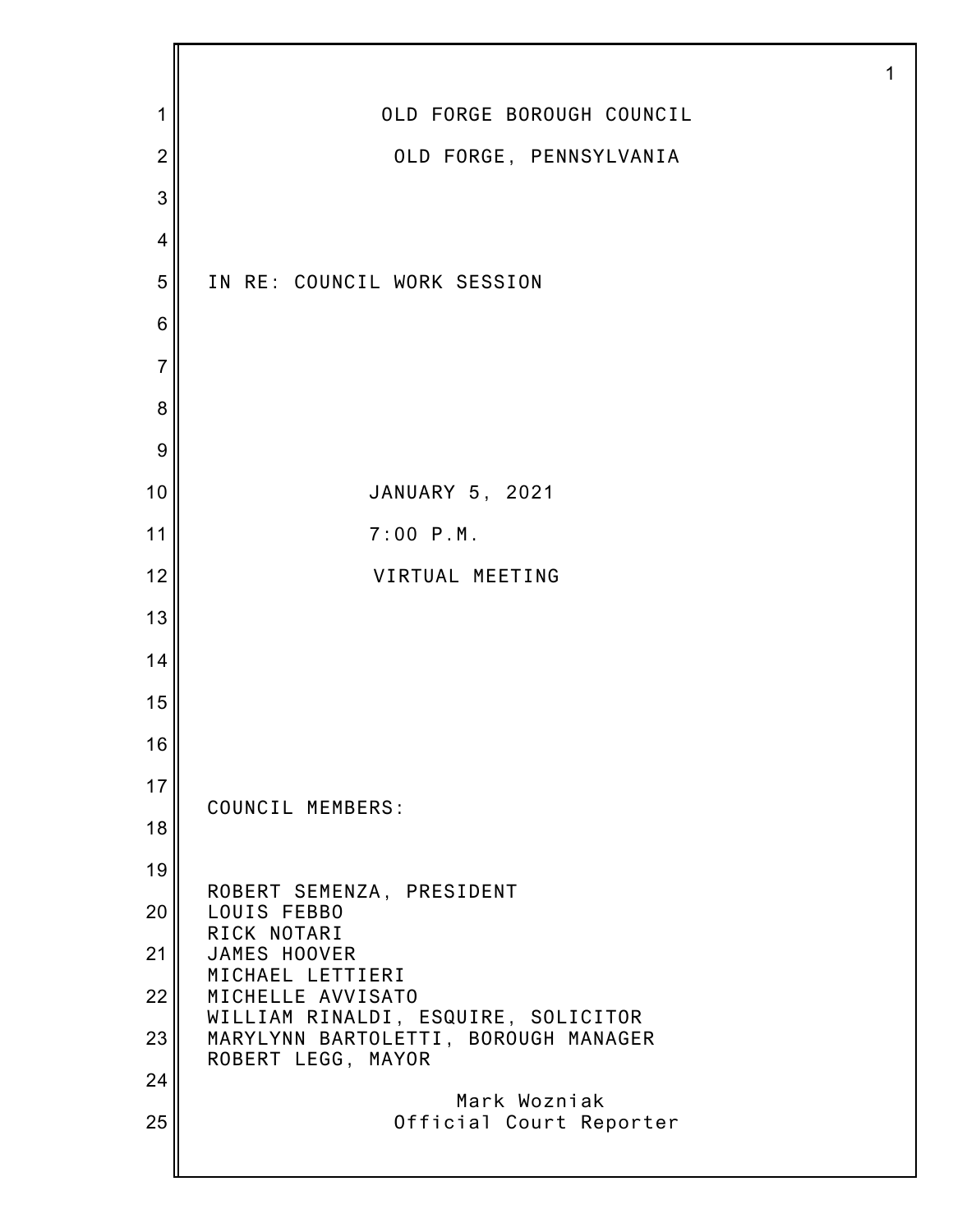|                | $\overline{2}$                             |
|----------------|--------------------------------------------|
| 1              | MR. SEMENZA: Good evening, ladies          |
| $\overline{2}$ | and gentlemen. Welcome to the January 5,   |
| 3              | 2021 meeting. Happy New Year, everyone.    |
| 4              | I'd like to start the meeting with the     |
| 5              | Pledge of Allegiance.                      |
| 6              | (The Pledge of Allegiance was              |
| $\overline{7}$ | recited.)                                  |
| 8              | MR. SEMENZA: Once again, welcome to        |
| 9              | the January 5th work session for the Old   |
| 10             | Forge Borough Council. The purpose of      |
| 11             | tonight's meeting is to set our agenda for |
| 12             | our January 19th meeting. Roll call,       |
| 13             | please, Marylynn.                          |
| 14             | MS. BARTOLETTI: Councilwoman               |
| 15             | Avvisato?                                  |
| 16             | MS. AVVISATO:<br>Here.                     |
| 17             | MS. BARTOLETTI: Councilman Febbo?          |
| 18             | MR. FEBBO:<br>Here.                        |
| 19             | MS. BARTOLETTI: Councilman Hoover?         |
| 20             | MR. HOOVER:<br>Here.                       |
| 21             | MS. BARTOLETTI: Councilman Lettieri        |
| 22             | is not here yet. Council Notari?           |
| 23             | MR. NOTARI: Present.                       |
| 24             | MS. BARTOLETTI: Councilman Rinaldi?        |
| 25             | Councilman Semenza?                        |
|                |                                            |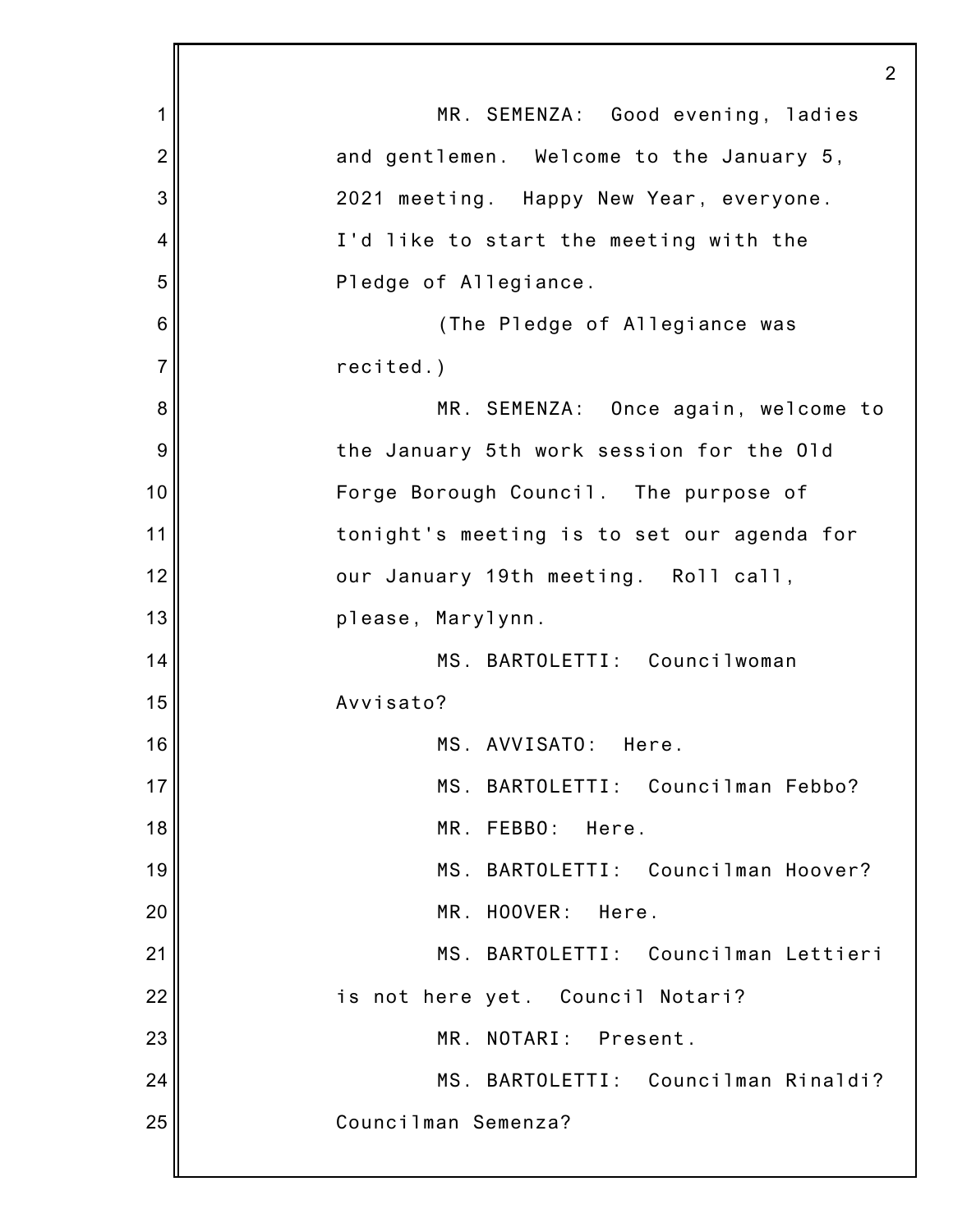1 2 3 4 5 6 7 8 9 10 11 12 13 14 15 16 17 18 19 20 21 22 23 24 25 3 MR. SEMENZA: I'm here. Once again, the purpose of tonight's meeting is to set the agenda for our January 19th meeting. I'm going to hear from our department heads, I'll go down the table and see if council has anything to address. At this time I'm going to go to Paul Papi, zoning/code enforcement. Paul, do you have anything for the agenda for January 19th? MR. PAPI: No. It's actually been quite slow the last two weeks with the holiday, but I'd like to have a planning commission meeting in February. MR. SEMENZA: Okay. MR. PAPI: If that's okay with everybody. That's what my goal is. MR. SEMENZA: Yes. MR. PAPI: We'll have it at Eagle-McClure at 7:30 and we'll have to put an ad in the paper. ATTY. RINALDI: In January? Can you get one in in January at all? MR. PAPI: I don't know. Can we? I imagine we could if we needed to.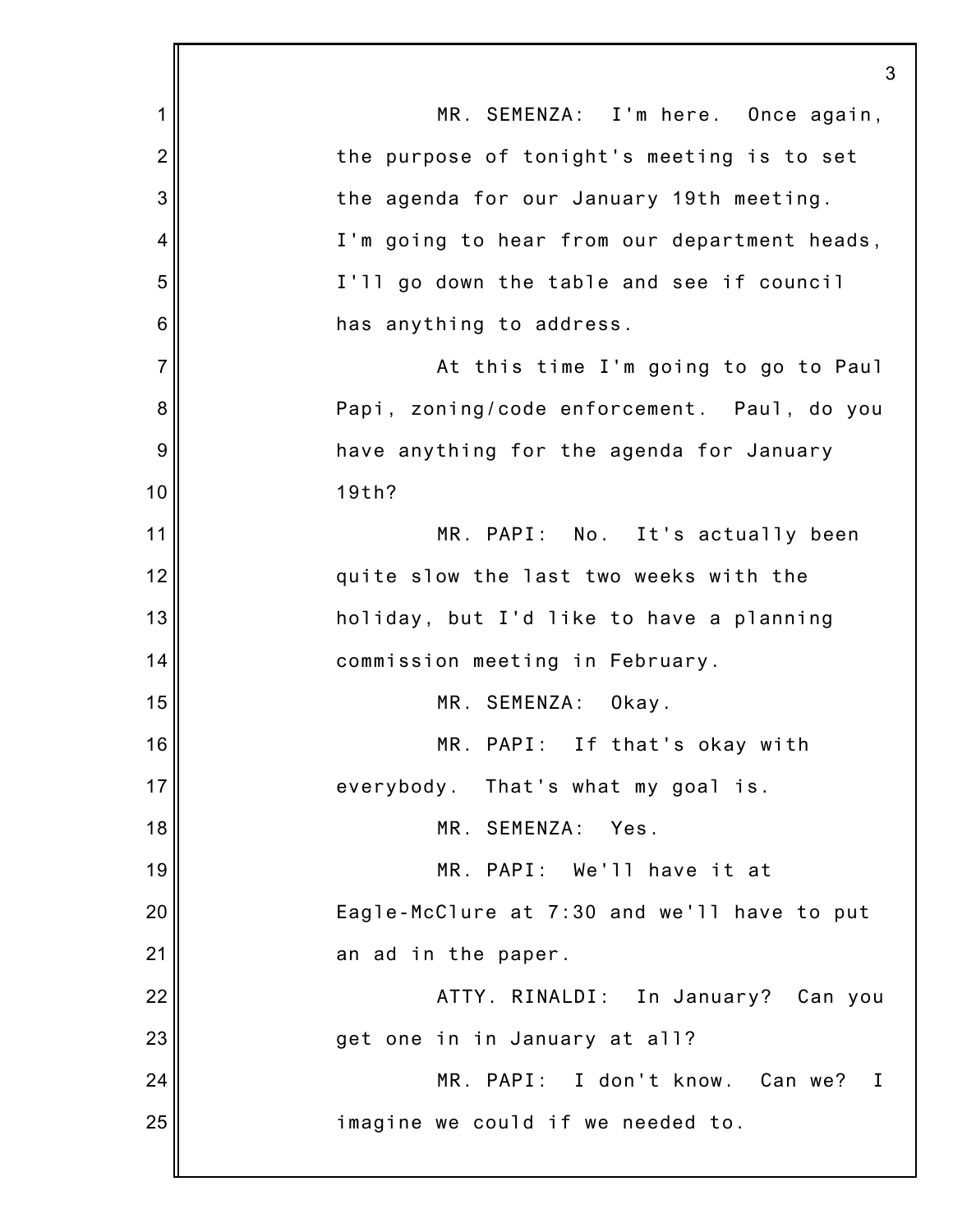|                | $\overline{4}$                             |
|----------------|--------------------------------------------|
| 1              | MR. SEMENZA: Is there something            |
| $\overline{2}$ | that needs to be done?                     |
| 3              | ATTY. RINALDI: Well, I have to get         |
| 4              | that recommendation on that zoning change. |
| 5              | Do you have any other people backed up,    |
| 6              | Paul?                                      |
| $\overline{7}$ | MR. PAPI: Some guys called me, they        |
| 8              | said they'd get back to me, but I haven't  |
| 9              | heard from them in weeks.                  |
| 10             | MR. HOOVER: How about the guy on           |
| 11             | Butler Street? The garage.                 |
| 12             | MR. PAPI: No. I have to let him            |
| 13             | know when our next meeting is. Do you want |
| 14             | to see if we can have it in --             |
| 15             | ATTY. RINALDI: Check with Marylynn         |
| 16             | and see if there's any time. If we can     |
| 17             | squeeze one in in January that would be    |
| 18             | great.                                     |
| 19             | MR. PAPI: We'll work on it                 |
| 20             | tomorrow.                                  |
| 21             | MR. SEMENZA: Anybody have any              |
| 22             | questions for Paul?                        |
| 23             | MR. FEBBO:<br>Tell me about Kardos.        |
| 24             | Where are we at with that deal?            |
| 25             | MR. PAPI: We have a court hearing          |
|                |                                            |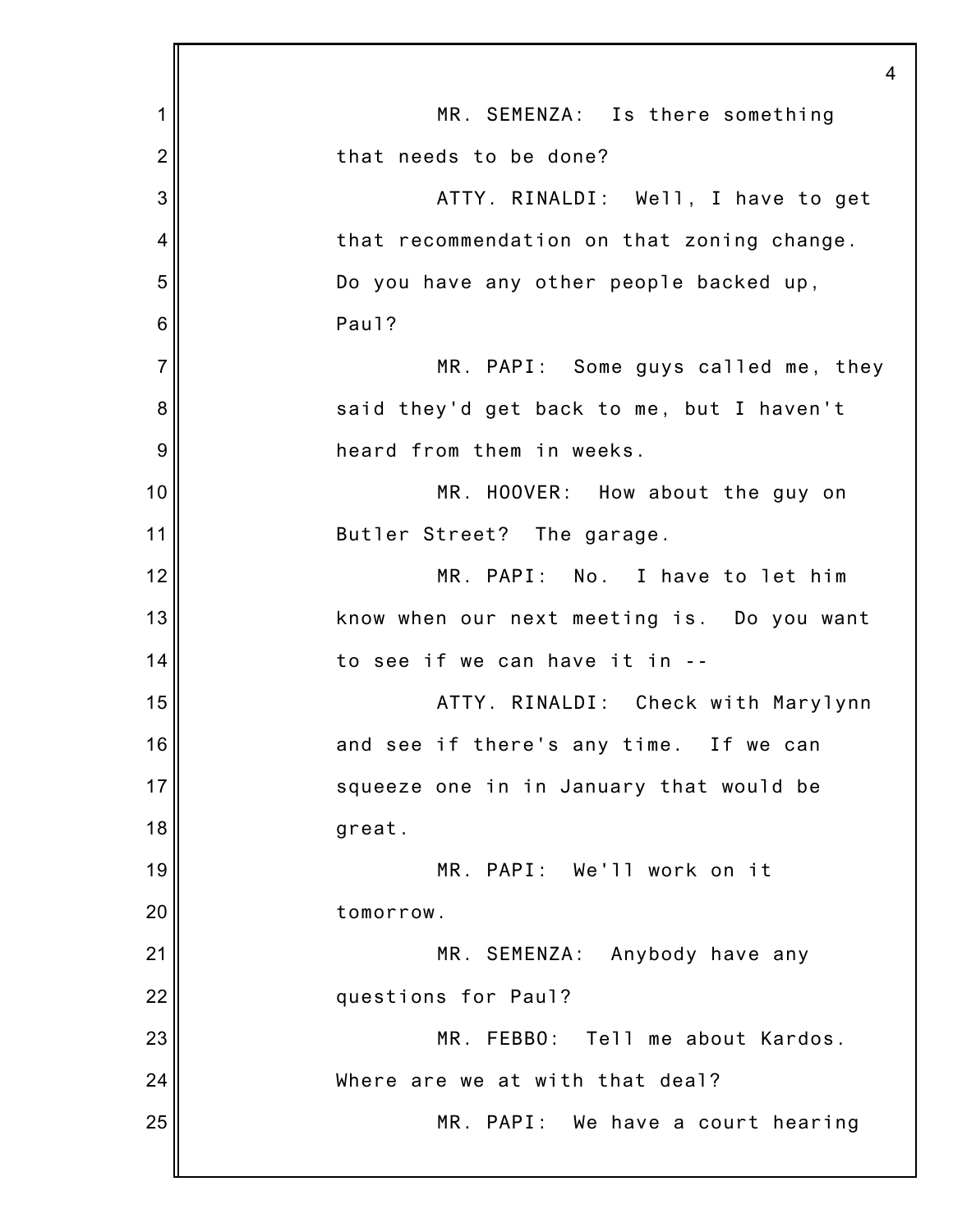|                | 5                                           |
|----------------|---------------------------------------------|
| 1              | on the 14th.                                |
| $\overline{2}$ | MR. FEBBO: In front of who?                 |
| 3              | ATTY. RINALDI: Seig, the                    |
| 4              | magistrate.                                 |
| 5              | MR. FEBBO: I though we already ran          |
| 6              | that course with him.                       |
| $\overline{7}$ | ATTY. RINALDI: Not that I know of.          |
| 8              | MR. FEBBO: All right, January 14th.         |
| 9              | All right.                                  |
| 10             | MR. SEMENZA: Rick, did you have             |
| 11             | something?                                  |
| 12             | MR. NOTARI: Paul, I got a call              |
| 13             | about a tree in the right-of-way at 739     |
| 14             | Glenwood Road. As far as I know the         |
| 15             | homeowner is responsible even in the        |
| 16             | right-of-way. Correct?                      |
| 17             | MR. PAPI: I don't know what you             |
| 18             | mean by in the right-of-way.                |
| 19             | MR. NOTARI: In the first, maybe,            |
| 20             | six feet of the property, three to six feet |
| 21             | of the property.                            |
| 22             | MR. PAPI: They have to maintain             |
| 23             | their property all the way to the street.   |
| 24             | All the way to the curb.                    |
| 25             | MR. NOTARI: I guess this tree is            |
|                |                                             |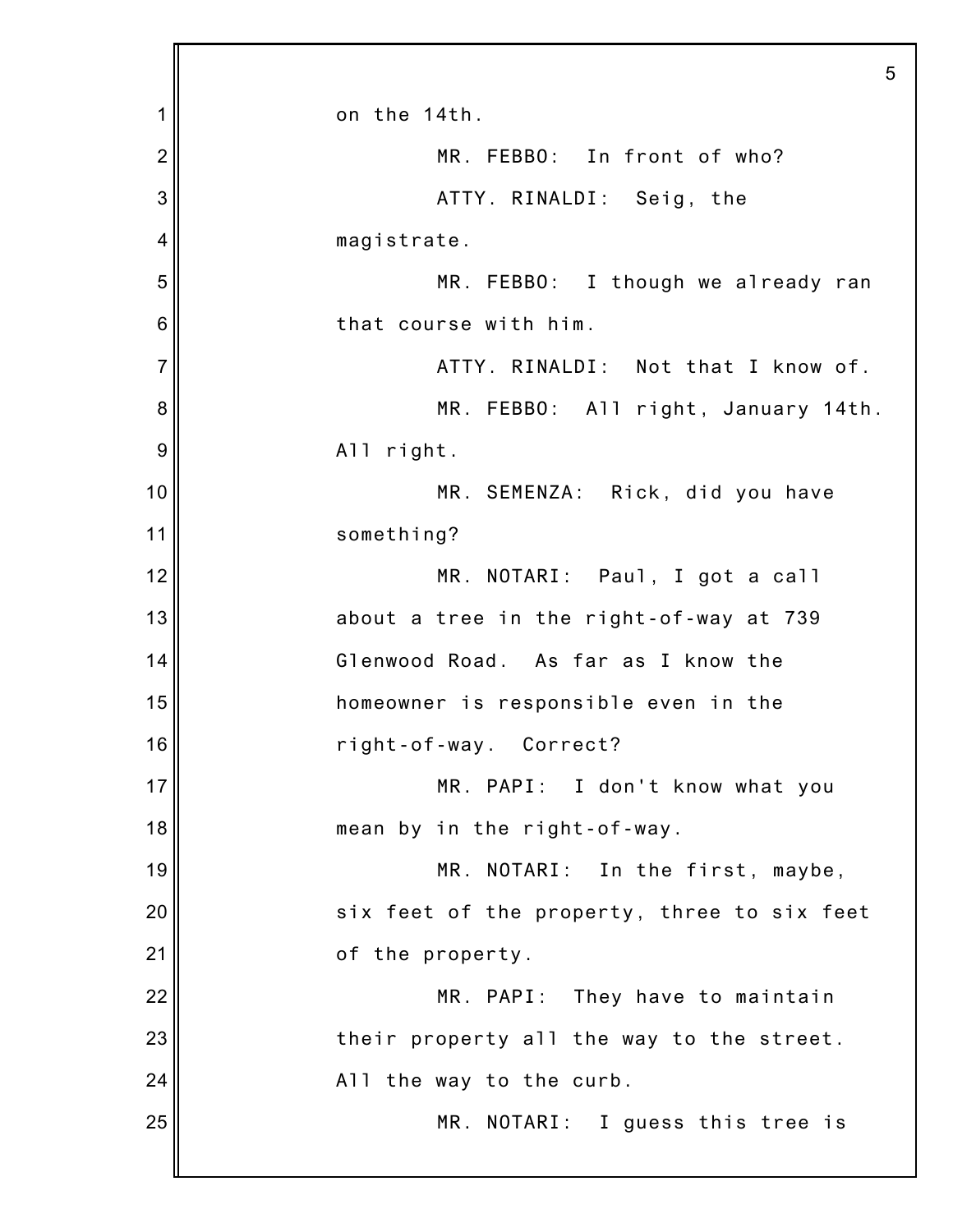1 2 3 4 5 6 7 8 9 10 11 12 13 14 15 16 17 18 19 20 21 22 23 24 25 6 growing out of control. It's an elderly person that lives there and they were looking for some help trying to get the tree cut down. I told them I would ask. I figured that it's not our problem, but I just thought I would make sure. MR. PAPI: Is it a big pine tree on the right? MR. NOTARI: I believe so. It's across from Johnny Belko's house. MR. PAPI: Yeah, I met with her last summer. I explained the whole thing to her. I told her it's not the borough's issue. MR. NOTARI: Dino Darbenzio called me. I guess it's a relative of his daughter's. MR. PAPI: She was a very nice lady. MR. NOTARI: They were just looking for some help, but he understood if it's not. I'll give him a call back and explain to him that it's not our issue. Thanks, Paul. MR. SEMENZA: Paul, I've gotten a call on Maple Street. The issue there was that property with all the garbage and the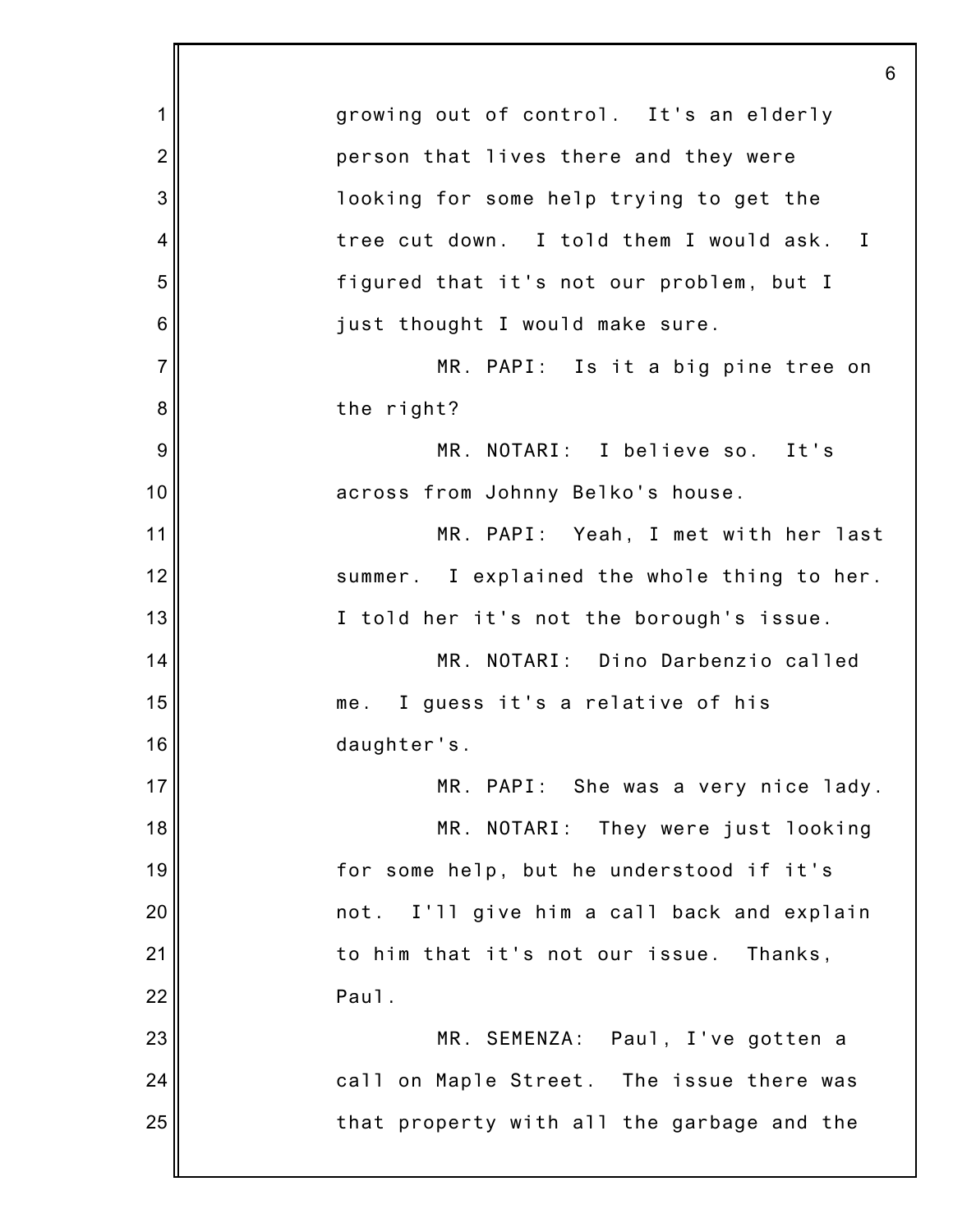|                | 7                                            |
|----------------|----------------------------------------------|
| 1              | trailer on it and everything. Do you know    |
| $\overline{c}$ | the property I'm talking about?              |
| 3              | MR. PAPI: Yes. I've sent him a               |
| 4              | couple letters, and every time I did he      |
| 5              | cleaned up. There's just been a war going    |
| 6              | on between him and his neighbor. I think     |
| $\overline{7}$ | $it's -$                                     |
| 8              | MR. SEMENZA: The father.                     |
| 9              | MR. PAPI: He fought with the                 |
| 10             | neighbor on the other side, too, and got him |
| 11             | to clean all his property up, too. Every     |
| 12             | time I talk to those two kids they do what I |
| 13             | ask them to do.                              |
| 14             | MR. SEMENZA: Well, what do they do,          |
| 15             | keep putting garbage back, then? What are    |
| 16             | they doing there? Are they cleaning up and   |
| 17             | making a mess again?                         |
| 18             | MS. AVVISATO: They yard is bad.              |
| 19             | Right, Paul?                                 |
| 20             | MR. PAPI: Every time there was dog           |
| 21             | crap there I told them about it and they     |
| 22             | cleaned up. I haven't been there in a        |
| 23             | while. You can't see it with all the snow.   |
| 24             | I'll stop over and check it out.             |
| 25             | MR. SEMENZA: Stop over, because I            |
|                |                                              |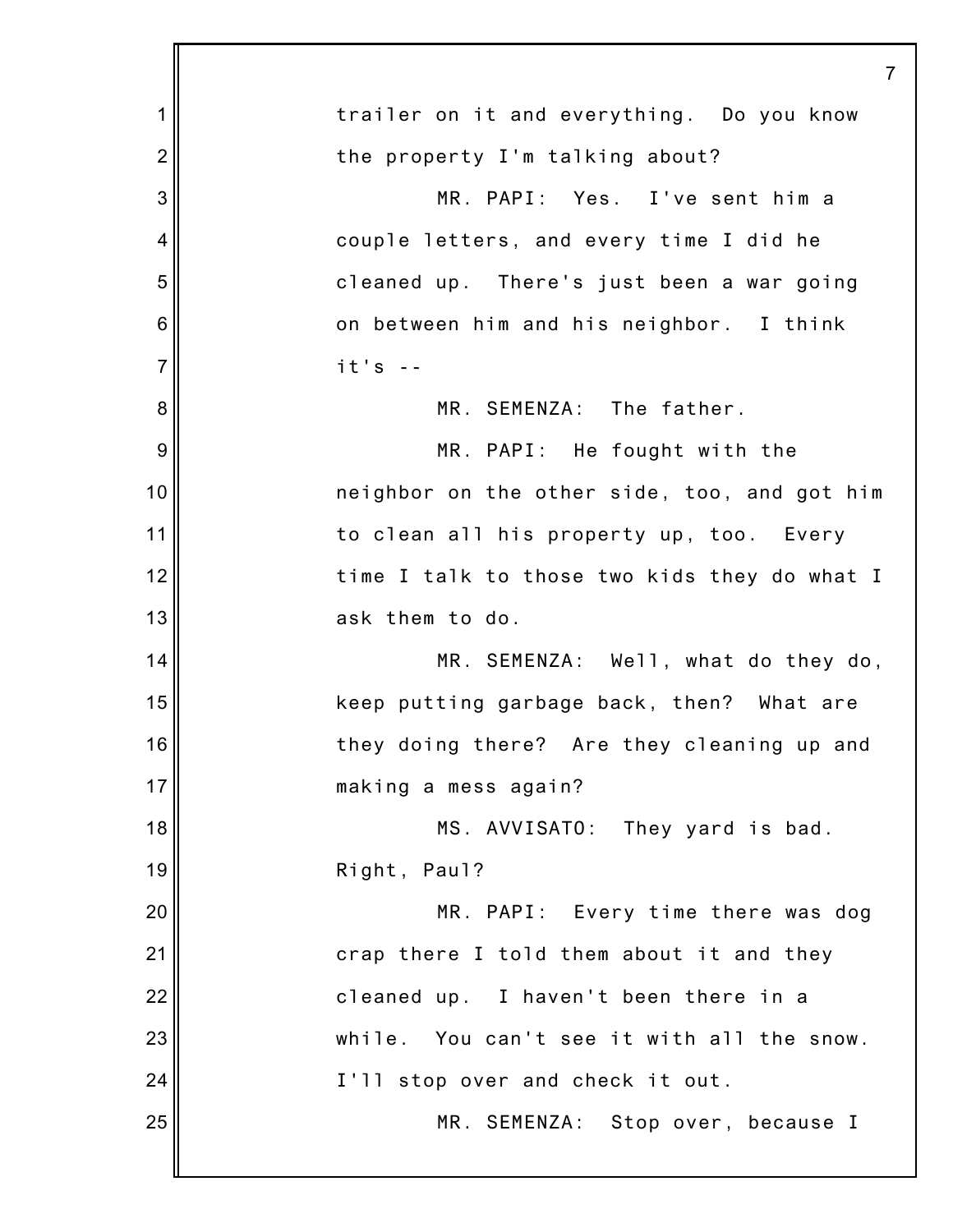|                | 8                                            |
|----------------|----------------------------------------------|
| 1              | got a call from the guy that owns the        |
| $\overline{2}$ | apartment complex across the street on Maple |
| 3              | Street, there. He said a couple of his       |
| 4              | tenants have complained about it.            |
| 5              | MR. PAPI: Well, if they're not               |
| 6              | going to listen to me I'll just take them to |
| $\overline{7}$ | the magistrate. I'll give them one more      |
| 8              | chance.                                      |
| 9              | MR. SEMENZA: Marylynn, Mike                  |
| 10             | Lettieri is on. Will you mark him present,   |
| 11             | please.                                      |
| 12             | MS. BARTOLETTI:<br>Okay.                     |
| 13             | MR. SEMENZA: Anybody else have               |
| 14             | anything for Paul? Thanks, Paul.             |
| 15             | Dave, do you have anything for the           |
| 16             | agenda?                                      |
| 17             | MR. LOPATKA: I don't have anything           |
| 18             | for the agenda.                              |
| 19             | MR. SEMENZA: Anybody have any                |
| 20             | questions for Dave?                          |
| 21             | ATTY. RINALDI: Dave, how are they            |
| 22             | doing with the sewer project? I saw you      |
| 23             | there yesterday.                             |
| 24             | MR. LOPATKA: So the sewer project,           |
| 25             | they brought the lines. Everything is in.    |
|                |                                              |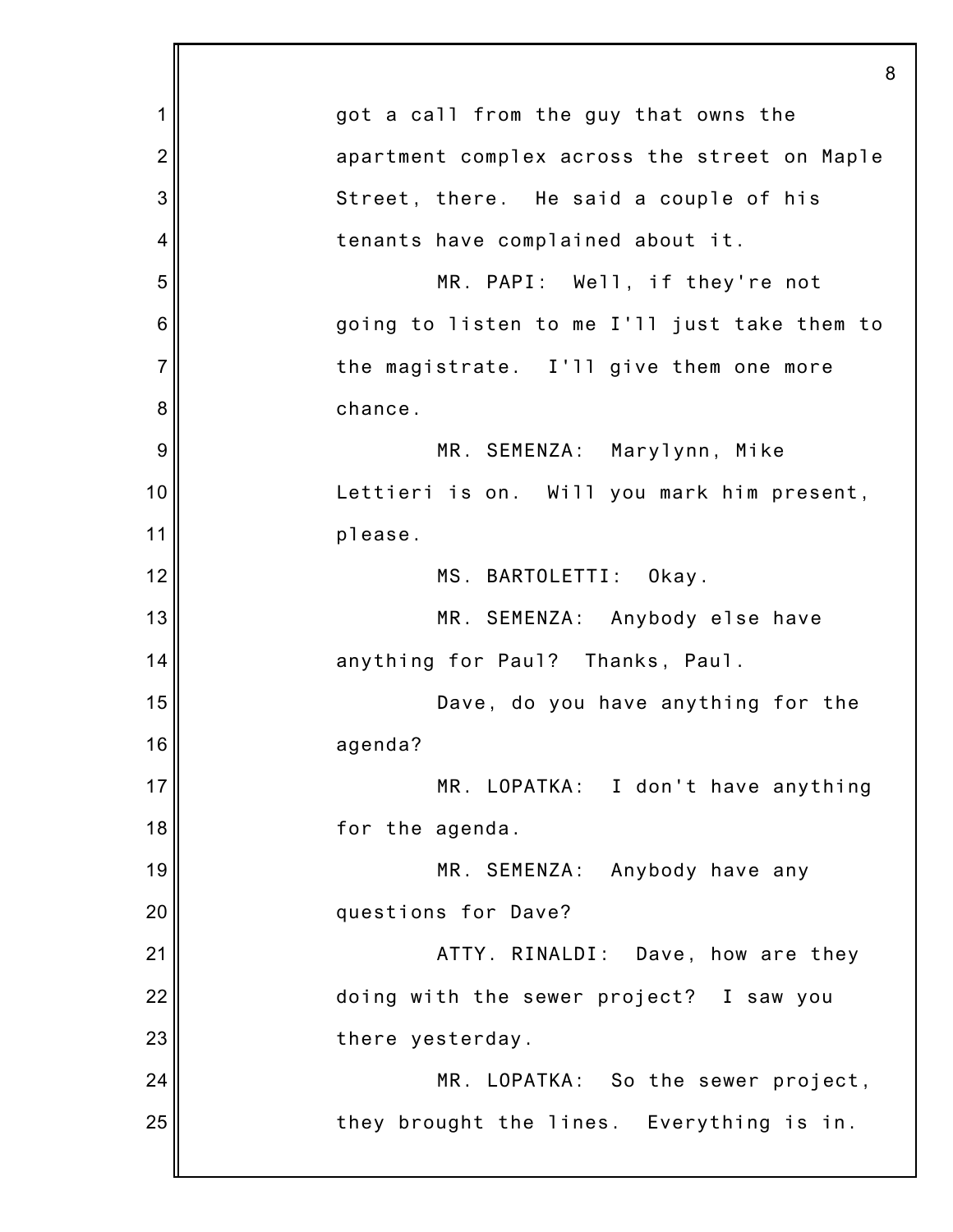1 2 3 4 5 6 7 8 9 10 11 12 13 14 15 16 17 18 19 20 21 22 23 24 25 The existing line coming off of Main Street is a terra cotta line that's actually -- it was cracked. So right now they have the flow flowing into the new pipe, so the sewage is going into the new pipe. What I told them to do is get a new concrete box, tie that old pipe in there for now, and then in the springtime -- because you don't want to cut a state road right now. It's not a good idea because you can't get any material. So temporarily tie that existing pipe in, and then in the spring we'll run a brand new pipe out to the manhole in Main Street. Then that should be done from the top all the way to the bottom. There's no sense in leaving 12 or 20 feet of an old, petrified clay pipe in there that's probably cracked and a bunch of spaces. ATTY. RINALDI: I was just curious. Did they find his sewer line yet? Don't let them pass that by. MR. LOPATKA: No, they know where his sewer line is. They have it marked out. So they'll be tying that in at some point. MR. SEMENZA: Anybody else have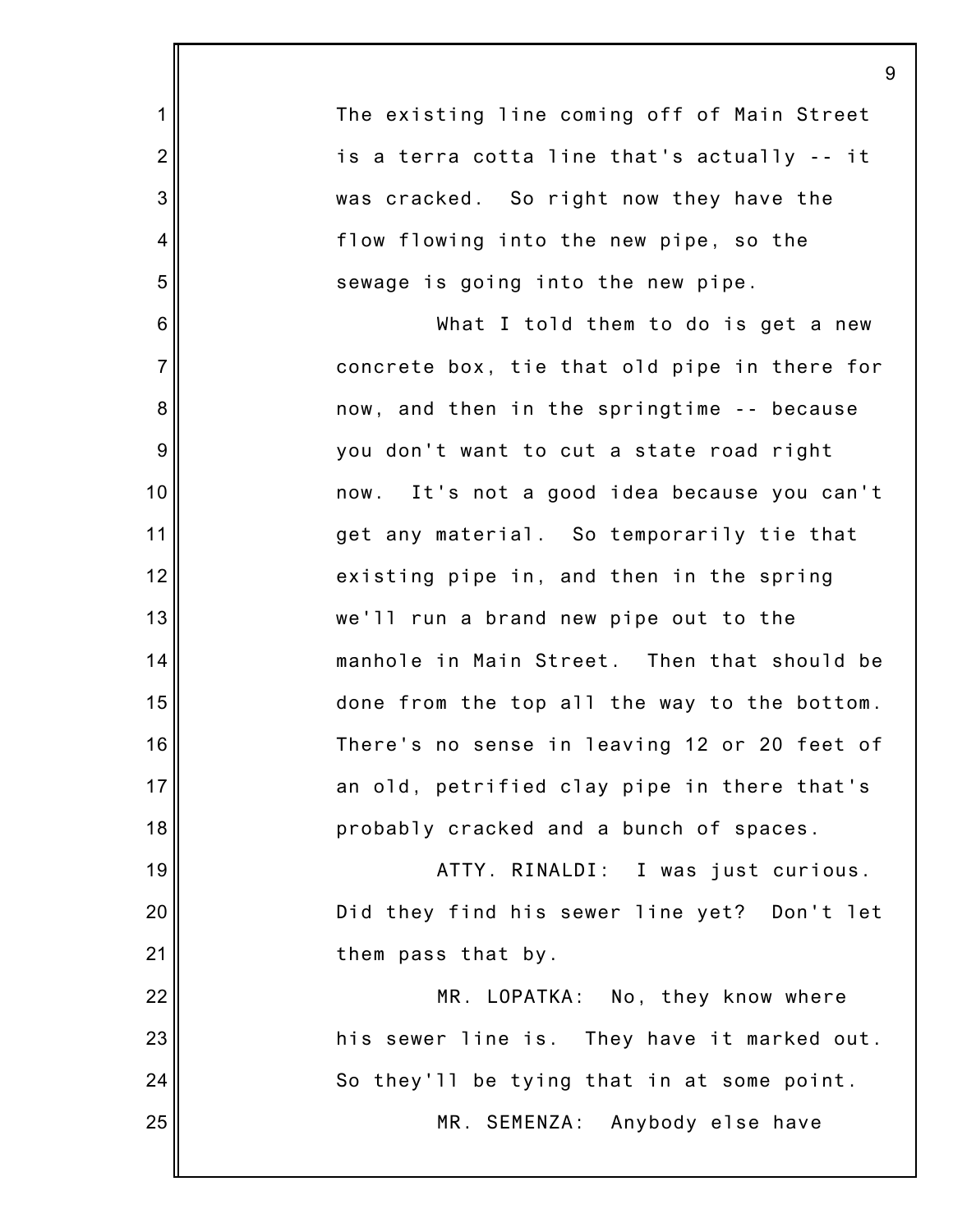|                 | 10                                           |
|-----------------|----------------------------------------------|
| 1               | anything for Dave?                           |
| $\overline{2}$  | MR. NOTARI: Dave, how about an               |
| 3               | update on the borough building.              |
| 4               | MR. LOPATKA: So the borough                  |
| 5               | building, they actually started digging      |
| $6\phantom{1}6$ | outside earlier this week. They're going to  |
| $\overline{7}$  | start doing the stairs into the senior       |
| 8               | center, the planter area, and they're        |
| 9               | digging for the new entryway. They did       |
| 10              | receive a whole ton of sheetrock, so they'll |
| 11              | be starting to sheetrock all the rooms by    |
| 12              | the end of the week.                         |
| 13              | Other than that, there's a few items         |
| 14              | that we have to get some answers on which    |
| 15              | came up today in the meeting. But they're    |
| 16              | moving. They should have a bunch of people   |
| 17              | in there towards the end of the week and     |
| 18              | next week doing sheetrock and stuff. They    |
| 19              | have some other areas they have to cut, too. |
| 20              | They have to put the pad in, put the         |
| 21              | generator in the back, and they have to run  |
| 22              | some lines back there as well. It's          |
| 23              | ongoing. We're moving, though.               |
| 24              | MR. NOTARI: Good. Just to let                |
| 25              | everybody know, the elevator approval is on  |
|                 |                                              |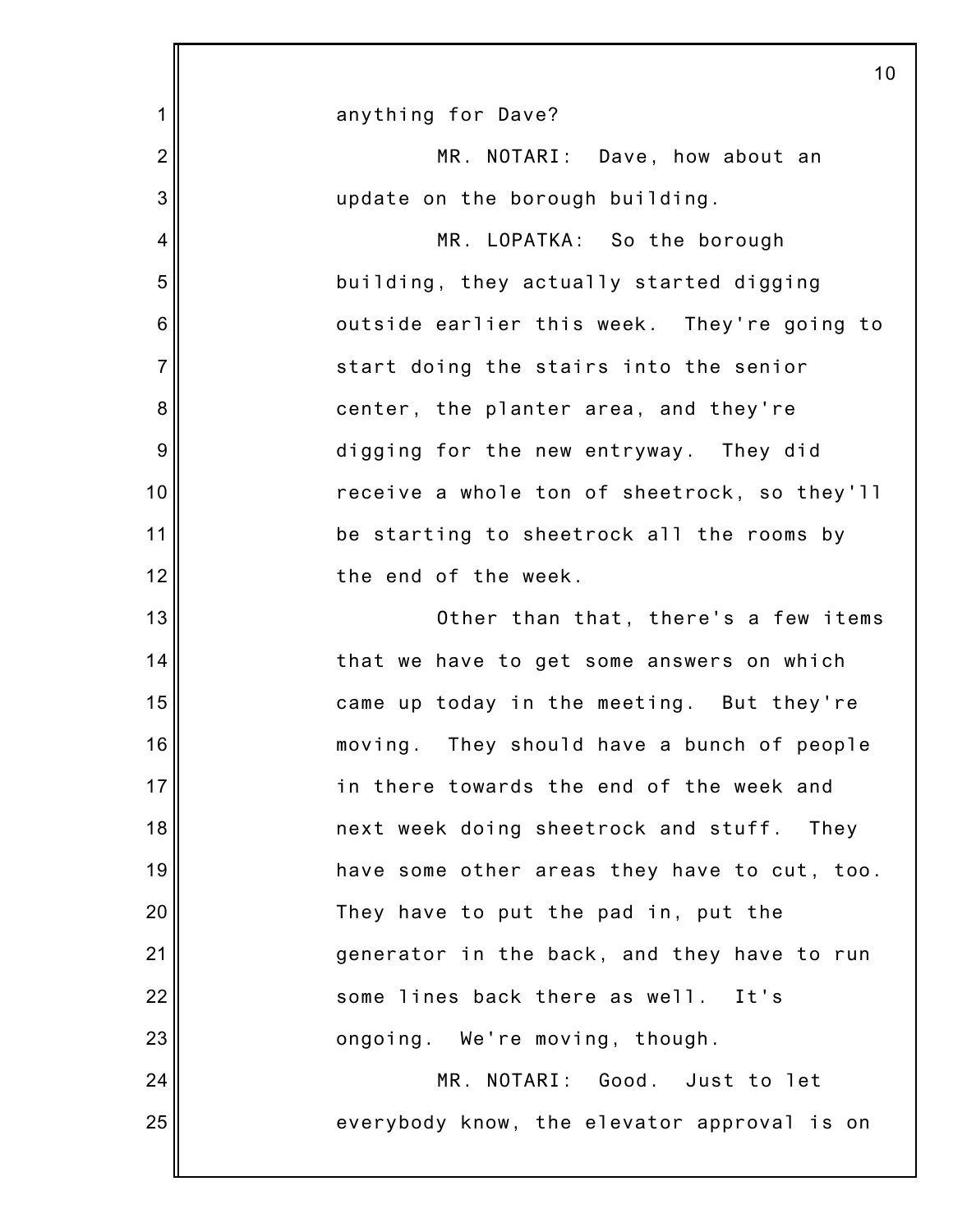|                | 11                                           |
|----------------|----------------------------------------------|
| 1              | the commissioners' agenda for tomorrow. I    |
| $\overline{2}$ | saw the agenda today and it's the first      |
| 3              | thing on it. First order of business.        |
| 4              | MR. LOPATKA: We actually have a              |
| 5              | pre-construction meeting with the contractor |
| 6              | the day after, on Thursday. A Zoom call      |
| $\overline{7}$ | with Peggy Piccotti and the county and the   |
| 8              | contractors.                                 |
| 9              | MR. NOTARI: Thanks, Dave.                    |
| 10             | MR. SEMENZA: Anybody else have               |
| 11             | anything for Dave?                           |
| 12             | MR. HOOVER: Dave, why don't we ask           |
| 13             | everybody about that entranceway now and get |
| 14             | an answer for you.                           |
| 15             | MR. LOPATKA: I think Marylynn had            |
| 16             | sent around a question to everyone with      |
| 17             | regards to the -- like, when you come in     |
| 18             | that main corridor, the design has that      |
| 19             | exposed all the way up to the roof, and kind |
| 20             | of the idea behind that was just to give it  |
| 21             | height. You know, the whole inside portion   |
| 22             | of that hallway, to give it some height as   |
| 23             | opposed to just, like, a regular eight foot  |
| 24             | ceiling in there.                            |
| 25             | So the question came up, because             |
|                |                                              |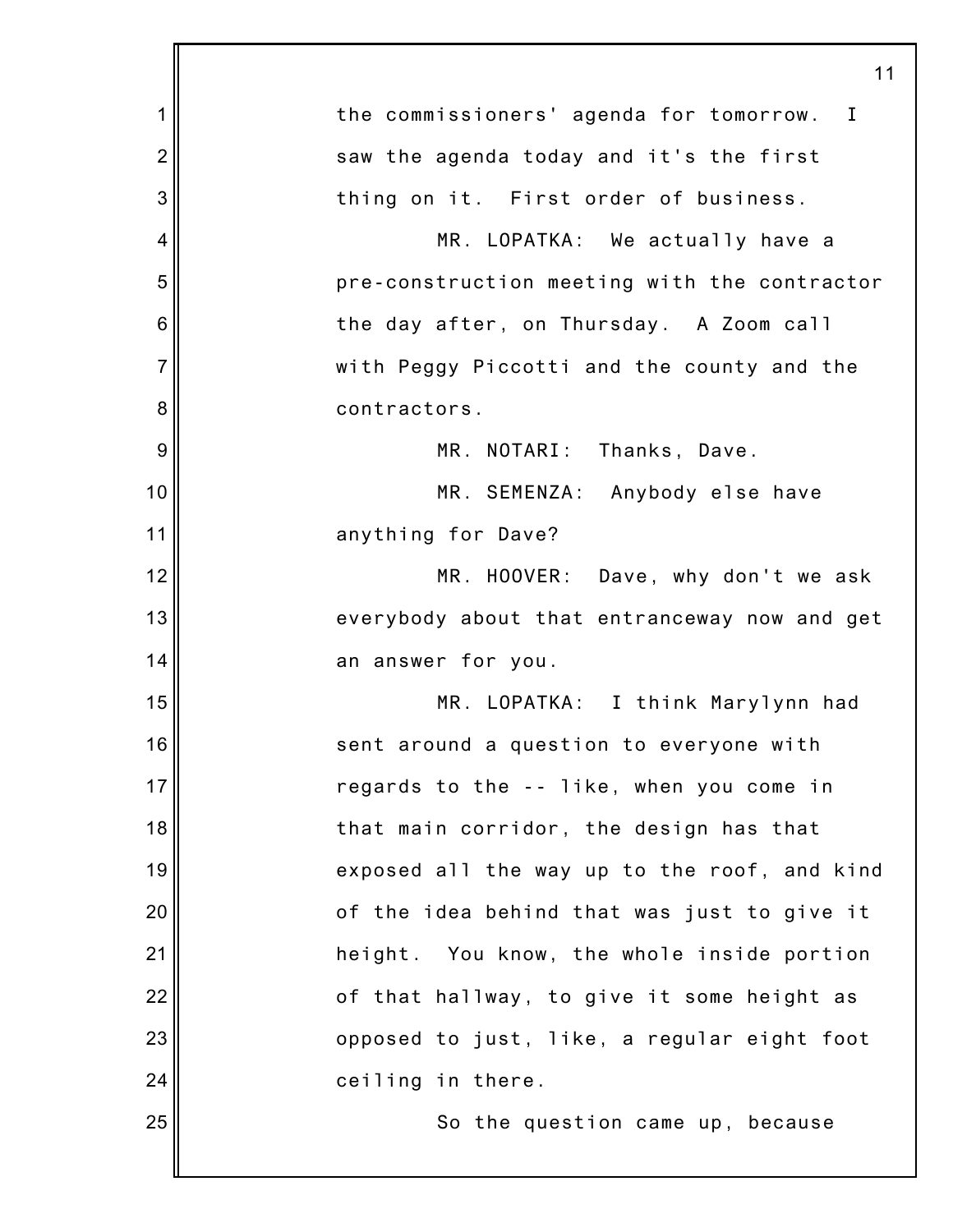1 2 3 4 5 6 7 8 9 10 11 12 13 14 15 16 17 18 19 20 21 22 23 24 25 12 we're trying to finalize the light submittal -- and if we're going to go with the open concept most of those lights actually will hang down, so they have to be extended down some as opposed to if we actually put a ceiling in there. Then they'll install in the ceiling. So we're trying to finalize that lighting submittal, so that's where that question came up. I mean, Marylynn, I explained it to her. Jimmy, we kind of looked at it today. All that area in there will be painted black if you end up leaving it that way. Again, it kind of gives you that height. I know there were some questions as to whether or not you wanted to put an actual ceiling in there to kind of clean it up or make it look a little bit cleaner inside there. MR. SEMENZA: I personally like finished ceiling. MR. FEBBO: I thought the same thing, but after input from Jimmy and Rick, when I first looked at it it looked like a bare ceiling in there. Just a roof. It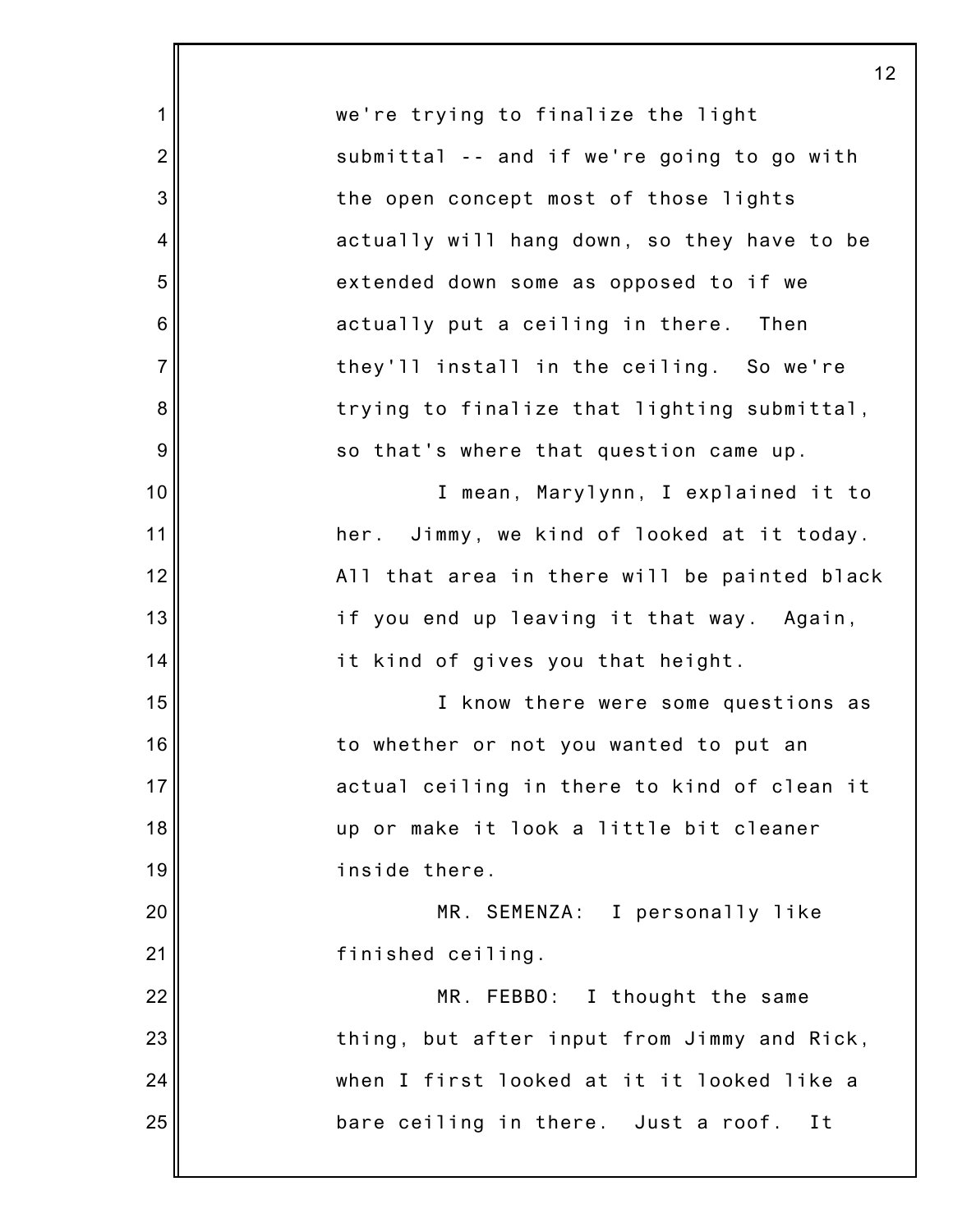6 7 16 23 13 kind of looked empty and I didn't I feel comfortable looking up at the exposed roof. But then Rick brought it up that a lot of ductwork and so on has to run through there. Dave, will there be a lot of pipe work going back and forth? I'm looking for something to camouflage the roof. MR. LOPATKA: There's some there now. There's water lines, there's conduit for all the power and communication, and then there will actually be another duct going across, towards the back, to go into the bathrooms, and then I believe there's another one in the front somewhere. So there is some additional ductwork that has to go through there and some power lines, some other stuff that still need to get routed across there. So there is some stuff. MR. FEBBO: Well, if there's more piping to be routed through there it would distract from looking directly at the ceiling, and if you paint it black, I agree with Rick that the appearance would look

better. Also with Jimmy, you don't have

25

24

1

2

3

4

5

8

9

10

11

12

13

14

15

17

18

19

20

21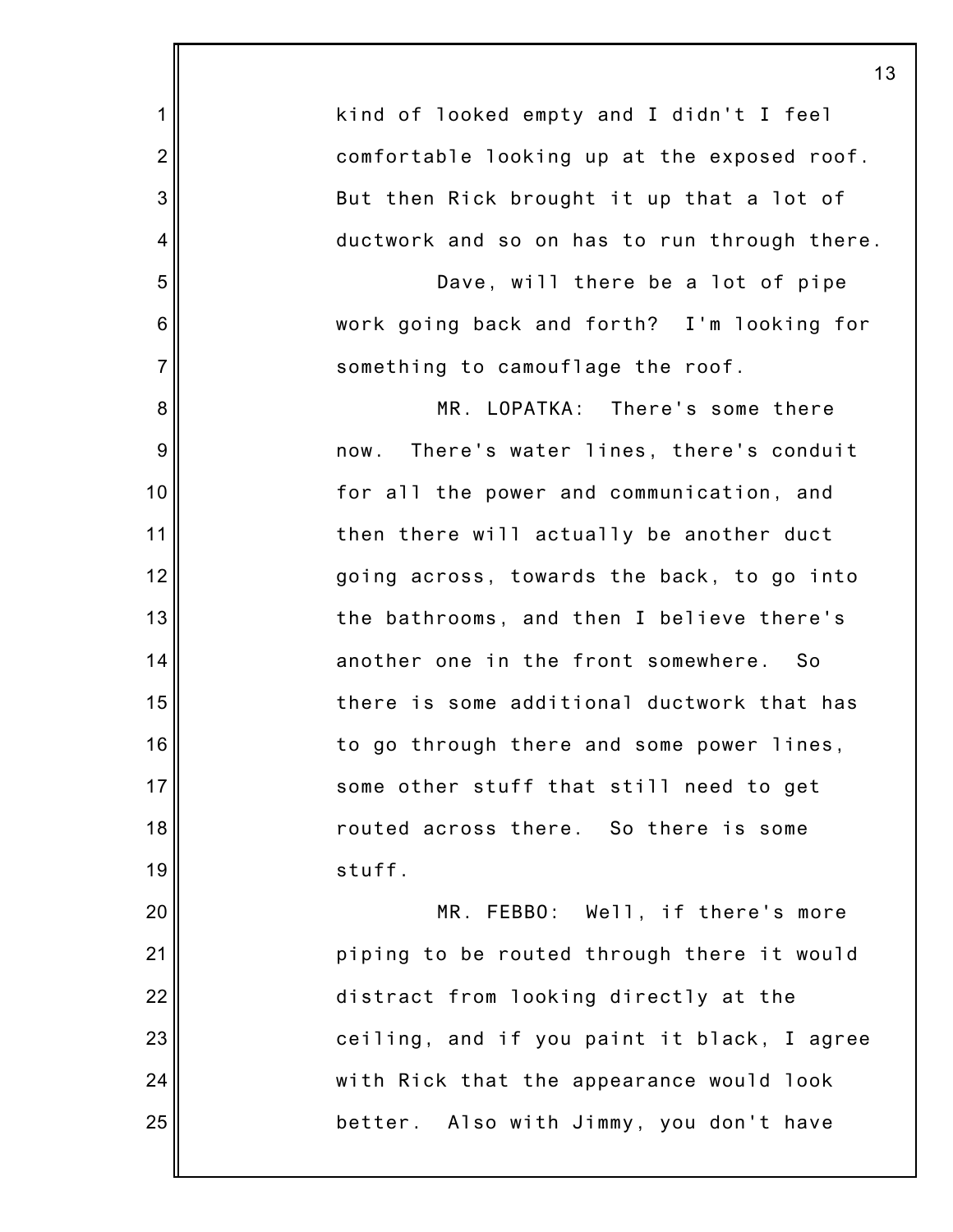|                | 14                                           |
|----------------|----------------------------------------------|
| 1              | that closed ceiling. If you stand at one     |
| $\overline{2}$ | end and look down the other end of that      |
| 3              | hallway you have a drop ceiling. The         |
| $\overline{4}$ | perception looks like it comes to --         |
| 5              | MR. LETTIERI: Do you have to put a           |
| 6              | drop ceiling in it, Dave? Do we need access  |
| $\overline{7}$ | to what's coming across that hallway?        |
| 8              | MR. LOPATKA: Well, no. The design            |
| 9              | now as done is open to above. And you see    |
| 10             | it in bars and some other places. Like       |
| 11             | different apartment buildings and stuff have |
| 12             | that open look. I mean, the idea behind the  |
| 13             | open was to kind of give you height in there |
| 14             | as opposed to --                             |
| 15             | MR. LETTIERI: How high can you go            |
| 16             | if you do --                                 |
| 17             | MR. LOPATKA: By the time you put             |
| 18             | ductwork and stuff in there your ceiling     |
| 19             | height would probable be somewhere around    |
| 20             | eight foot, maybe even a little less.        |
| 21             | MR. FEBBO: So you'll have a low              |
| 22             | ceiling.                                     |
| 23             | MR. HOOVER: It's going to be very            |
| 24             | I mean, it's going to be eight feet.<br>low. |
| 25             | So it's like that boxed in look.             |
|                |                                              |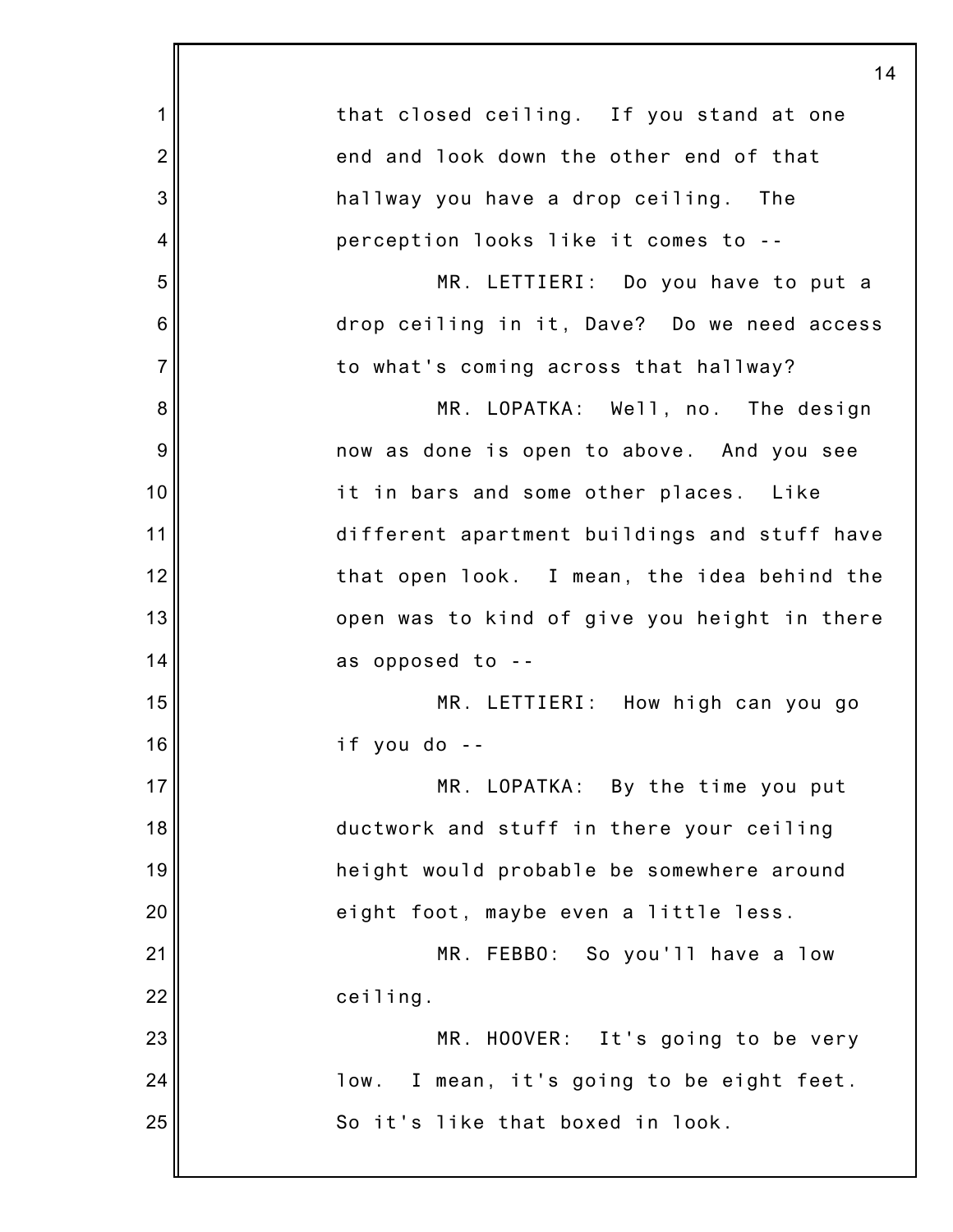|                | 15                                           |
|----------------|----------------------------------------------|
| $\mathbf 1$    | MR. LOPATKA: Eight is probably the           |
| $\overline{2}$ | max it would be. It could be a little bit    |
| 3              | below eight feet.                            |
| $\overline{4}$ | MR. SEMENZA: What about heat wise?           |
| 5              | You're wasting a lot of heat, aren't we?     |
| 6              | MR. LOPATKA: Not really. I mean,             |
| $\overline{7}$ | if there's a little bit there -- that whole  |
| 8              | area up there is insulated. The roof is      |
| 9              | insulated, flat roof. That whole area was    |
| 10             | accounted for with regard to the MEP design  |
| 11             | as well. I don't think you'll notice that    |
| 12             | much of a difference there.                  |
| 13             | MR. FEBBO: Dave, the undercarriage           |
| 14             | of the roof would be insulated, the          |
| 15             | underside of the roof, the ceiling?          |
| 16             | MR. LOPATKA: No, most of that                |
| 17             | you'll see exactly what's up there right     |
| 18             | now, but the roof itself is insulated above. |
| 19             | MR. FEBBO: On the outside?                   |
| 20             | MR. LOPATKA: Yes.                            |
| 21             | What about that blown-in<br>MR. FEBBO:       |
| 22             | foam insulation on the inside?               |
| 23             | MR. LOPATKA: Well, you can't really          |
| 24             | do that if you're going to expose            |
| 25             | everything. If you're going to keep          |
|                |                                              |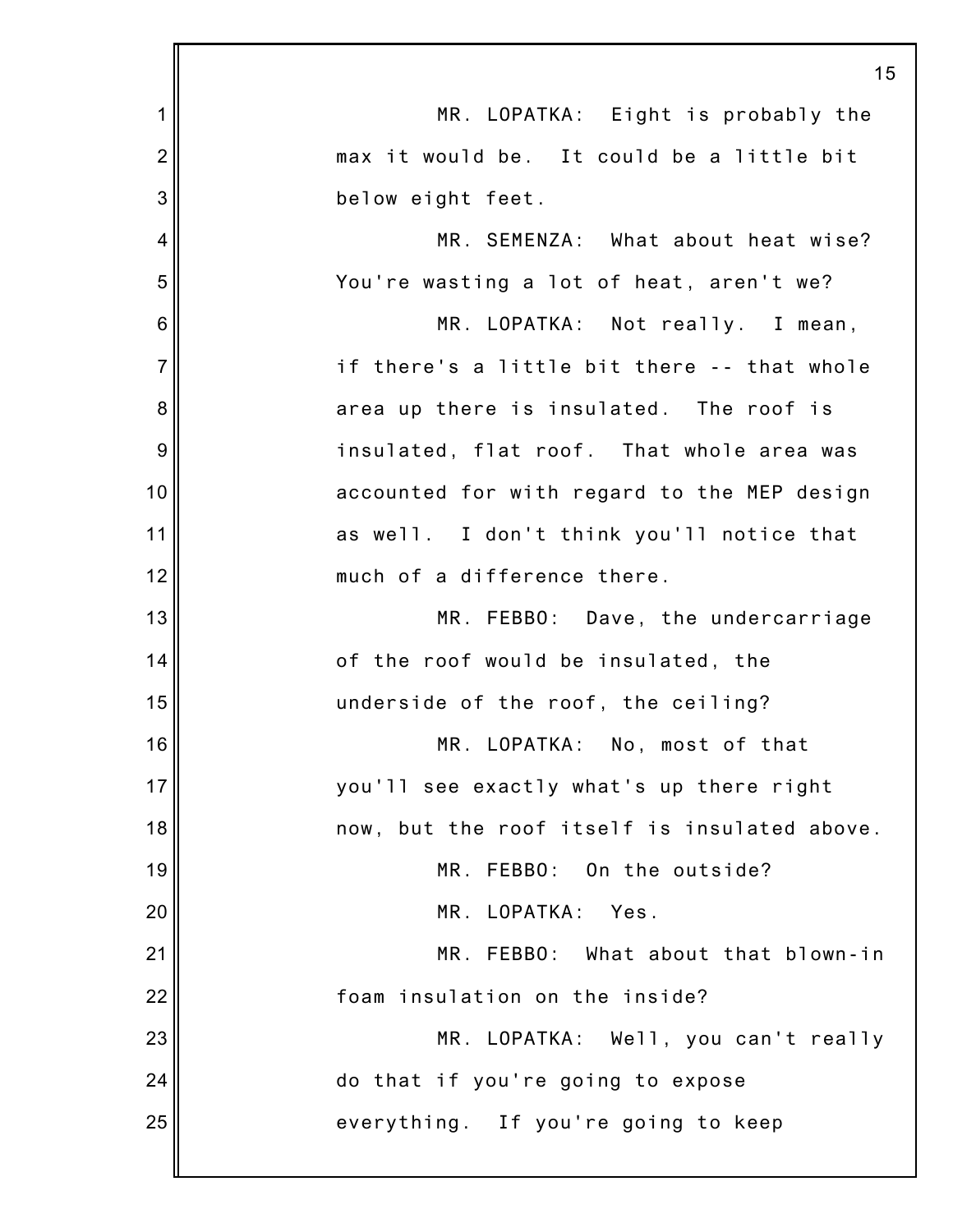|                 | 16                                           |
|-----------------|----------------------------------------------|
| 1               | everything exposed you don't want to blow    |
| $\overline{2}$  | something in there. It's all accounted for   |
| 3               | with the MEP design.                         |
| 4               | MR. HOOVER: I originally thought             |
| 5               | that the closed-in look would be better      |
| $6\phantom{1}6$ | until I looked at it today, and council      |
| $\overline{7}$  | chambers, the room next door, there's        |
| 8               | already a ceiling there. You can see that's  |
| 9               | going to be the same height as the one in    |
| 10              | the hallway. It looks like it's going to be  |
| 11              | small. Then you have that whole length of    |
| 12              | it to the elevator. It will look like a big  |
| 13              | square tunnel. That's what I thought.        |
| 14              | That's why I changed to the open look.       |
| 15              | MR. LETTIERI: I was just thinking            |
| 16              | maybe we could go higher up, but if it's     |
| 17              | only going to be eight feet, yeah.           |
| 18              | MR. LOPATKA: There's not a lot of            |
| 19              | room to go up. There's no room to go up.     |
| 20              | MS. BARTOLETTI: If any of you have           |
| 21              | time, if you want to stop I can easily show  |
| 22              | it to you.                                   |
| 23              | MR. LOPATKA: It's pretty easy to             |
| 24              | see because a lot of that stuff is installed |
| 25              | in there, so you'll kind of see what's       |
|                 |                                              |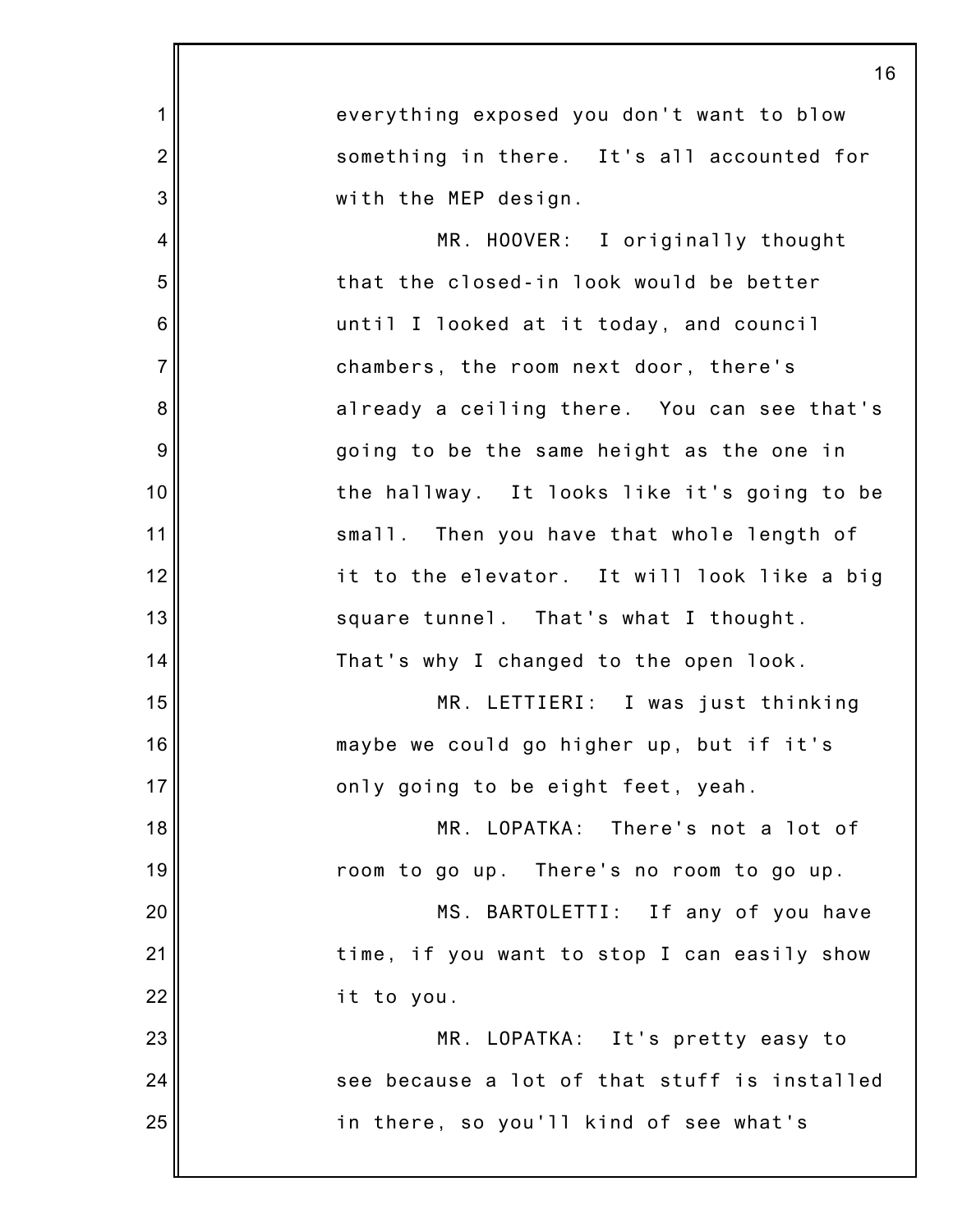|                | 17                                           |
|----------------|----------------------------------------------|
| 1              | already there. Like I said, there are some   |
| $\overline{2}$ | ducts that have to go across, but that would |
| 3              | add to them.                                 |
| 4              | MR. FEBBO: I like the ductwork.              |
| 5              | Again, after listening to Rick's comments    |
| 6              | about the ductwork and Jimmy about the       |
| $\overline{7}$ | height of it I revoted on that. My opinion   |
| 8              | would be that we go with an open ceiling.    |
| 9              | MS. AVVISATO: I'd like to see it.            |
| 10             | MR. LETTIERI: Me, too.                       |
| 11             | MS. BARTOLETTI: Anytime. I'd just            |
| 12             | like to give them an answer as soon as       |
| 13             | possible.                                    |
| 14             | MR. LOPATKA: Yeah, we kind of need           |
| 15             | to get that zipped up one way or the other.  |
| 16             | MR. SEMENZA: Anybody have anything           |
| 17             | else for Dave? Thanks, Dave.                 |
| 18             | Bill, do you have anything for the           |
| 19             | agenda?                                      |
| 20             | ATTY. RINALDI: Yes. I don't know             |
| 21             | if Marylynn forwarded it to you yet, but I   |
| 22             | did do a finding of facts and conclusions on |
| 23             | the DPW grievance. So maybe if Marylynn's    |
| 24             | going to add anything to it we can send that |
| 25             | around to everybody for discussion to get    |
|                |                                              |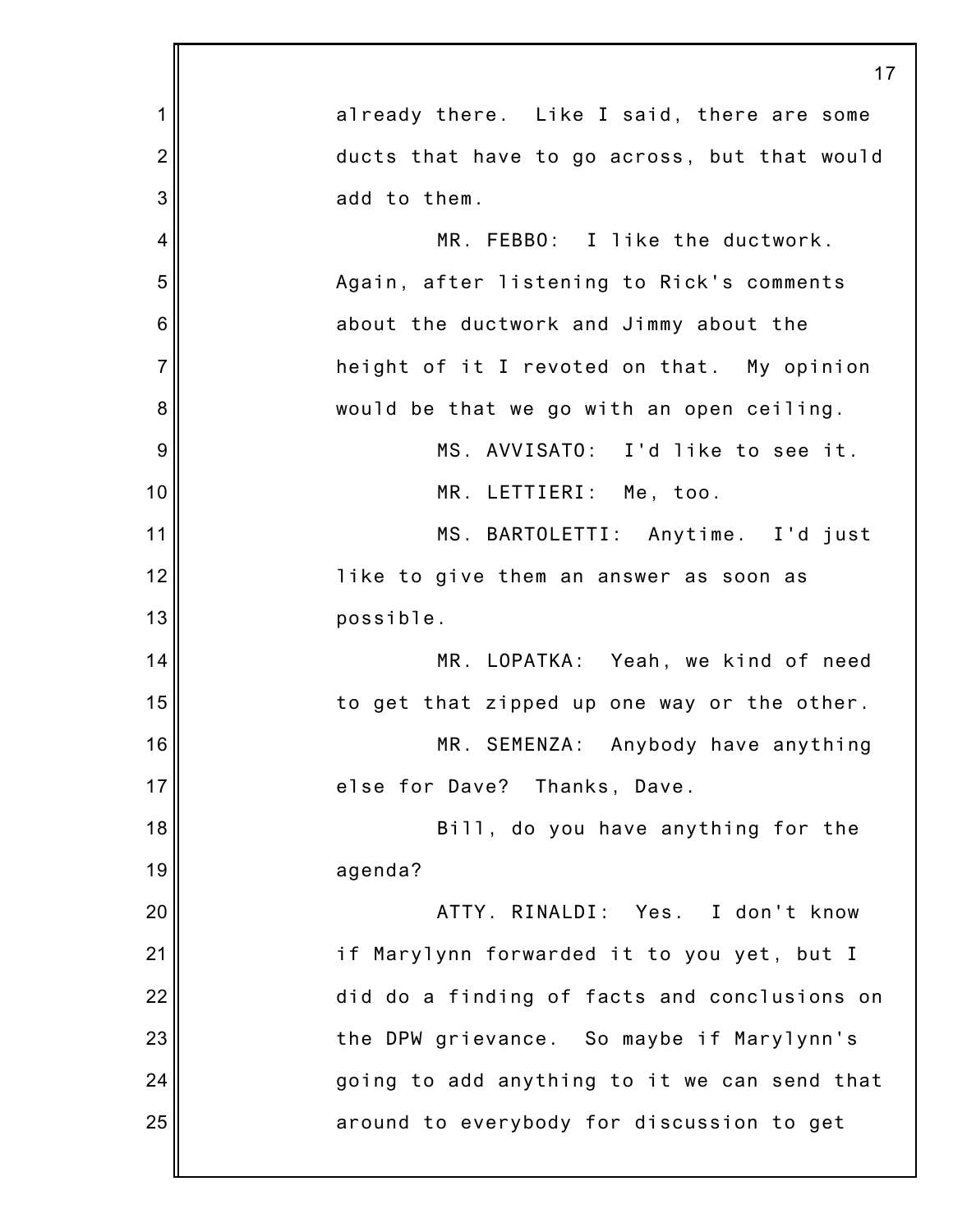|                | 18                                           |
|----------------|----------------------------------------------|
| 1              | that approved at the next meeting. That's    |
| $\overline{2}$ | on Gleason.                                  |
| 3              | MR. FEBBO: You'll send it to us?             |
| 4              | MS. BARTOLETTI: I'll probably send           |
| 5              | it to you right now.                         |
| 6              | ATTY. RINALDI: Did you need to add           |
| $\overline{7}$ | anything?                                    |
| 8              | MS. BARTOLETTI: I think you covered          |
| 9              | it, Bi11.                                    |
| 10             | ATTY. RINALDI: If there's some               |
| 11             | other dates that you want put in there that  |
| 12             | are in your notes I can add them.            |
| 13             | We need to have a meeting on the             |
| 14             | police contract. Maybe we can wrap that up   |
| 15             | in the next two weeks rather than push it    |
| 16             | off to the next meeting. It's up to          |
| 17             | everybody's schedules. But me, Marylynn,     |
| 18             | and I don't know if you want to do personnel |
| 19             | or whoever.                                  |
| 20             | I'm going to do a security RFP for           |
| 21             | security for the building. You're going to   |
| 22             | get me those details?                        |
| 23             | MS. BARTOLETTI: Yes. That way we             |
| 24             | can put a little something in the newspaper  |
| 25             | for an advertisement for people to respond   |
|                |                                              |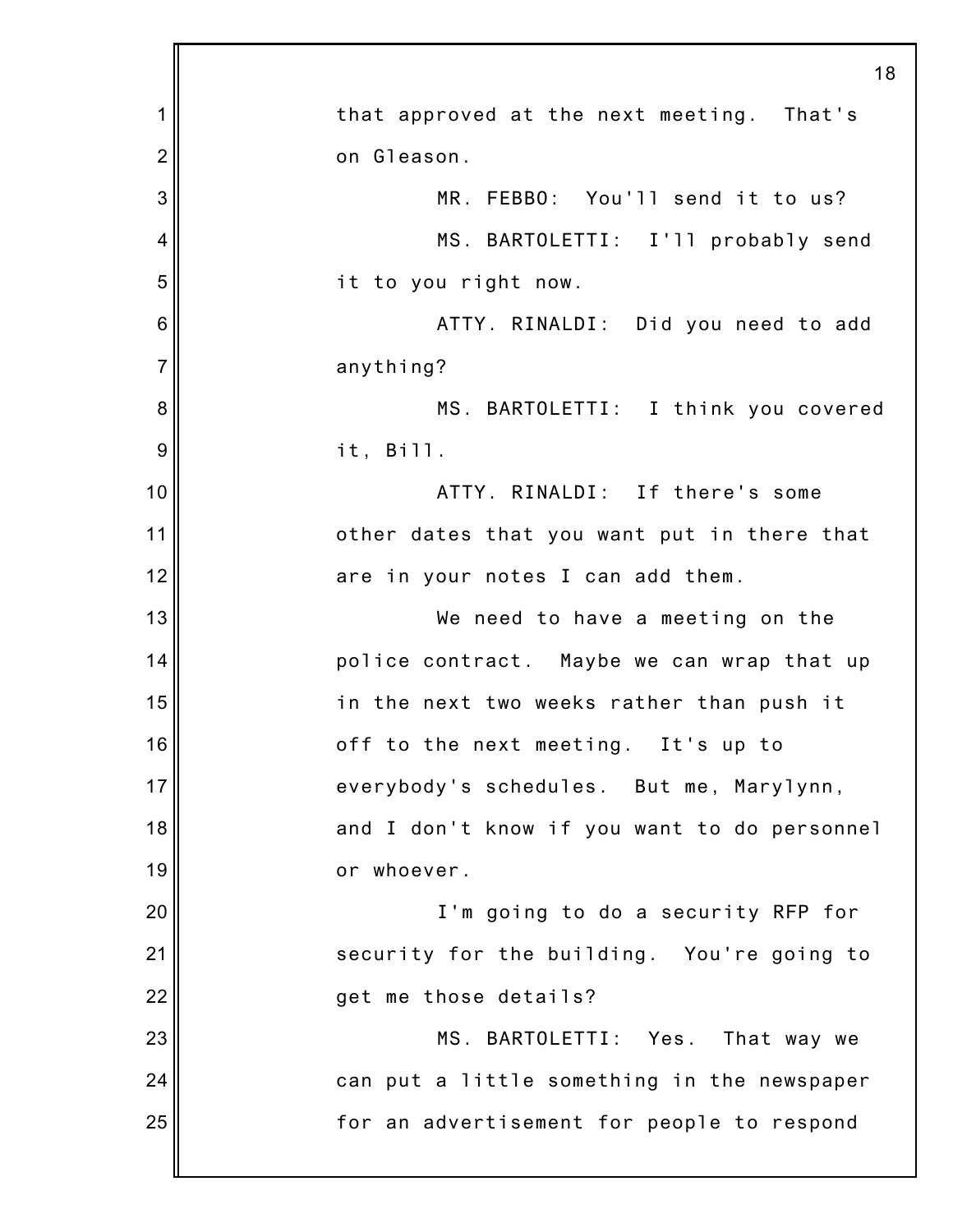|                | 19                                           |
|----------------|----------------------------------------------|
| 1              | for a new security company, whether it be    |
| $\overline{2}$ | the one that we have now or someone else     |
| 3              | comes up with a proposal that might be       |
| 4              | better. Dave, I might need a little bit of   |
| 5              | help from you on that.                       |
| 6              | MR. LOPATKA: Give me a call.                 |
| $\overline{7}$ | ATTY. RINALDI: Some other things on          |
| 8              | my list, I know we're coming up with the     |
| 9              | garbage bid this year. Our contract's up?    |
| 10             | MS. BARTOLETTI: Yes. That expires            |
| 11             | June 30th.                                   |
| 12             | ATTY. RINALDI: So the school                 |
| 13             | subdivision, I think we're just waiting for  |
| 14             | the plans to be submitted to planning on     |
| 15             | that. Right, Dave?                           |
| 16             | MR. LOPATKA: Yes. I checked with             |
| 17             | the surveyor. He has just about everything   |
| 18             | done on that. I should have that for the     |
| 19             | next meeting.                                |
| 20             | ATTY. RINALDI: The zoning change on          |
| 21             | that Mariotti parcel, I'm just waiting for a |
| 22             | recommendation from the planning commission. |
| 23             | So hopefully if they meet we can get their   |
| 24             | recommendation. Paul, did you get anything   |
| 25             | back from the county yet on a                |
|                |                                              |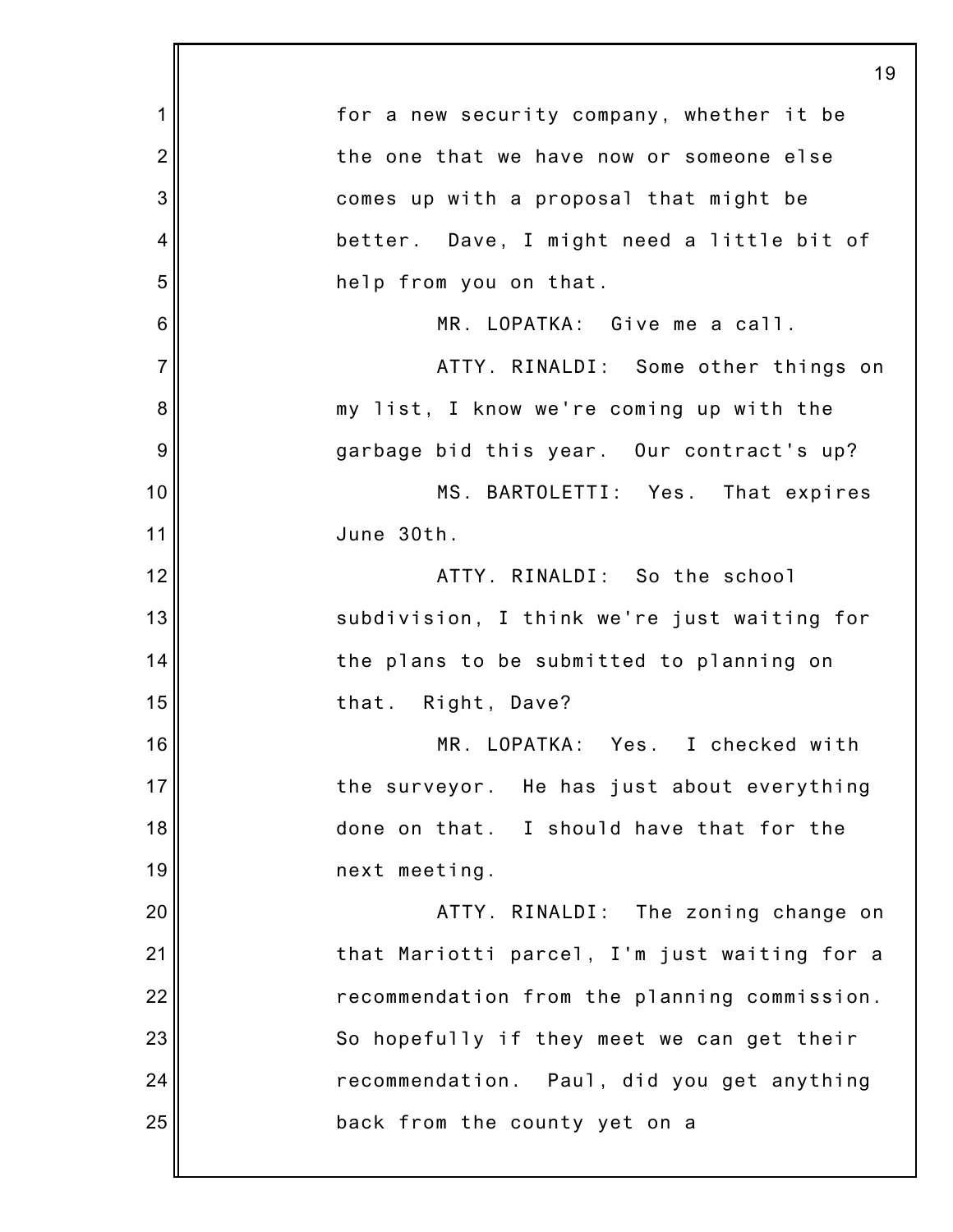|                | 20                                           |
|----------------|----------------------------------------------|
| 1              | recommendation?                              |
| $\overline{2}$ | MR. PAPI: I sent the paperwork to            |
| 3              | the county but I never got anything back.    |
| 4              | ATTY. RINALDI: Maybe you can follow          |
| 5              | up on that one. And Balzoni, we can wait on  |
| 6              | that, too. That's another RFP.               |
| $\overline{7}$ | The only thing, I'd just ask for a           |
| 8              | brief executive just to go over this Project |
| 9              | 70 because the laws changed since the last   |
| 10             | one we've done and there's a lot of hoops we |
| 11             | have to jump through, and before I can even  |
| 12             | start a hoop I have to get some answers from |
| 13             | council.                                     |
| 14             | MR. SEMENZA: Anybody else have               |
| 15             | anything for Bill?                           |
| 16             | MAYOR LEGG: Counselor, I've been             |
| 17             | going over the police contract for days and  |
| 18             | days and days. I still don't see anything    |
| 19             | about that permanent 32-hour position for    |
| 20             | the one officer who now has a full time job. |
| 21             | Should we put something or should you people |
| 22             | put something in the new contract or         |
| 23             | negotiate and get that out? It would be      |
| 24             | nice if we can get our part-timers maybe an  |
| 25             | extra day or something without being in to   |
|                |                                              |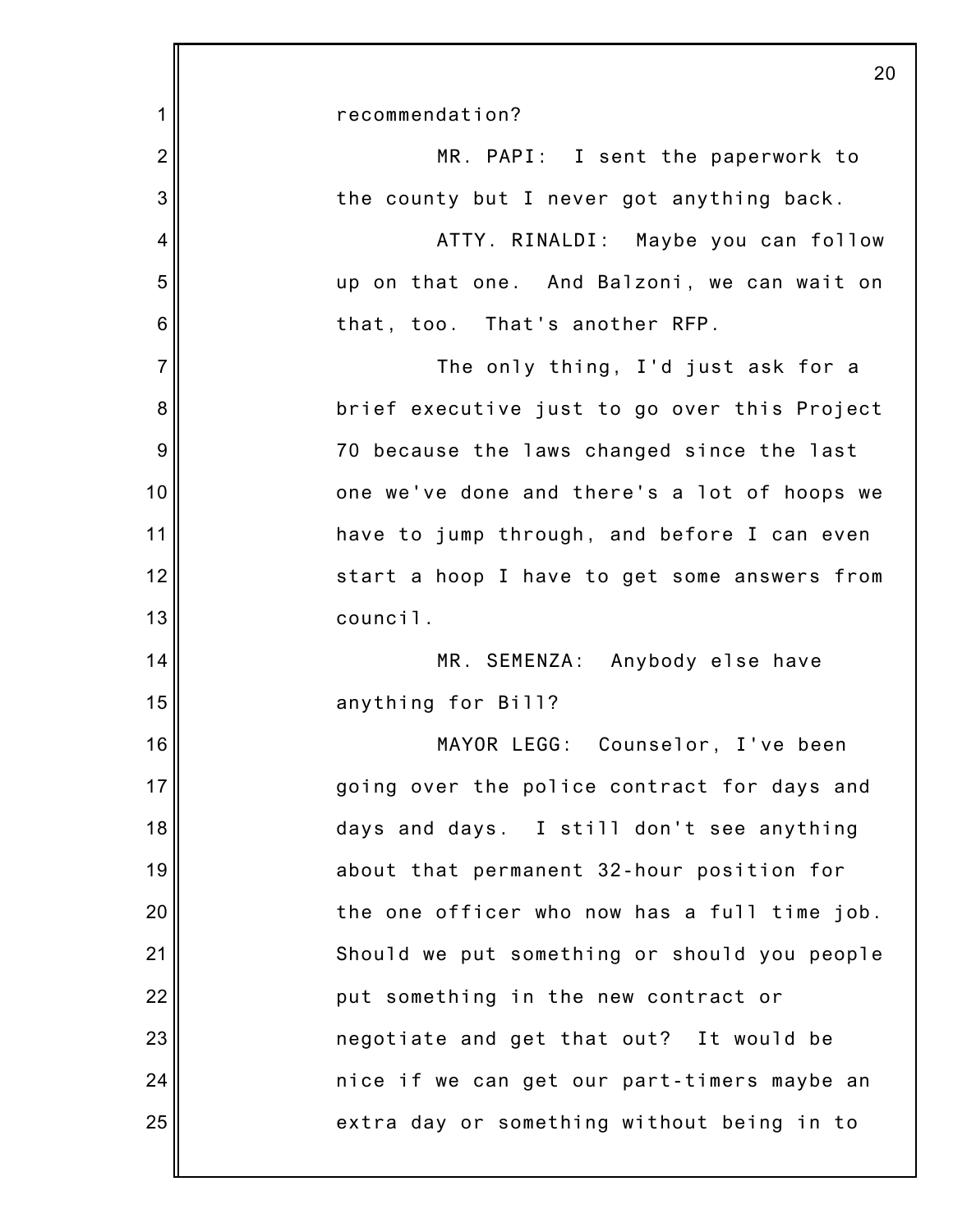|                | 21                                           |
|----------------|----------------------------------------------|
| 1              | one 32-hour person who already has a full    |
| $\overline{2}$ | time job. I don't see anything in the        |
| 3              | current contract that's a 32-hour guaranteed |
| 4              | position. I just don't see it.               |
| 5              | MR. SEMENZA: Mayor, that's                   |
| 6              | definitely in there. I know we negotiated    |
| $\overline{7}$ | that.                                        |
| 8              | ATTY. RINALDI: The 32-hour is a              |
| 9              | part-time position, so the person can work   |
| 10             | for somebody else. It's not a full time      |
| 11             | position. It's in there specifically for     |
| 12             | the last person that is one. When he         |
| 13             | retires or quits there will be no more       |
| 14             | 32-hour person.                              |
| 15             | MAYOR LEGG: So that's going to be            |
| 16             | in there until he decides to leave even      |
| 17             | though he's working full time somewhere      |
| 18             | else.                                        |
| 19             | ATTY. RINALDI: Yes, because it's a           |
| 20             | part-time position.                          |
| 21             | MAYOR LEGG: All right. Thank you.            |
| 22             | MR. SEMENZA: Anybody else for Bill?          |
| 23             | Thanks, Bill. Chief Dubernas, anything for   |
| 24             | the agenda?                                  |
| 25             | CHIEF DUBERNAS: The only thing I'm           |
|                |                                              |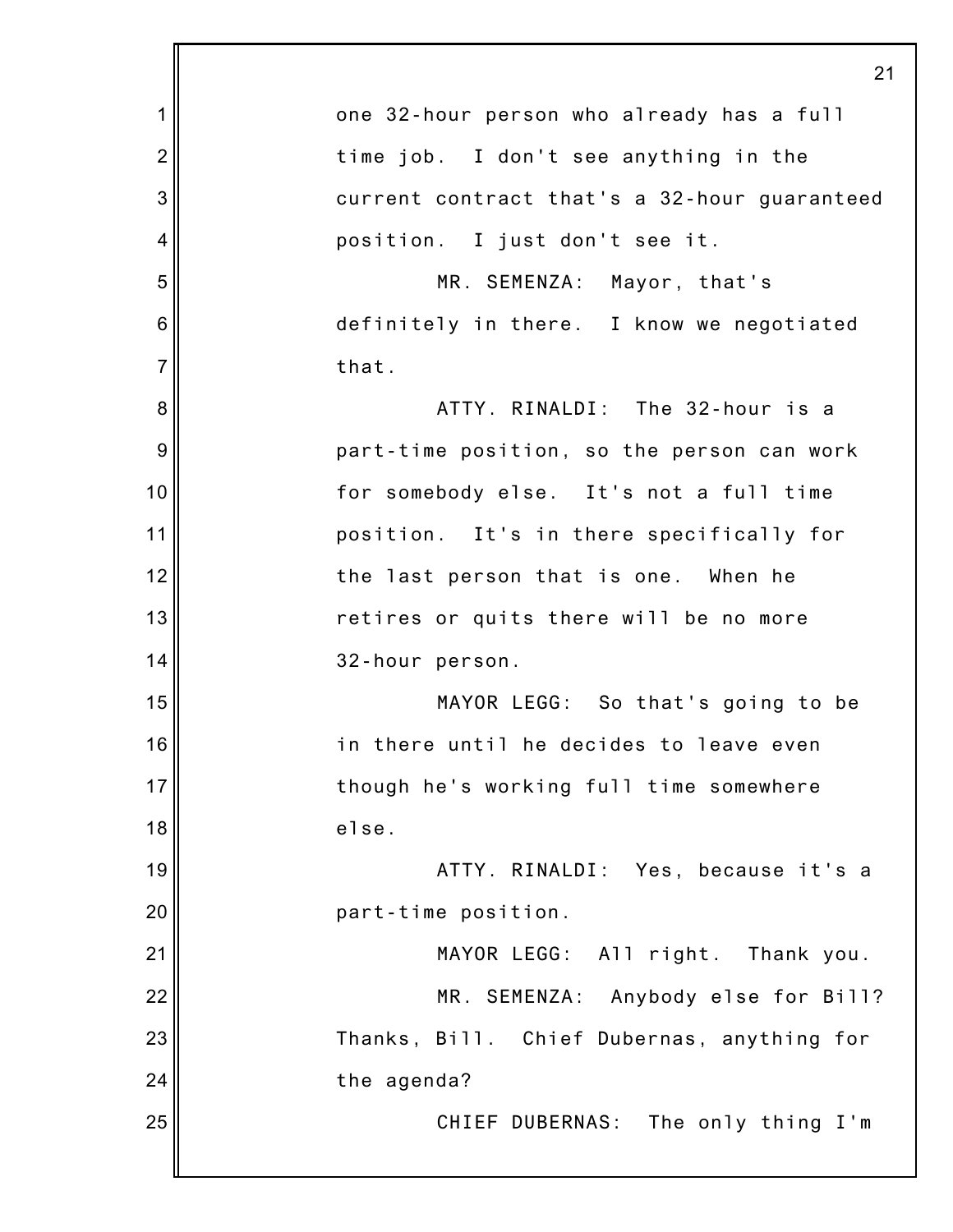|                 | 22                                           |
|-----------------|----------------------------------------------|
| 1               | going to have for the agenda, I'm going to   |
| $\overline{2}$  | have all the officers' reinstatements. And   |
| 3               | if I can get a brief executive for maybe 30  |
| 4               | seconds to two minutes regarding a personnel |
| 5               | issue with one of the officers.              |
| $6\phantom{1}6$ | MR. SEMENZA: All right. Right                |
| $\overline{7}$  | after the meeting?                           |
| 8               | CHIEF DUBERNAS: Perfect.                     |
| 9               | MR. FEBBO: Why don't we do that              |
| 10              | with Bill on the Project 70.                 |
| 11              | MR. SEMENZA: Sounds good. Anybody            |
| 12              | have any questions for Chief Dubernas?       |
| 13              | Thanks, Chief. How is everything going?      |
| 14              | CHIEF DUBERNAS: Tonight? Great.              |
| 15              | I'm actually out on a call right now. They   |
| 16              | had two felons in a stolen car and a bunch   |
| 17              | of other stuff going on. But everything      |
| 18              | went smooth for the new year and things are  |
| 19              | starting to come together not working        |
| 20              | downstairs, except for the parking. But we   |
| 21              | deal with it. We make things work.           |
| 22              | MR. SEMENZA: Good. I'll let you              |
| 23              | get back to your call. Anybody have          |
| 24              | anything for Chief Dubernas before he goes?  |
| 25              | Thanks, Chief.                               |
|                 |                                              |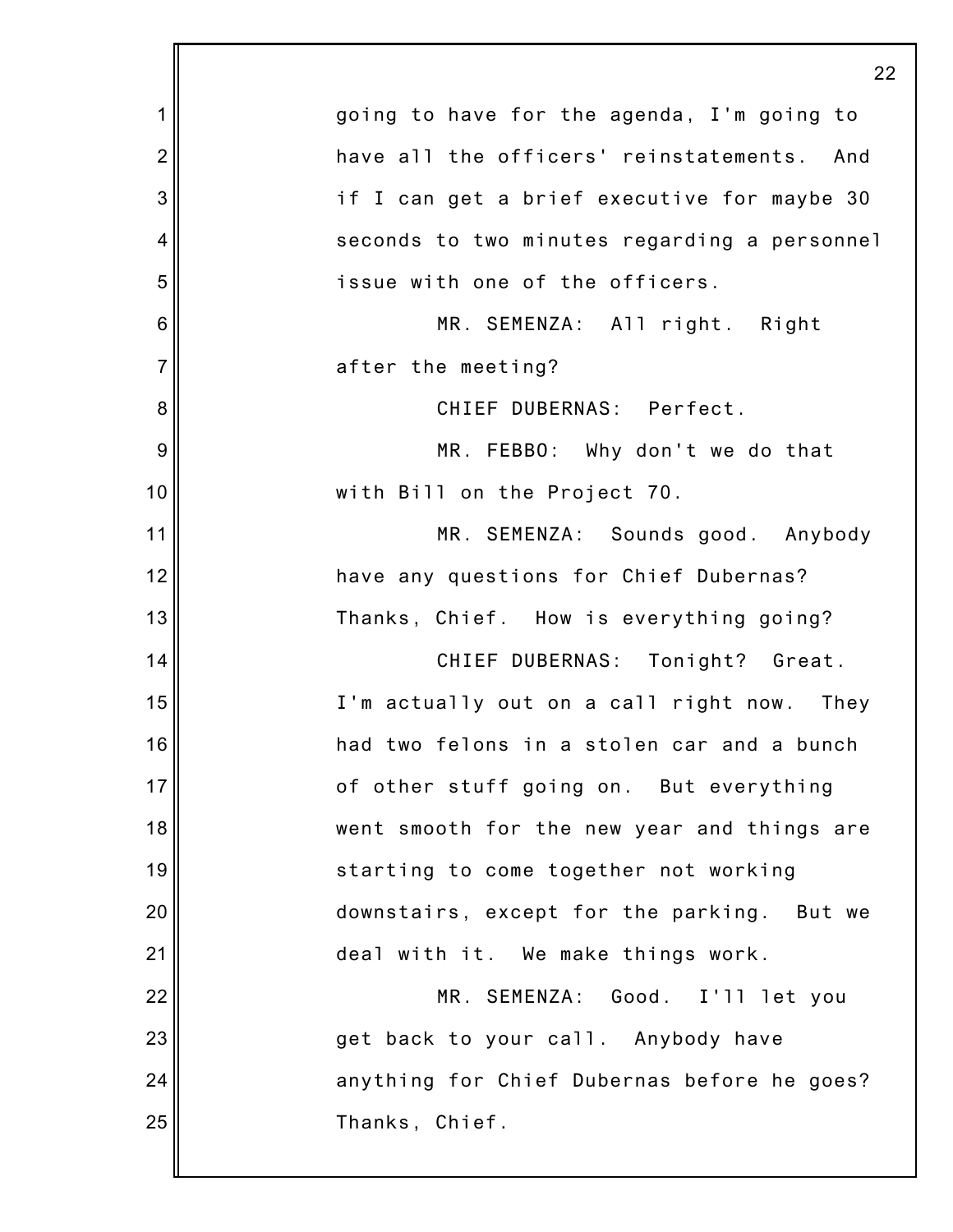|                | 23                                          |
|----------------|---------------------------------------------|
| 1              | MR. SEMENZA: Marylynn, anything for         |
| $\overline{2}$ | the agenda?                                 |
| 3              | MS. BARTOLETTI: No, I really don't          |
| 4              | have anything for the agenda. I would like  |
| 5              | to just add to what Bill was saying and     |
| 6              | mention about the zoning update, Bill, that |
| $\overline{7}$ | we had spoken about wanting to kind of redo |
| 8              | our zoning.                                 |
| 9              | ATTY. RINALDI: I can work on an RFP         |
| 10             | for that, too.                              |
| 11             | MS. BARTOLETTI: Then the other              |
| 12             | thing is recycling. Since Northeast Cartage |
| 13             | has sold out to a different company I'd     |
| 14             | really like to try to look into seeing if   |
| 15             | there's something better out there that we  |
| 16             | might be able to utilize rather than this   |
| 17             | newer company. The expenses are a little    |
| 18             | higher. The recycling, it's not as valuable |
| 19             | as it was in the past, so I think it's time |
| 20             | for an adjustment. We can work on that as   |
| 21             | well.                                       |
| 22             | MR. NOTARI: Mare, would we need an          |
| 23             | RFP on that as well?                        |
| 24             | MS. BARTOLETTI: I think so, yes.            |
| 25             | That's pretty much it.                      |
|                |                                             |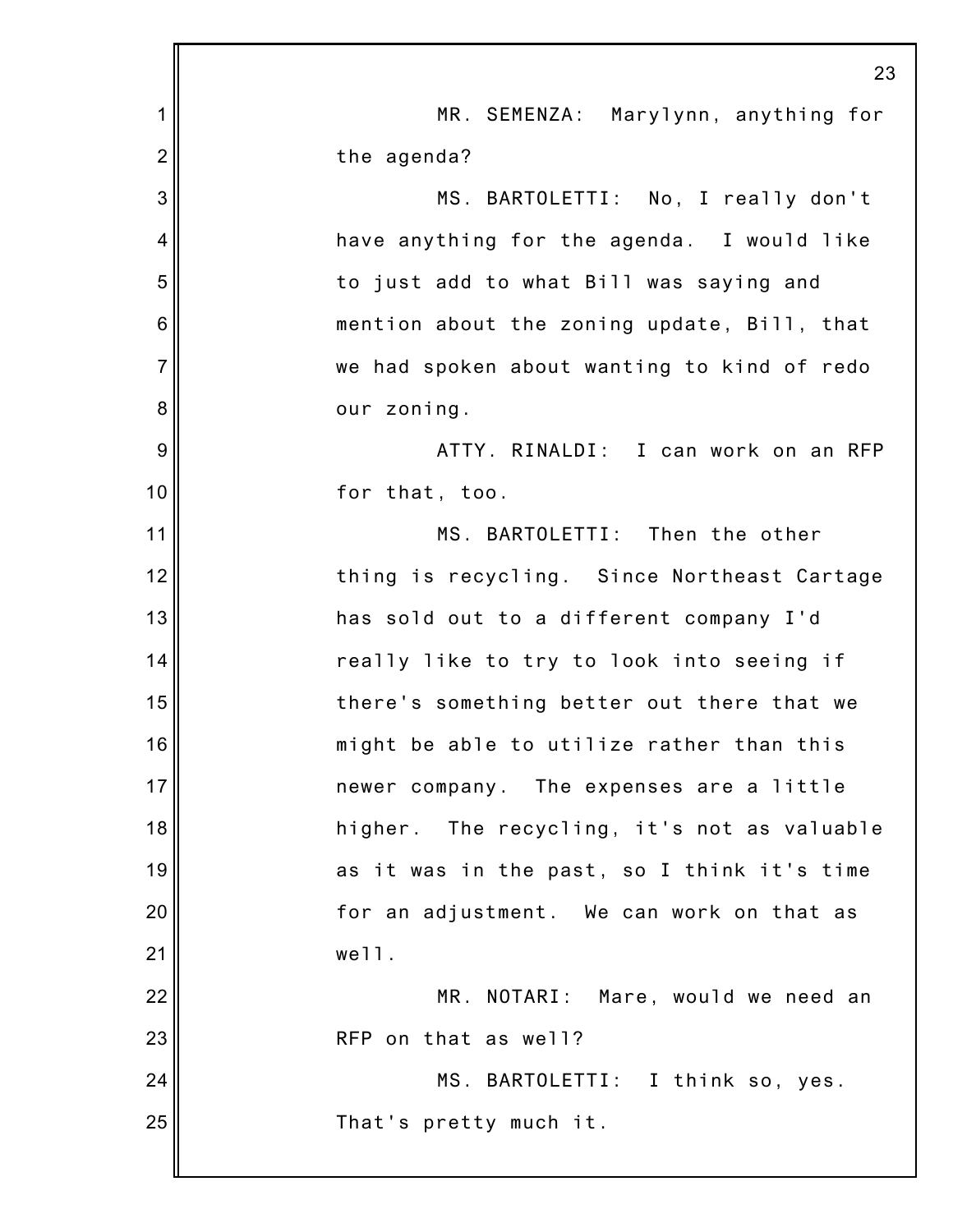|                | 24                                           |
|----------------|----------------------------------------------|
| 1              | MR. SEMENZA: Anybody have any                |
| $\overline{2}$ | questions for Marylynn? Thanks, Marylynn.    |
| 3              | Do we have anybody e-mail any questions?     |
| 4              | MS. BARTOLETTI: No. The only                 |
| 5              | e-mail that I got is from Chris Thomas       |
| 6              | looking for an update for his tools with     |
| $\overline{7}$ | Mascaro, and I just forwarded it to Sam to   |
| 8              | put it back in their hands.                  |
| 9              | MR. SEMENZA: From my understanding           |
| 10             | Sam's not in the office right now. Okay, at  |
| 11             | this time I'm going to go down the table,    |
| 12             | see if any council members have anything to  |
| 13             | address. First we'll go to the mayor.        |
| 14             | MAYOR LEGG: I just got one quick             |
| 15             | thing. The Hometown Heros, we're trying to   |
| 16             | get a banner for Louis Carpelotti. They had  |
| 17             | a boat name after him, and I believe the     |
| 18             | anchor outside the borough building was part |
| 19             | of the ship that was named after him. We're  |
| 20             | trying to get a banner for him. Pat Stassi,  |
| 21             | Sal Luzio, John Haluska, they've been trying |
| 22             | to get information and a picture. So if      |
| 23             | anybody knows anybody that's related to      |
| 24             | family we can appreciate it.                 |
| 25             | MS. BARTOLETTI: I can help you with          |
|                |                                              |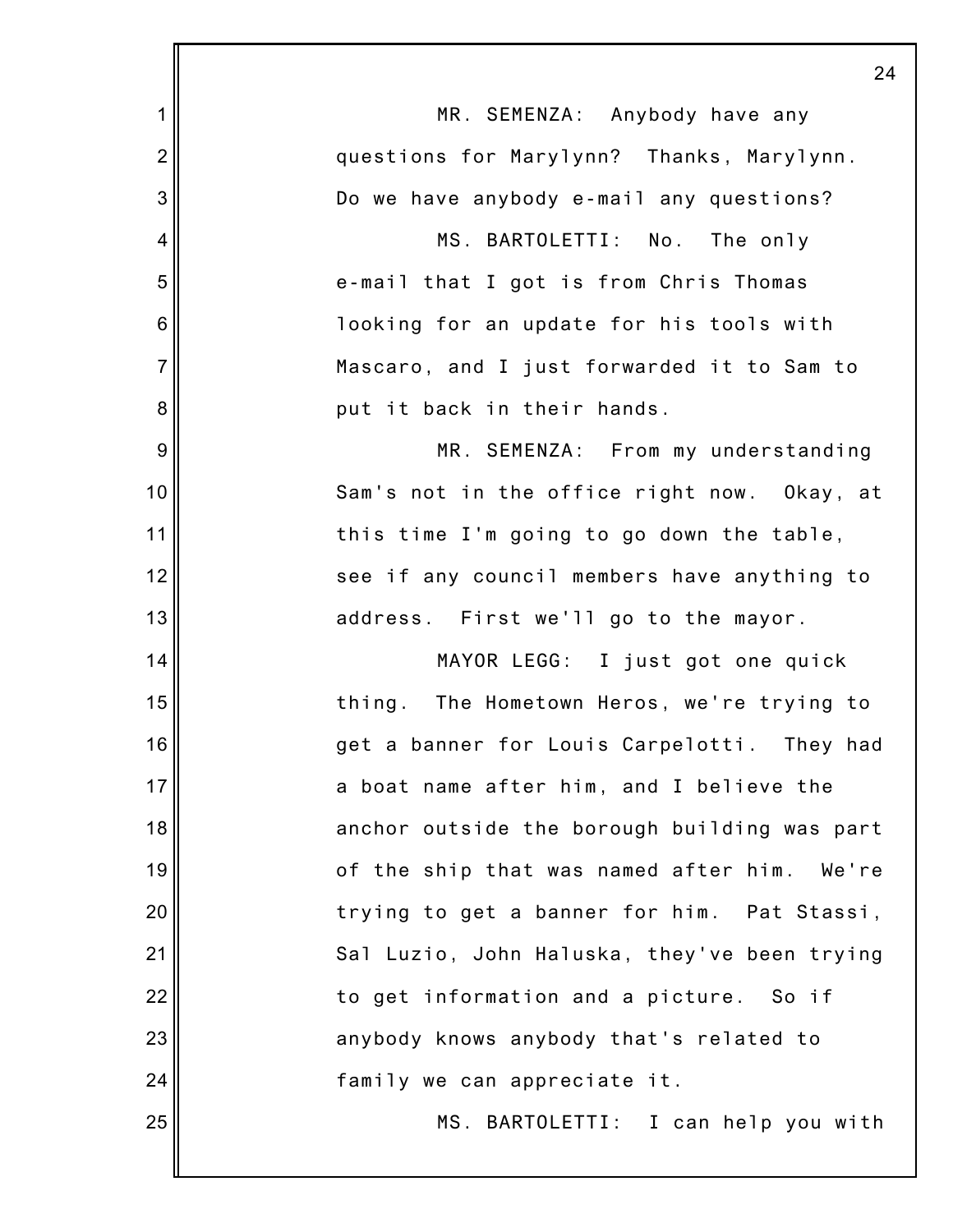|                | 25                                           |
|----------------|----------------------------------------------|
| 1              | that.                                        |
| $\overline{2}$ | MAYOR LEGG: That's all I have.               |
| $\mathbf{3}$   | MR. SEMENZA: Okay. At this time              |
| $\overline{4}$ | I'll go to Councilman Notari.                |
| 5              | MR. NOTARI: I have a couple things.          |
| $6\,$          | In our packet last time we skipped over a    |
| $\overline{7}$ | request from the Panusky family. They        |
| 8              | requested that the alley Rear Keyser, which  |
| 9              | they only have, I think, two homes on it     |
| 10             | that they both own, have it renamed because  |
| 11             | there's confusion with packages. Can we put  |
| 12             | that on the agenda for our next meeting to   |
| 13             | have that renamed Panusky Way?               |
| 14             | MR. SEMENZA: I don't think it's as           |
| 15             | easy as that, is it, Bill?                   |
| 16             | ATTY. RINALDI: We have to pass an            |
| 17             | ordinance and give me a little background on |
| 18             | it. I've got to try and locate it. Do we     |
| 19             | maintain that alley, Paul?                   |
| 20             | MR. PAPI: I don't know where they            |
| 21             | mean.                                        |
| 22             | MS. BARTOLETTI: South Keyser, Paul.          |
| 23             | MR. FEBBO: Right off Keyser Avenue,          |
| 24             | Casper Street.                               |
| 25             | ATTY. RINALDI: Paul, we'll touch             |
|                |                                              |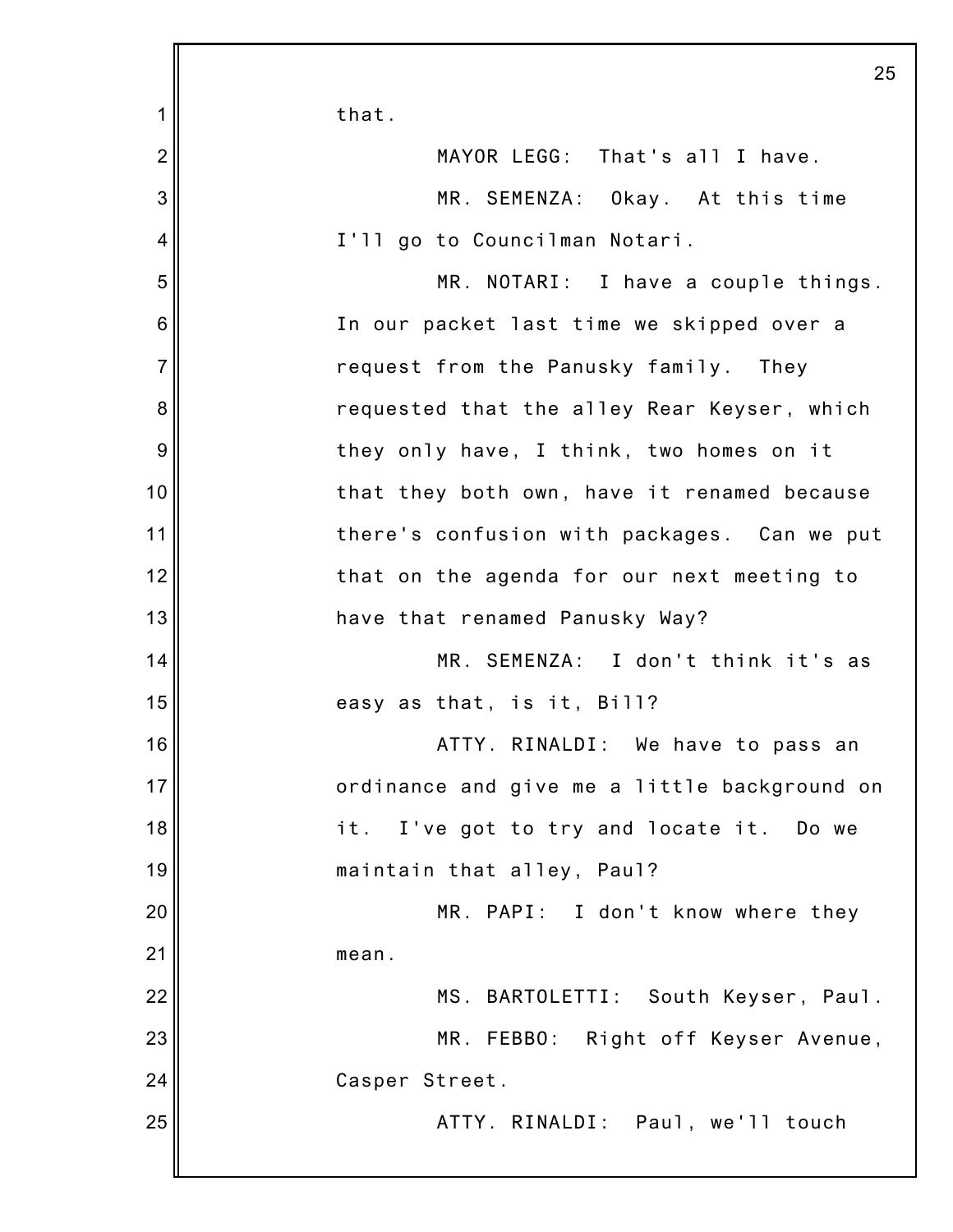|                | 26                                         |
|----------------|--------------------------------------------|
| 1              | base tomorrow, and if I can get the        |
| $\overline{2}$ | ordinances together I'll get it advertised |
| 3              | and we'll put it on the agenda for next    |
| 4              | meeting.                                   |
| 5              | MR. FEBBO: I believe that's right          |
| 6              | behind the house we talked about, Zupko.   |
| $\overline{7}$ | MR. HOOVER: No, it's off Sibley            |
| 8              | Avenue.                                    |
| 9              | MR. SEMENZA: That's where they             |
| 10             | wanted to make it a one way at one point.  |
| 11             | Am I correct in saying that?               |
| 12             | MS. BARTOLETTI: It's a possibility,        |
| 13             | yeah.                                      |
| 14             | ATTY. RINALDI: Is that behind the          |
| 15             | law office there?                          |
| 16             | MR. SEMENZA: Yeah, right behind            |
| 17             | Solfanelli's office.                       |
| 18             | ATTY. RINALDI: Is it an alley or is        |
| 19             | it just somebody that put a road in there? |
| 20             | MR. SEMENZA: I'm trying to think           |
| 21             | now, Bill. Do you remember when that came  |
| 22             | to the table about making it a one way or  |
| 23             | something? Sign, maybe. I don't remember   |
| 24             | what it was. I think there was a question  |
| 25             | of the $-$                                 |
|                |                                            |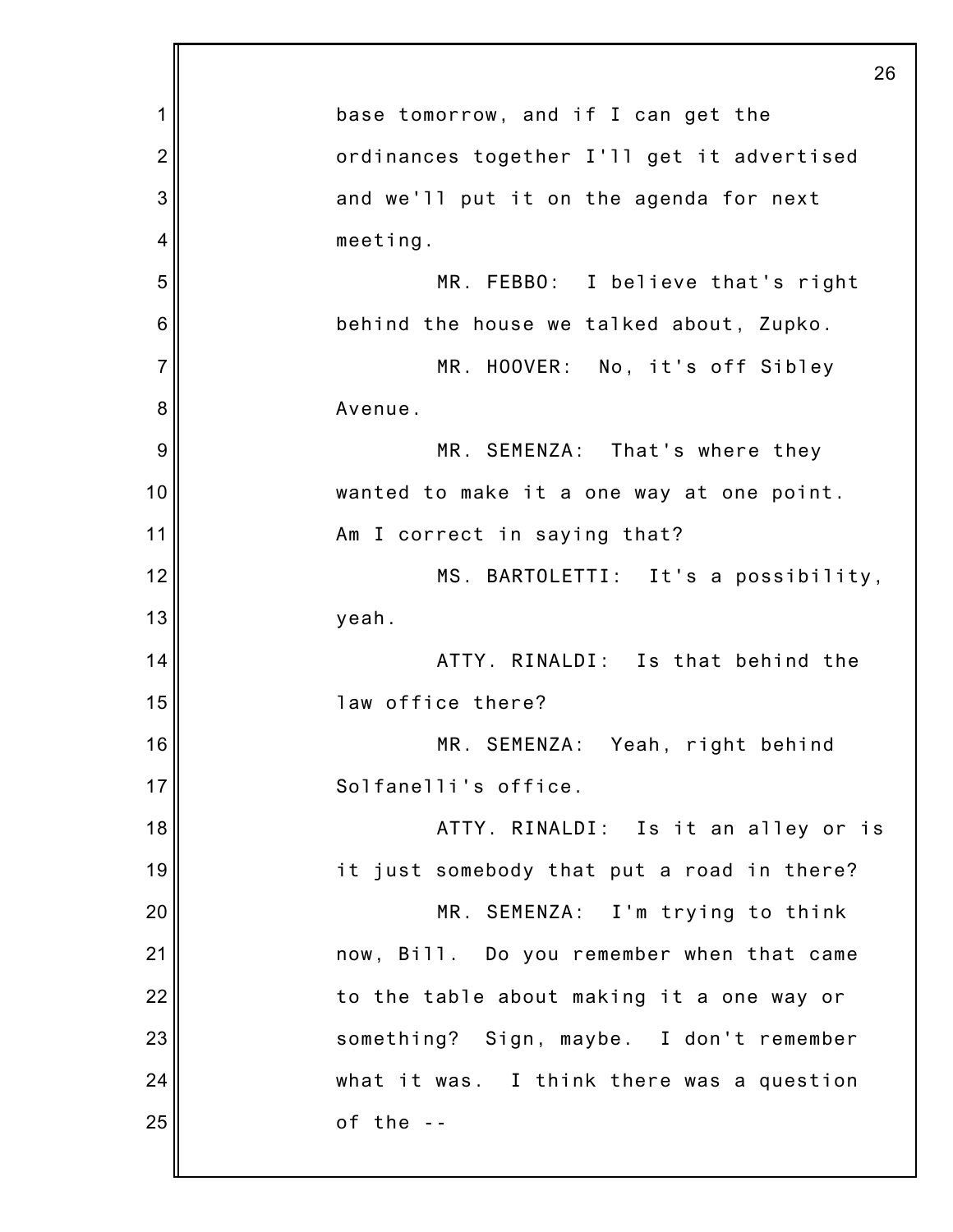|                | 27                                           |
|----------------|----------------------------------------------|
| 1              | ATTY. RINALDI: I can do a little             |
| $\overline{2}$ | research on that with the tax maps, see what |
| 3              | we can do.                                   |
| 4              | MR. PAPI: It's paved, we plow it,            |
| 5              | and it's not a one way.                      |
| 6              | MR. SEMENZA: They wanted to make it          |
| $\overline{7}$ | one way.                                     |
| 8              | MR. PAPI: They wanted to but I               |
| 9              | don't think we ever did.                     |
| 10             | MR. SEMENZA: You remember that,              |
| 11             | then, Paul?                                  |
| 12             | MR. PAPI: Yes.                               |
| 13             | MR. FEBBO: Does it have a name?              |
| 14             | MR. PAPI: It's not on the map, no,           |
| 15             | but it exists.                               |
| 16             | MR. SEMENZA: Even though we plow             |
| 17             | it, it might not be ours.                    |
| 18             | MR. PAPI: It's paved.                        |
| 19             | MS. BARTOLETTI: Isn't that referred          |
| 20             | to as South Keyser? Isn't that the part we   |
| 21             | refer to as South Keyser?                    |
| 22             | MR. SEMENZA: It's a possibility.             |
| 23             | MS. BARTOLETTI: That's why there's           |
| 24             | confusion and that's why they're asking to   |
| 25             | rename it.                                   |
|                |                                              |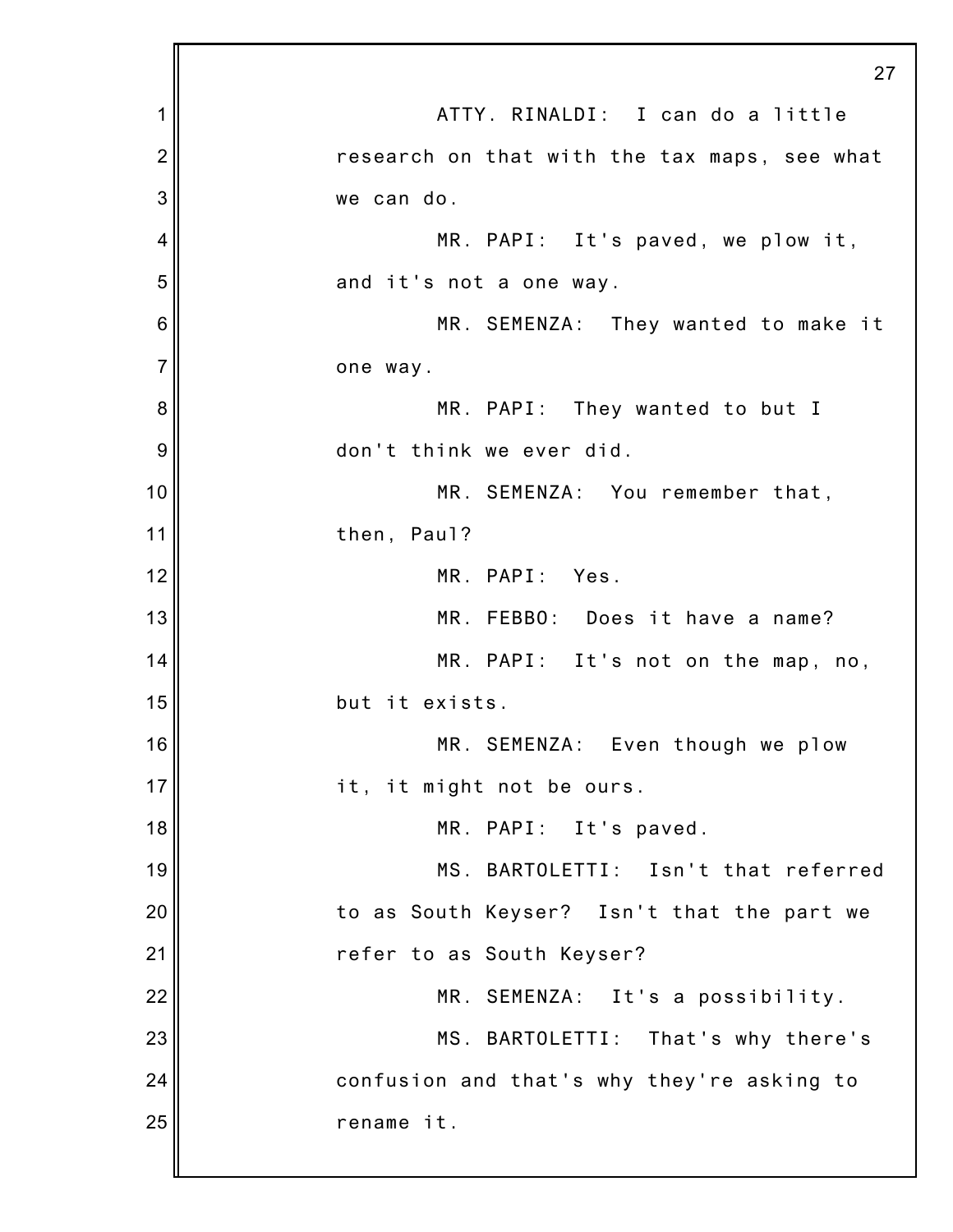|                 | 28                                           |
|-----------------|----------------------------------------------|
| 1               | MR. SEMENZA: Research it, see if             |
| $\overline{2}$  | it's really ours first.                      |
| 3               | MR. NOTARI: Mare, will you resend            |
| 4               | that letter to council, that request letter? |
| 5               | MS. BARTOLETTI: Yes.                         |
| $6\phantom{1}6$ | MR. NOTARI: Obviously everybody              |
| $\overline{7}$  | didn't see it.                               |
| 8               | MR. SEMENZA: Anything else?                  |
| 9               | MR. NOTARI: Yeah, lots. While                |
| 10              | we're on streets, the street at the bottom   |
| 11              | of Orchard Street that Mr. Dunbar claims is  |
| 12              | a borough street, to me it's a driveway of   |
| 13              | his properties down there. But if it is      |
| 14              | indeed a borough street we need to come up   |
| 15              | with a name for it. My suggestion would be   |
| 16              | Liberty Way, Bakery Driveway. Something      |
| 17              | with Liberty Bakery that used to be down     |
| 18              | there.                                       |
| 19              | Next, Christmas tree pick up,<br>Okay.       |
| 20              | when do we start that? Do we have any idea,  |
| 21              | Mare?                                        |
| 22              | MS. BARTOLETTI: It's already                 |
| 23              | started. They'll be picking up basically     |
| 24              | until there's no more out there.             |
| 25              | MR. NOTARI: Usually at the end of            |
|                 |                                              |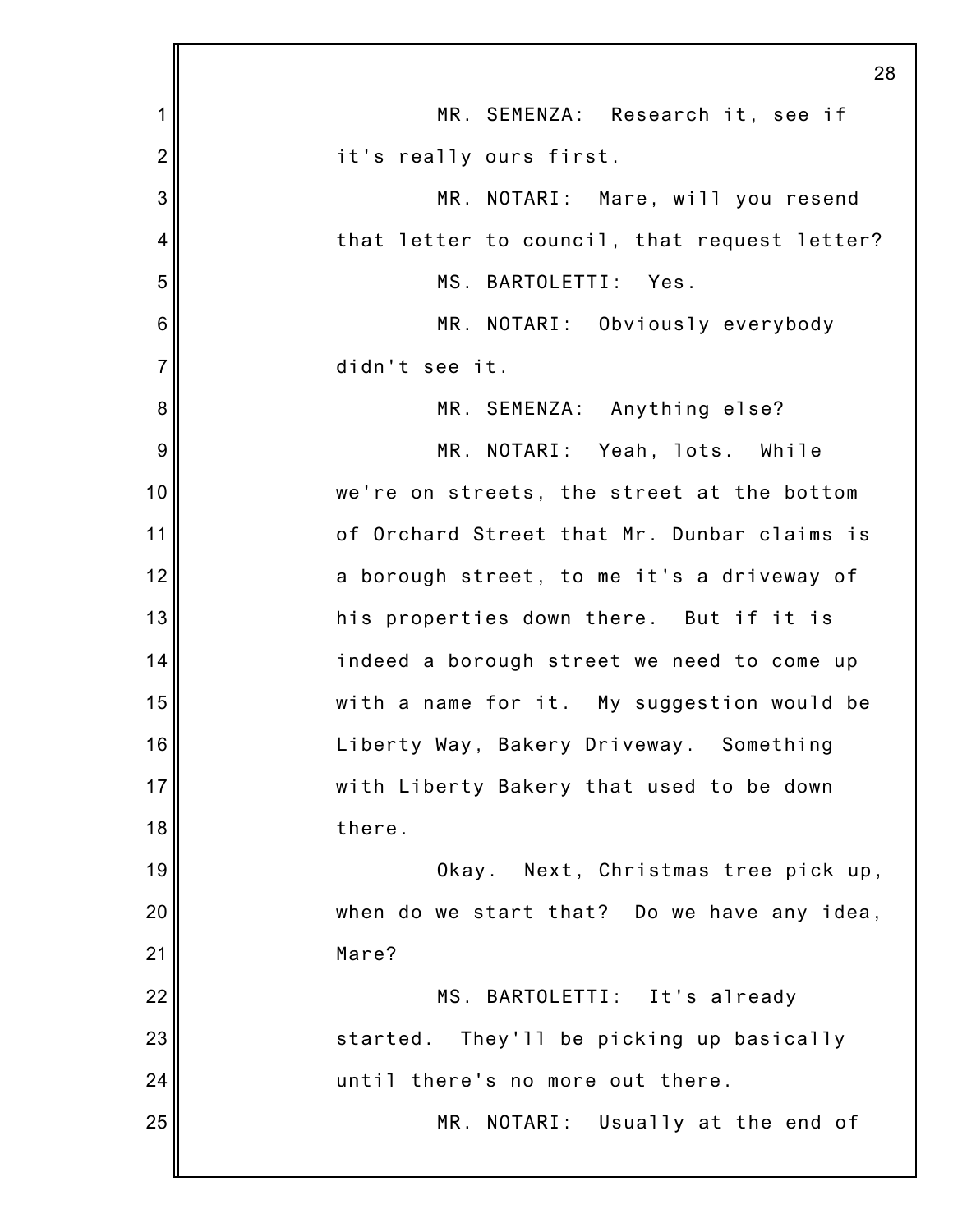|                | 29                                           |
|----------------|----------------------------------------------|
| 1              | the week. Right?                             |
| $\overline{2}$ | MS. BARTOLETTI: Yes.                         |
| 3              | MR. NOTARI: This is my last thing.           |
| 4              | Pagnotti Park, the top baseball field, a lot |
| 5              | was sold right at first base and a home is   |
| $6\,$          | being constructed, and I'm just concerned    |
| $\overline{7}$ | about are we liable if there's property      |
| 8              | damage from baseball games? If we are        |
| 9              | liable I think we need to have the school    |
| 10             | take on the liability since they are the     |
| 11             | ones that play games there.                  |
| 12             | MR. FEBBO: Is that the lot where             |
| 13             | the hole in the fence is?                    |
| 14             | MR. NOTARI: That's the lot where             |
| 15             | the hole in the fence is. It's right next    |
| 16             | to the Martinelli lot. It was cleared maybe  |
| 17             | a month ago. I'm not sure if construction    |
| 18             | began yet, but it was supposed to begin      |
| 19             | shortly after the lot was cleared.           |
| 20             | ATTY. RINALDI: Are they close to             |
| 21             | our easement down there? I know we have an   |
| 22             | easement down there somewhere.               |
| 23             | MR. NOTARI: Our easement's at the            |
| 24             | bottom.                                      |
| 25             | ATTY. RINALDI: Fine.                         |
|                |                                              |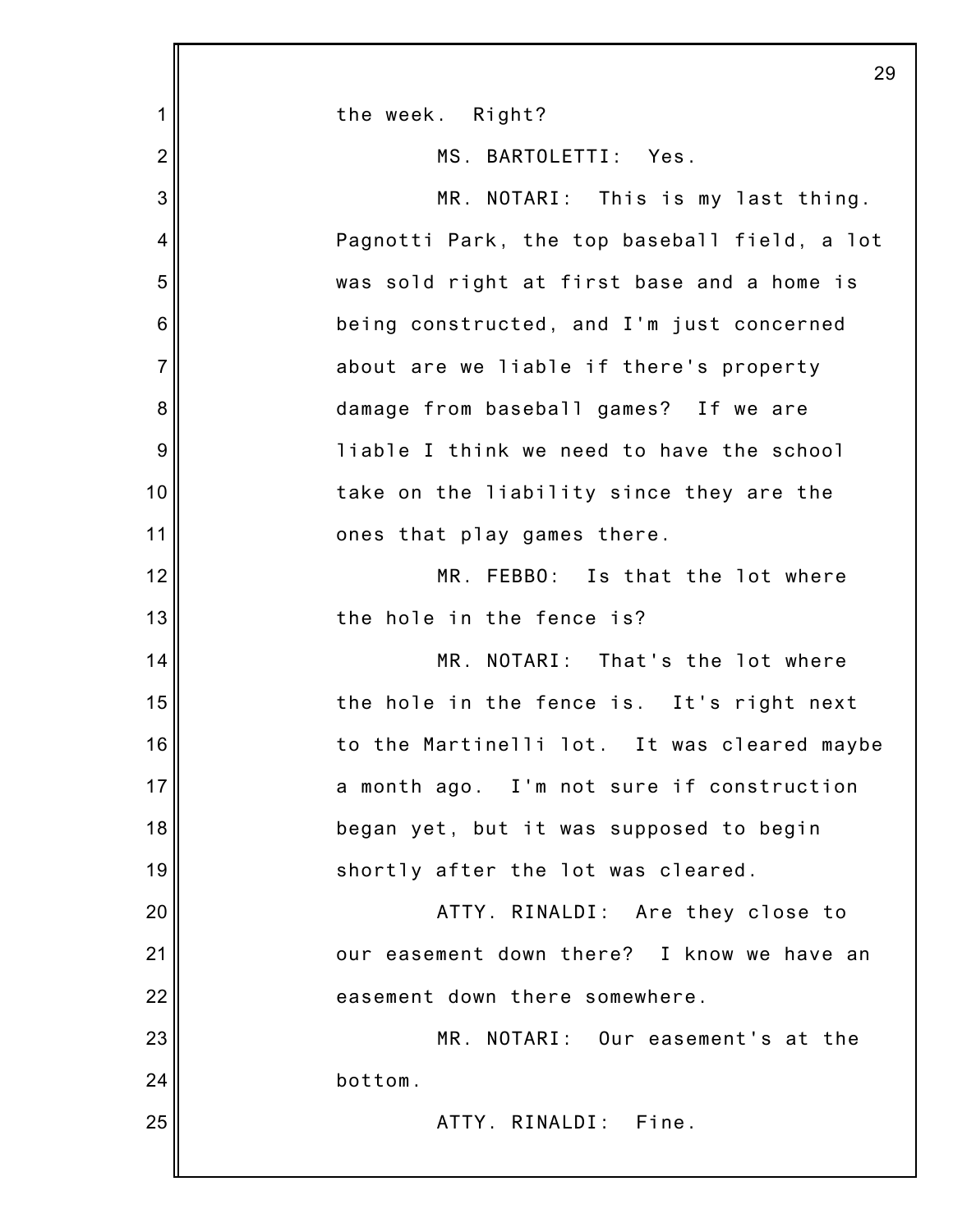|                 | 30                                           |
|-----------------|----------------------------------------------|
| 1               | MR. NOTARI: It's not gone down that          |
| $\overline{2}$  | far. That road is almost where you go down   |
| 3               | to Edgewood. So when Edgewood ends, right    |
| 4               | there, at first base. It used to be the lot  |
| 5               | where everybody would try and sneak in       |
| $6\phantom{1}6$ | through the hole in the fence.               |
| $\overline{7}$  | MR. PAPI: They already got the               |
| 8               | basement walls up.                           |
| 9               | MR. NOTARI: So my suggestion is we           |
| 10              | ask the school to sign a waiver of liability |
| 11              | if we are going to be liable for any damage  |
| 12              | done from the baseball games there so they   |
| 13              | take on the liability and not us.            |
| 14              | MR. FEBBO: Paul, just out of                 |
| 15              | curiosity who's building there?              |
| 16              | MR. NOTARI: Someone told me it's             |
| 17              | two doctors, I believe, but I don't know the |
| 18              | name.                                        |
| 19              | MR. PAPI: I don't recall the name            |
| 20              | either.                                      |
| 21              | ATTY. RINALDI: Do the balls reach            |
| 22              | that far?                                    |
| 23              | MR. NOTARI: Oh, yeah. The lot is             |
| 24              | right next to the -- they're going to have   |
| 25              | foul balls in their back yard.               |
|                 |                                              |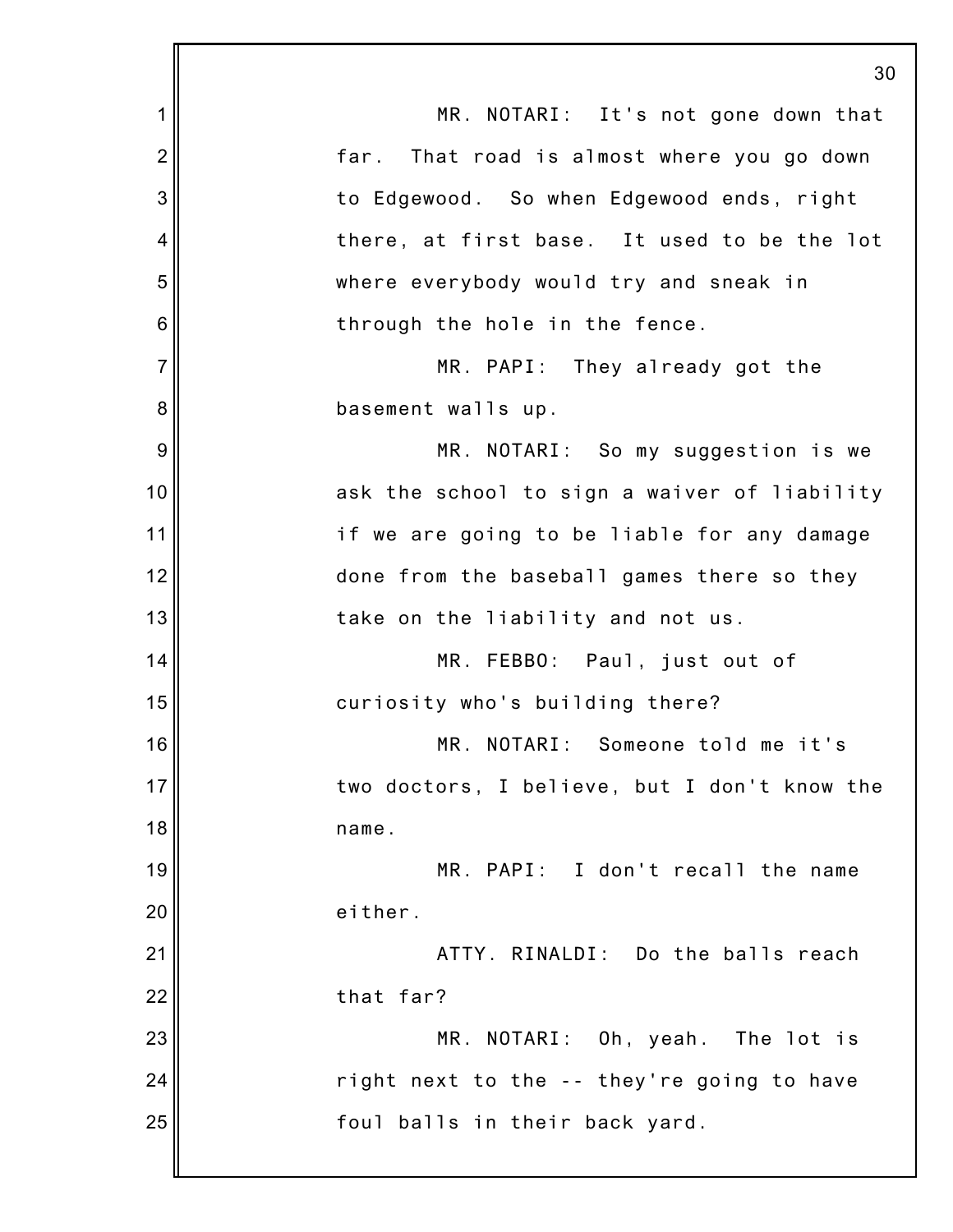|                | 31                                          |
|----------------|---------------------------------------------|
| 1              | ATTY. RINALDI: You might have to            |
| $\overline{2}$ | look into putting some trees there.         |
| 3              | Marylynn, how much do we have there as a    |
| 4              | buffer from the fence to the lot line? Ten  |
| 5              | feet or five?                               |
| 6              | MS. BARTOLETTI: That wasn't much.           |
| $\overline{7}$ | MR. LOPATKA: I know we did a survey         |
| 8              | on that because of that one tree we had to  |
| 9              | get rid of there. So there is a little bit  |
| 10             | of a buffer between the fence and the       |
| 11             | property line but, like Marylynn said, it's |
| 12             | not very much.                              |
| 13             | MS. BARTOLETTI: It's not much.              |
| 14             | ATTY. RINALDI: I was thinking of            |
| 15             | some tall arbor vitae to stop a ball from   |
| 16             | going in if we had to.                      |
| 17             | MR. FEBBO: I think you'd need a             |
| 18             | high mesh fence there, Bill.                |
| 19             | MR. NOTARI: Okay, that's all I              |
| 20             | have.                                       |
| 21             | MR. SEMENZA: Councilman Hoover?             |
| 22             | MR. HOOVER: I'm good.                       |
| 23             | MR. FEBBO: I'm good.                        |
| 24             | MR. LETTIERI:<br>Good, Bob.                 |
| 25             | MS. AVVISATO: I'm good. Thank you.          |
|                |                                             |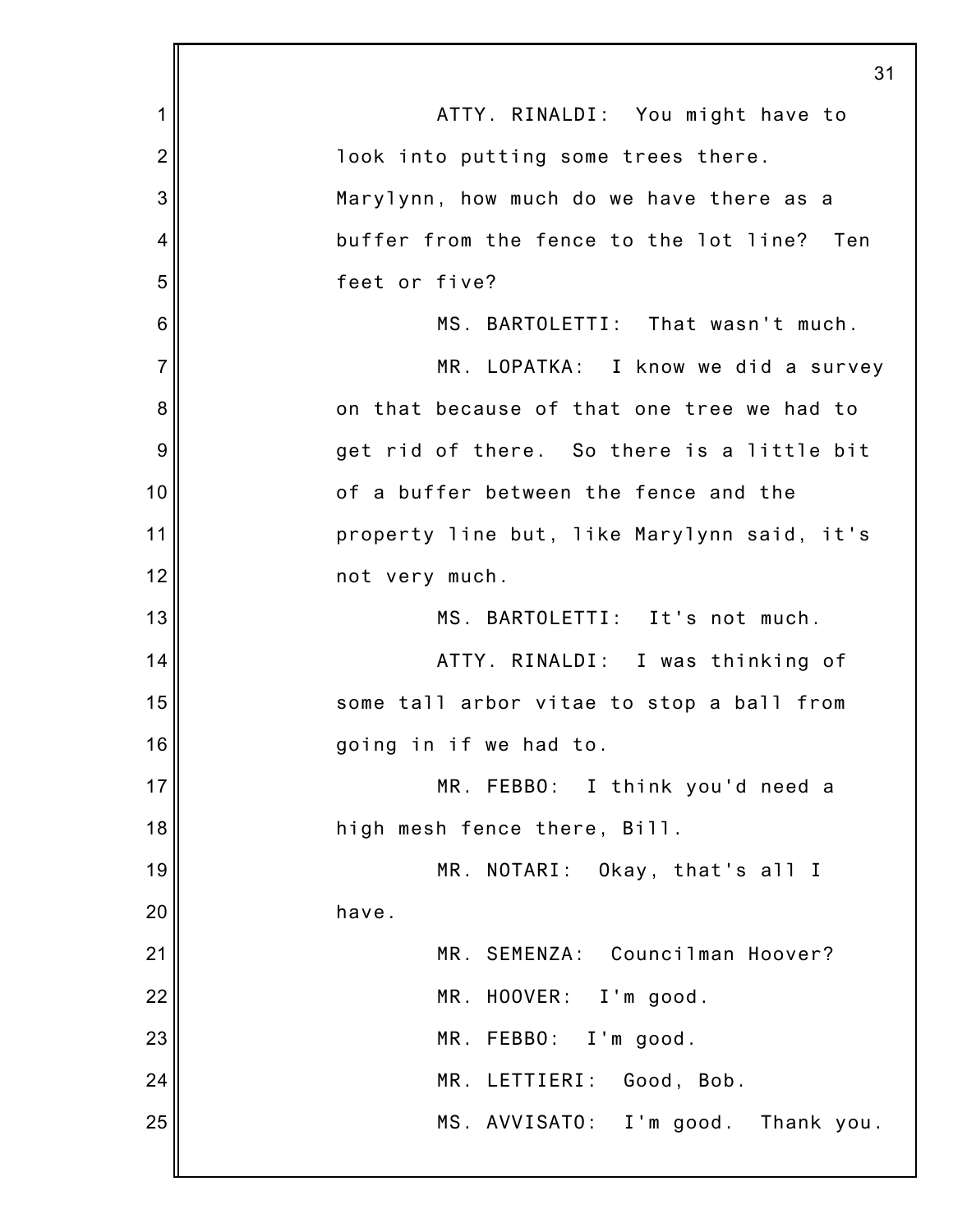|                | 32                                           |
|----------------|----------------------------------------------|
| 1              | MR. SEMENZA: I'm going to wish               |
| $\overline{2}$ | everybody a happy new year and hope the      |
| 3              | holidays were well for everyone. At this     |
| 4              | time the chair is going to adjourn. I'd      |
| 5              | like a motion to adjourn.                    |
| 6              | MR. FEBBO: Are we going to go to             |
| $\overline{7}$ | executive session?                           |
| 8              | MR. SEMENZA: We're going to go for           |
| 9              | a brief executive session after the meeting. |
| 10             | Will somebody text Chief Dubernas, please.   |
| 11             | MR. NOTARI: I'll make the motion to          |
| 12             | adjourn.                                     |
| 13             | MR. SEMENZA: By Councilman Notari.           |
| 14             | All in favor?                                |
| 15             | (Unanimous. Meeting adjourned.)              |
| 16             |                                              |
| 17             |                                              |
| 18             |                                              |
| 19             |                                              |
| 20             |                                              |
| 21             |                                              |
| 22             |                                              |
| 23             |                                              |
| 24             |                                              |
| 25             |                                              |
|                |                                              |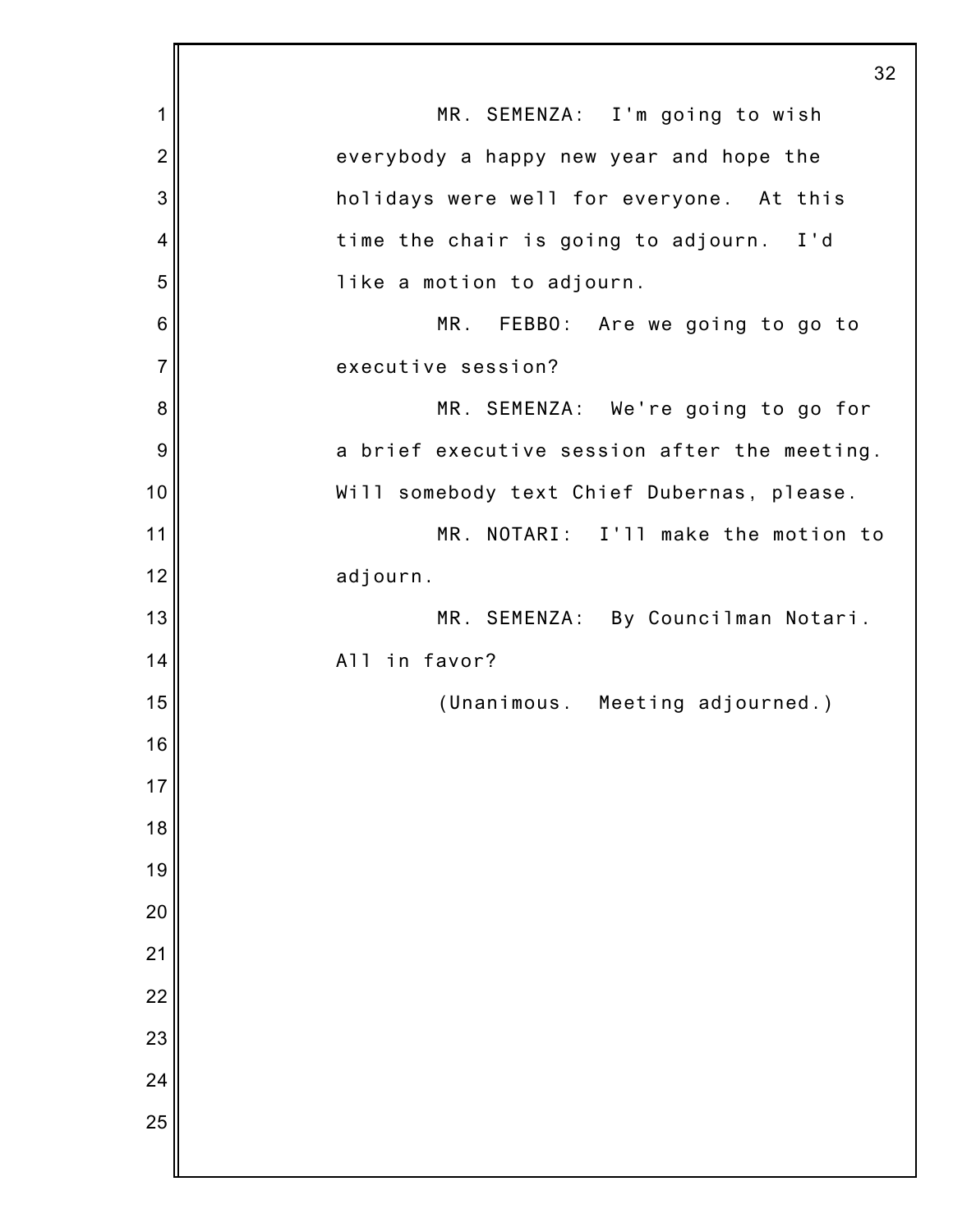|                  | 33                                                    |
|------------------|-------------------------------------------------------|
| 1                |                                                       |
| $\overline{2}$   | <u>CERTIFICATE</u>                                    |
| 3                |                                                       |
| $\overline{4}$   | I hereby certify that I attended the foregoing        |
| 5                | proceeding, took stenographic notes of the same, that |
| $\,$ 6 $\,$      | the foregoing, consisting of 32 pages, is a true and  |
| $\overline{7}$   | correct copy, done to the best of my ability, of same |
| $\bf 8$          | and the whole thereof.                                |
| $\boldsymbol{9}$ |                                                       |
| 10               |                                                       |
| 11               |                                                       |
| 12               |                                                       |
| 13               |                                                       |
| 14               |                                                       |
| 15               |                                                       |
| 16               |                                                       |
| 17               |                                                       |
| 18               |                                                       |
| 19               |                                                       |
| 20               |                                                       |
| 21               |                                                       |
| 22               |                                                       |
| 23               | Mark Wozniak                                          |
| 24               | Official Court Reporter                               |
| 25               |                                                       |
|                  |                                                       |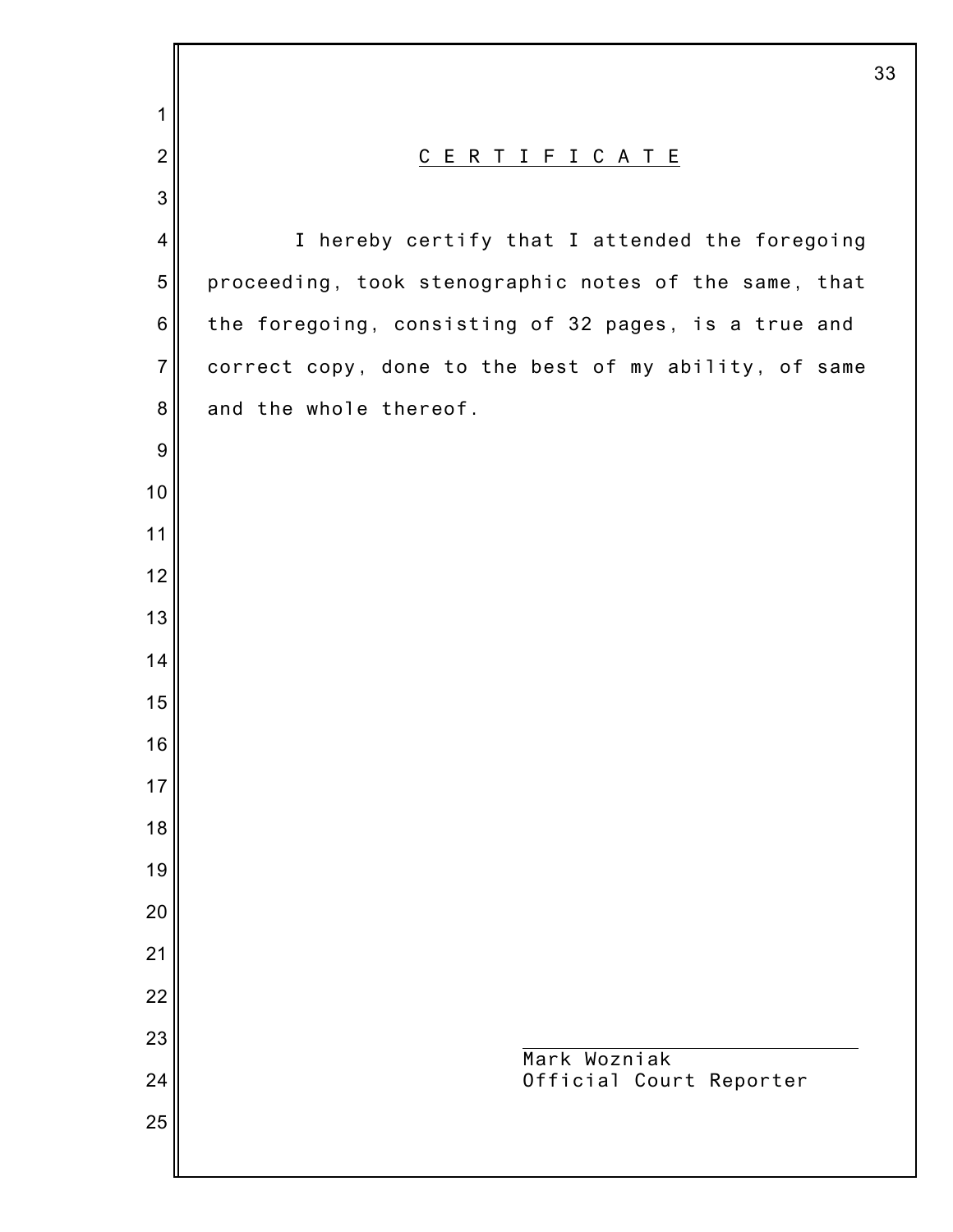| 1                                                                                                                                                                                                                                                                                                                                                                                                                                                                                                                                                                                                                     | 26:10, 26:12, 26:19,<br>26:22, 26:24, 27:1,                                                                                                                                                                                                                                                                                                                                                                                                                                                                                                                                                                     | <b>Allegiance</b> [2] - 2:5,<br>2:6                                                                                                                                                                                                                                                                                                                                                                                                                                                                                                                                      | 19:24, 20:3, 20:15,<br>20:18, 21:2, 21:23,                                                                                                                                                                                                                                                                                                                                                                                                                                                                                                                        | В                                                                                                                                                                                                                                                                                                                                                                                                                                                                                                                                                                                                                                                      |
|-----------------------------------------------------------------------------------------------------------------------------------------------------------------------------------------------------------------------------------------------------------------------------------------------------------------------------------------------------------------------------------------------------------------------------------------------------------------------------------------------------------------------------------------------------------------------------------------------------------------------|-----------------------------------------------------------------------------------------------------------------------------------------------------------------------------------------------------------------------------------------------------------------------------------------------------------------------------------------------------------------------------------------------------------------------------------------------------------------------------------------------------------------------------------------------------------------------------------------------------------------|--------------------------------------------------------------------------------------------------------------------------------------------------------------------------------------------------------------------------------------------------------------------------------------------------------------------------------------------------------------------------------------------------------------------------------------------------------------------------------------------------------------------------------------------------------------------------|-------------------------------------------------------------------------------------------------------------------------------------------------------------------------------------------------------------------------------------------------------------------------------------------------------------------------------------------------------------------------------------------------------------------------------------------------------------------------------------------------------------------------------------------------------------------|--------------------------------------------------------------------------------------------------------------------------------------------------------------------------------------------------------------------------------------------------------------------------------------------------------------------------------------------------------------------------------------------------------------------------------------------------------------------------------------------------------------------------------------------------------------------------------------------------------------------------------------------------------|
| $12$ [1] - 9:16<br>14th [2] - 5:1, 5:8<br>19th $[3] - 2:12, 3:3,$<br>3:10                                                                                                                                                                                                                                                                                                                                                                                                                                                                                                                                             | 27:5, 27:13, 27:22,<br>28:12, 28:14, 28:15,<br>29:4, 29:5, 29:17,<br>30.10, 31:3, 31:7,<br>31.9, 31.10, 31.15,                                                                                                                                                                                                                                                                                                                                                                                                                                                                                                  | alley [3] - 25:8, 25:19,<br>26:18<br>almost [1] - 30:2<br>already [6] - 5:5, 16:8,<br>17:1, 21:1, 28:22,                                                                                                                                                                                                                                                                                                                                                                                                                                                                 | 22:24, 23:1, 23:4,<br>24:12, 28:8<br>anytime [1] - 17:11<br>apartment $[2] - 8:2$ ,<br>14:11                                                                                                                                                                                                                                                                                                                                                                                                                                                                      | <b>back</b> $[12] - 4.8, 6.20,$<br>7:15, 10:21, 10:22,<br>13:6, 13:12, 19:25,<br>20:3, 22:23, 24:8,<br>30:25                                                                                                                                                                                                                                                                                                                                                                                                                                                                                                                                           |
| $\mathbf{2}$                                                                                                                                                                                                                                                                                                                                                                                                                                                                                                                                                                                                          | 31:17, 32:2, 32:5,                                                                                                                                                                                                                                                                                                                                                                                                                                                                                                                                                                                              | 30:7                                                                                                                                                                                                                                                                                                                                                                                                                                                                                                                                                                     | appearance [1] -                                                                                                                                                                                                                                                                                                                                                                                                                                                                                                                                                  | <b>backed</b> $[1] - 4:5$                                                                                                                                                                                                                                                                                                                                                                                                                                                                                                                                                                                                                              |
|                                                                                                                                                                                                                                                                                                                                                                                                                                                                                                                                                                                                                       | 32:9, 33:6                                                                                                                                                                                                                                                                                                                                                                                                                                                                                                                                                                                                      | also $[1]$ - 13:25                                                                                                                                                                                                                                                                                                                                                                                                                                                                                                                                                       | 13:24                                                                                                                                                                                                                                                                                                                                                                                                                                                                                                                                                             | background [1] -                                                                                                                                                                                                                                                                                                                                                                                                                                                                                                                                                                                                                                       |
| $20$ [1] - 9:16<br>$2021$ [2] - 1:10, 2:3                                                                                                                                                                                                                                                                                                                                                                                                                                                                                                                                                                             | <b>ability</b> $[1] - 33:7$<br><b>able</b> [1] - 23:16<br><b>about</b> $[19] - 4.10, 4.23,$                                                                                                                                                                                                                                                                                                                                                                                                                                                                                                                     | $am_{[1]} - 26:11$<br>an $[17] - 3:21, 6:1,$<br>9:17, 10:2, 11:14,                                                                                                                                                                                                                                                                                                                                                                                                                                                                                                       | appreciate [1] - 24:24<br>approval $[1]$ - 10:25<br><b>approved</b> $[1]$ - 18:1                                                                                                                                                                                                                                                                                                                                                                                                                                                                                  | 25:17<br><b>bad</b> [1] - 7:18<br><b>Bakery</b> [2] - 28:16,                                                                                                                                                                                                                                                                                                                                                                                                                                                                                                                                                                                           |
| 3                                                                                                                                                                                                                                                                                                                                                                                                                                                                                                                                                                                                                     | 5.13, 7:2, 7:21, 8:4,                                                                                                                                                                                                                                                                                                                                                                                                                                                                                                                                                                                           | 12:16, 17:8, 17:12,                                                                                                                                                                                                                                                                                                                                                                                                                                                                                                                                                      | arbor $[1] - 31:15$                                                                                                                                                                                                                                                                                                                                                                                                                                                                                                                                               | 28:17                                                                                                                                                                                                                                                                                                                                                                                                                                                                                                                                                                                                                                                  |
|                                                                                                                                                                                                                                                                                                                                                                                                                                                                                                                                                                                                                       | 10:2, 11:13, 15:4,                                                                                                                                                                                                                                                                                                                                                                                                                                                                                                                                                                                              | 18:25, 20:24, 23:9,                                                                                                                                                                                                                                                                                                                                                                                                                                                                                                                                                      | are [14] - 4:24, 7:15,                                                                                                                                                                                                                                                                                                                                                                                                                                                                                                                                            | <b>ball</b> $[1]$ - 31:15                                                                                                                                                                                                                                                                                                                                                                                                                                                                                                                                                                                                                              |
| 30 $[1] - 22:3$                                                                                                                                                                                                                                                                                                                                                                                                                                                                                                                                                                                                       | 15:21, 17:6, 19:17,                                                                                                                                                                                                                                                                                                                                                                                                                                                                                                                                                                                             | 23:20, 23:22, 24:6,                                                                                                                                                                                                                                                                                                                                                                                                                                                                                                                                                      | 7:16, 8:21, 17:1,                                                                                                                                                                                                                                                                                                                                                                                                                                                                                                                                                 | <b>balls</b> [2] - 30:21, 30:25                                                                                                                                                                                                                                                                                                                                                                                                                                                                                                                                                                                                                        |
| 30th $[1]$ - 19:11                                                                                                                                                                                                                                                                                                                                                                                                                                                                                                                                                                                                    | 20:19, 23:6, 23:7,                                                                                                                                                                                                                                                                                                                                                                                                                                                                                                                                                                                              | 25:16, 26:18, 29:21                                                                                                                                                                                                                                                                                                                                                                                                                                                                                                                                                      | 18:12, 22:18, 23:17,                                                                                                                                                                                                                                                                                                                                                                                                                                                                                                                                              | <b>Balzoni</b> [1] - 20:5                                                                                                                                                                                                                                                                                                                                                                                                                                                                                                                                                                                                                              |
| $32$ [1] - 33:6                                                                                                                                                                                                                                                                                                                                                                                                                                                                                                                                                                                                       | 26.6, 26.22, 29.7                                                                                                                                                                                                                                                                                                                                                                                                                                                                                                                                                                                               | anchor [1] - 24:18                                                                                                                                                                                                                                                                                                                                                                                                                                                                                                                                                       | 29:7, 29:8, 29:10,                                                                                                                                                                                                                                                                                                                                                                                                                                                                                                                                                | <b>banner</b> $[2] - 24:16$ ,                                                                                                                                                                                                                                                                                                                                                                                                                                                                                                                                                                                                                          |
| 32-hour [5] - 20:19,                                                                                                                                                                                                                                                                                                                                                                                                                                                                                                                                                                                                  | <b>above</b> [2] - 14:9, 15:18                                                                                                                                                                                                                                                                                                                                                                                                                                                                                                                                                                                  | and $[72] - 2:2, 3:5$ ,                                                                                                                                                                                                                                                                                                                                                                                                                                                                                                                                                  | 29:20, 30:11, 32:6                                                                                                                                                                                                                                                                                                                                                                                                                                                                                                                                                | 24:20                                                                                                                                                                                                                                                                                                                                                                                                                                                                                                                                                                                                                                                  |
| 21:1, 21:3, 21:8,                                                                                                                                                                                                                                                                                                                                                                                                                                                                                                                                                                                                     | access [1] - 14:6                                                                                                                                                                                                                                                                                                                                                                                                                                                                                                                                                                                               | 3:20, 4:16, 6:2, 6:20,                                                                                                                                                                                                                                                                                                                                                                                                                                                                                                                                                   | area $[4]$ - 10:8, 12:12,                                                                                                                                                                                                                                                                                                                                                                                                                                                                                                                                         | <b>bare</b> $[1]$ - 12:25                                                                                                                                                                                                                                                                                                                                                                                                                                                                                                                                                                                                                              |
| 21:14                                                                                                                                                                                                                                                                                                                                                                                                                                                                                                                                                                                                                 | accounted [2] - 15:10,                                                                                                                                                                                                                                                                                                                                                                                                                                                                                                                                                                                          | 6.25, 7.1, 7.4, 7.6,                                                                                                                                                                                                                                                                                                                                                                                                                                                                                                                                                     | 15:8, 15:9                                                                                                                                                                                                                                                                                                                                                                                                                                                                                                                                                        | <b>bars</b> $[1]$ - 14:10                                                                                                                                                                                                                                                                                                                                                                                                                                                                                                                                                                                                                              |
| 5                                                                                                                                                                                                                                                                                                                                                                                                                                                                                                                                                                                                                     | 16:2                                                                                                                                                                                                                                                                                                                                                                                                                                                                                                                                                                                                            | 7:10, 7:16, 7:21,                                                                                                                                                                                                                                                                                                                                                                                                                                                                                                                                                        | areas [1] - 10:19                                                                                                                                                                                                                                                                                                                                                                                                                                                                                                                                                 | <b>BARTOLETTI</b> [27] -                                                                                                                                                                                                                                                                                                                                                                                                                                                                                                                                                                                                                               |
|                                                                                                                                                                                                                                                                                                                                                                                                                                                                                                                                                                                                                       | $\arccos \frac{6}{16} - 6.10, 8.2,$                                                                                                                                                                                                                                                                                                                                                                                                                                                                                                                                                                             | 7:24, 9:8, 9:12, 9:18,                                                                                                                                                                                                                                                                                                                                                                                                                                                                                                                                                   | aren't [1] - 15:5                                                                                                                                                                                                                                                                                                                                                                                                                                                                                                                                                 | 1:23, 2:14, 2:17,                                                                                                                                                                                                                                                                                                                                                                                                                                                                                                                                                                                                                                      |
|                                                                                                                                                                                                                                                                                                                                                                                                                                                                                                                                                                                                                       | 13:12, 13:18, 14:7,                                                                                                                                                                                                                                                                                                                                                                                                                                                                                                                                                                                             | 10:8, 10:17, 10:18,                                                                                                                                                                                                                                                                                                                                                                                                                                                                                                                                                      | around [3] - 11:16,                                                                                                                                                                                                                                                                                                                                                                                                                                                                                                                                               | 2:19, 2:21, 2:24,                                                                                                                                                                                                                                                                                                                                                                                                                                                                                                                                                                                                                                      |
| $5$ [2] - 1:10, 2:2                                                                                                                                                                                                                                                                                                                                                                                                                                                                                                                                                                                                   | 17:2                                                                                                                                                                                                                                                                                                                                                                                                                                                                                                                                                                                                            | 10:21, 11:2, 11:7,                                                                                                                                                                                                                                                                                                                                                                                                                                                                                                                                                       | 14:19, 17:25                                                                                                                                                                                                                                                                                                                                                                                                                                                                                                                                                      | 8:12, 16:20, 17:11,                                                                                                                                                                                                                                                                                                                                                                                                                                                                                                                                                                                                                                    |
| 5th $[1]$ - 2:9                                                                                                                                                                                                                                                                                                                                                                                                                                                                                                                                                                                                       | <b>actual</b> [1] - 12:17                                                                                                                                                                                                                                                                                                                                                                                                                                                                                                                                                                                       | 11:13, 11:19, 12:2,                                                                                                                                                                                                                                                                                                                                                                                                                                                                                                                                                      | as [21] - 5:14, 10:22,                                                                                                                                                                                                                                                                                                                                                                                                                                                                                                                                            | 18:4, 18:8, 18:23,                                                                                                                                                                                                                                                                                                                                                                                                                                                                                                                                                                                                                                     |
| $\overline{\mathbf{7}}$                                                                                                                                                                                                                                                                                                                                                                                                                                                                                                                                                                                               | actually [8] - 3:11, 9:2,                                                                                                                                                                                                                                                                                                                                                                                                                                                                                                                                                                                       | 12:23, 13:1, 13:4,                                                                                                                                                                                                                                                                                                                                                                                                                                                                                                                                                       | 11:22, 12:5, 12:15,                                                                                                                                                                                                                                                                                                                                                                                                                                                                                                                                               | 19:10, 23:3, 23:11,                                                                                                                                                                                                                                                                                                                                                                                                                                                                                                                                                                                                                                    |
|                                                                                                                                                                                                                                                                                                                                                                                                                                                                                                                                                                                                                       | 10.5, 11.4, 12.4,                                                                                                                                                                                                                                                                                                                                                                                                                                                                                                                                                                                               | 13:6, 13:10, 13:13,                                                                                                                                                                                                                                                                                                                                                                                                                                                                                                                                                      | 14.9, 14.14, 15:11,                                                                                                                                                                                                                                                                                                                                                                                                                                                                                                                                               | 23.24, 24:4, 24:25,                                                                                                                                                                                                                                                                                                                                                                                                                                                                                                                                                                                                                                    |
|                                                                                                                                                                                                                                                                                                                                                                                                                                                                                                                                                                                                                       | 12:6, 13:11, 22:15                                                                                                                                                                                                                                                                                                                                                                                                                                                                                                                                                                                              | 13:16, 13:23, 14:2,                                                                                                                                                                                                                                                                                                                                                                                                                                                                                                                                                      | 16.9, 17:12, 23:18,                                                                                                                                                                                                                                                                                                                                                                                                                                                                                                                                               | 25:22, 26:12, 27:19,                                                                                                                                                                                                                                                                                                                                                                                                                                                                                                                                                                                                                                   |
| <b>70</b> $[2] - 20.9, 22.10$<br>$739$ [1] - 5:13<br>$7:00$ [1] - 1:11                                                                                                                                                                                                                                                                                                                                                                                                                                                                                                                                                | ad $[1] - 3.21$<br>add $[5] - 17:3, 17:24,$<br>18.6, 18.12, 23.5                                                                                                                                                                                                                                                                                                                                                                                                                                                                                                                                                | 14:9, 14:10, 14:11,<br>14:18, 16:6, 17:6,<br>17:22, 18:18, 20:5,                                                                                                                                                                                                                                                                                                                                                                                                                                                                                                         | 23:19, 23:20, 23:23,<br>25:14, 25:15, 27:20,<br>27:21, 31:3                                                                                                                                                                                                                                                                                                                                                                                                                                                                                                       | 27:23, 28:5, 28:22,<br>29:2, 31:6, 31:13                                                                                                                                                                                                                                                                                                                                                                                                                                                                                                                                                                                                               |
| $7:30$ [1] - 3:20                                                                                                                                                                                                                                                                                                                                                                                                                                                                                                                                                                                                     | additional $[1]$ - 13:15                                                                                                                                                                                                                                                                                                                                                                                                                                                                                                                                                                                        | 20:10, 20:11, 20:17,                                                                                                                                                                                                                                                                                                                                                                                                                                                                                                                                                     | $ask$ [5] - 6:4, 7:13,                                                                                                                                                                                                                                                                                                                                                                                                                                                                                                                                            | <b>base</b> $[3] - 26:1, 29:5,$                                                                                                                                                                                                                                                                                                                                                                                                                                                                                                                                                                                                                        |
|                                                                                                                                                                                                                                                                                                                                                                                                                                                                                                                                                                                                                       | address [2] - 3:6,                                                                                                                                                                                                                                                                                                                                                                                                                                                                                                                                                                                              | 20:18, 20:23, 22:2,                                                                                                                                                                                                                                                                                                                                                                                                                                                                                                                                                      | 11:12, 20:7, 30:10                                                                                                                                                                                                                                                                                                                                                                                                                                                                                                                                                | 30:4                                                                                                                                                                                                                                                                                                                                                                                                                                                                                                                                                                                                                                                   |
| A                                                                                                                                                                                                                                                                                                                                                                                                                                                                                                                                                                                                                     | 24:13                                                                                                                                                                                                                                                                                                                                                                                                                                                                                                                                                                                                           | 22:16, 22:18, 23:5,                                                                                                                                                                                                                                                                                                                                                                                                                                                                                                                                                      | asking [1] - 27:24                                                                                                                                                                                                                                                                                                                                                                                                                                                                                                                                                | baseball [3] - 29:4,<br>29:8, 30:12                                                                                                                                                                                                                                                                                                                                                                                                                                                                                                                                                                                                                    |
| $A_{[1]} - 33.2$<br>$a$ [106] - 3:13, 4:25,<br>5:12, 5:13, 6:7, 6:15,<br>6:17, 6:20, 6:23, 7:3,<br>7:5, 7:17, 7:22, 8:1,<br>8.3, 9.2, 9.6, 9.9,<br>9:10, 9:13, 9:18,<br>10:10, 10:13, 10:16,<br>11:4, 11:6, 11:16,<br>11:23, 12:6, 12:18,<br>12:24, 12:25, 13:3,<br>13.5, 14.3, 14.5,<br>14:20, 14:21, 15:2,<br>15:5, 15:7, 15:12,<br>16.8, 16:12, 16:18,<br>16:24, 17:22, 18:13,<br>18:20, 18:24, 19:1,<br>19.3, 19.4, 19.6,<br>19:21, 19:25, 20:7,<br>20:10, 20:12, 20:20,<br>21:1, 21:3, 21:8,<br>21:10, 21:19, 22:3,<br>22:4, 22:15, 22:16,<br>23:13, 23:17, 24:16,<br>24:17, 24:20, 24:22,<br>25:5, 25:6, 25:17, | <b>adjourn</b> [3] - 32:4,<br>32:5, 32:12<br>adjourned [1] - 32:15<br>adjustment $[1]$ - 23:20<br>advertised [1] - 26:2<br>advertisement [1] -<br>18:25<br>after [8] - 11:6, 12:23,<br>17:5, 22:7, 24:17,<br>24:19, 29:19, 32:9<br><b>again</b> $[5]$ - 2:8, 3:1,<br>7:17, 12:13, 17:5<br>agenda [14] - 2:11,<br>3.3, 3.9, 8.16, 8.18,<br>11:1, 11:2, 17:19,<br>21:24, 22:1, 23:2,<br>23:4, 25:12, 26:3<br>ago [1] - 29:17<br>agree $[1] - 13:23$<br>all $[20]$ - 3:23, 5:8, 5:9,<br>5:23, 5:24, 6:25,<br>7:11, 7:23, 9:15,<br>10:11, 11:19, 12:12,<br>13:10, 16:2, 21:21,<br>22.2, 22.6, 25.2,<br>31:19, 32:14 | 24:7, 24:17, 24:22,<br>25:17, 25:18, 26:1,<br>26:3, 27:5, 27:24,<br>29:5, 29:6, 30:5,<br>30:13, 31:10, 32:2,<br>33:6, 33:8<br>another [3] - 13:11,<br>13:14, 20:6<br>answer [2] - 11:14,<br>17:12<br>answers [2] - 10:14,<br>20:12<br>any $[12] - 4.5, 4.16,$<br>4:21, 8:19, 9:11,<br>16:20, 22:12, 24:1,<br>24:3, 24:12, 28:20,<br>30:11<br>anybody $[14] - 4:21$ ,<br>8.13, 8.19, 9.25,<br>11:10, 17:16, 20:14,<br>21:22, 22:11, 22:23,<br>24:1, 24:3, 24:23<br><b>anything</b> $[22] - 3.6$ ,<br>3.9, 8.14, 8.15, 8.17,<br>10:1, 11:11, 17:16,<br>17:18, 17:24, 18:7, | at $[23] - 3:7, 3:19,$<br>3:20, 3:23, 4:24,<br>5:13, 9:24, 12:11,<br>12:24, 13:2, 13:22,<br>14:1, 16:6, 18:1,<br>24:10, 25:3, 26:10,<br>28:10, 28:25, 29:5,<br>29:23, 30:4, 32:3<br>attended [1] - 33:4<br><b>ATTY</b> [27] - 3.22, 4:3,<br>4:15, 5:3, 5:7, 8:21,<br>9:19, 17:20, 18:6,<br>18:10, 19:7, 19:12,<br>19:20, 20:4, 21:8,<br>21:19, 23:9, 25:16,<br>25:25, 26:14, 26:18,<br>27:1, 29:20, 29:25,<br>30.21, 31:1, 31:14<br><b>Avenue</b> [2] - 25:23,<br>26:8<br><b>AVVISATO</b> [5] - 1:22,<br>2:16, 7:18, 17:9,<br>31:25<br><b>Avvisato</b> [1] - 2:15 | <b>basement</b> $[1] - 30.8$<br><b>basically</b> $[1]$ - 28:23<br><b>bathrooms</b> $[1] - 13:13$<br>be [34] - 4:2, 4:17,<br>9:14, 9:24, 10:11,<br>12.4, 12:12, 13:5,<br>13:11, 13:21, 14:19,<br>14:23, 14:24, 15:2,<br>15:14, 16:5, 16:9,<br>16:10, 16:17, 17:8,<br>19:1, 19:3, 19:14,<br>20:23, 21:13, 21:15,<br>23:16, 27:17, 28:15,<br>28:17, 28:23, 30:4,<br>30:11<br><b>because</b> [9] - 7:25,<br>9.8, 9.10, 11.25,<br>16:24, 20:9, 21:19,<br>25:10, 31:8<br><b>been</b> $[5] - 3.11, 7.5$ ,<br>7:22, 20.16, 24:21<br><b>before</b> $[2] - 20:11$ ,<br>22:24<br><b>began</b> $[1]$ - 29:18<br>begin [1] - 29:18<br><b>behind</b> $[5] - 11:20$ , |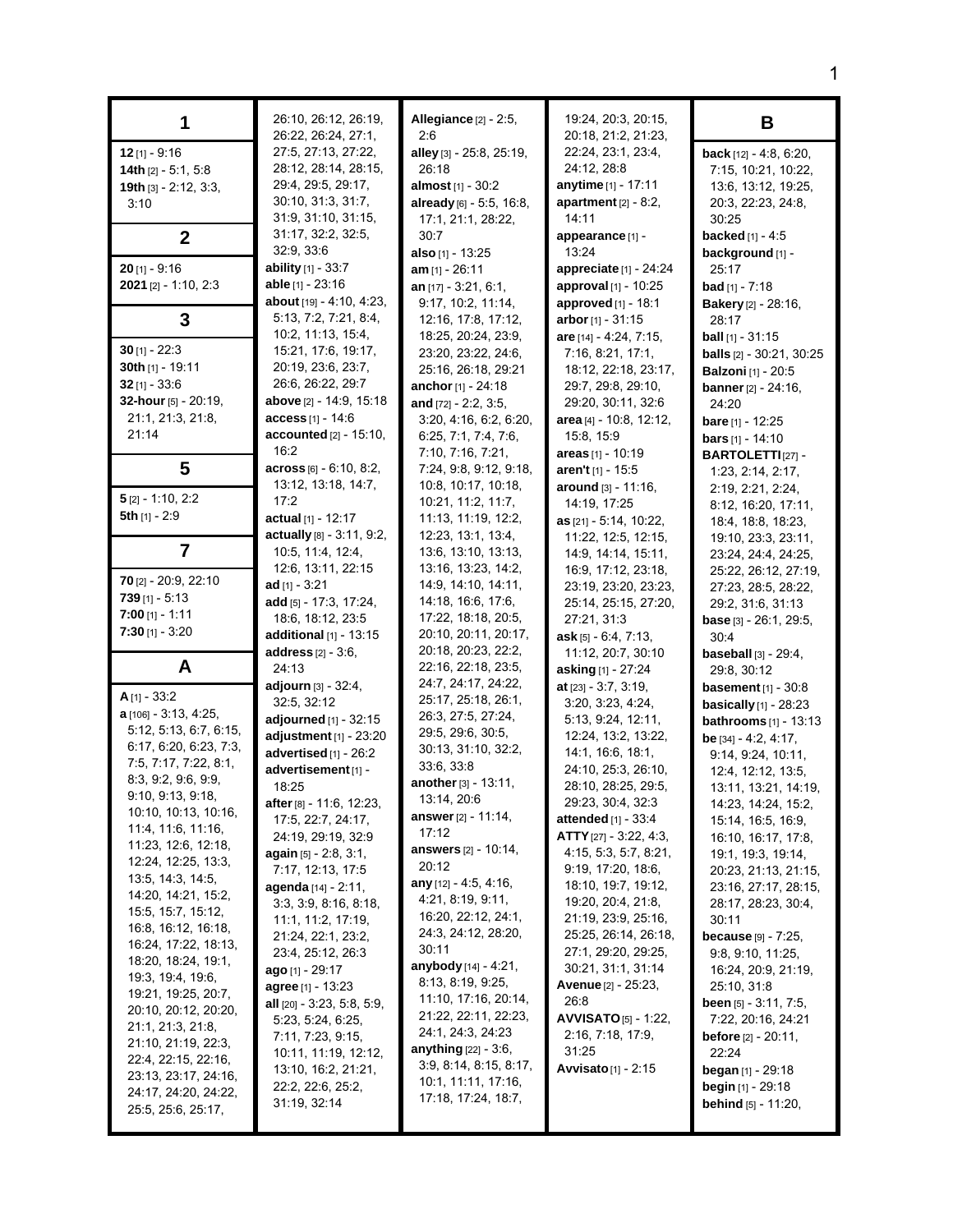| 14:12, 26:6, 26:14,<br>26:16<br>being [2] - 20:25, 29:6<br><b>believe</b> [5] - 6:9,<br>13:13, 24:17, 26:5,<br>30:17                                                             | 28:13, 29:18, 30:17,<br>31:11<br><b>Butler</b> [1] - 4:11<br>by $[5] - 5.18, 9.21$ ,<br>10:11, 14:17, 32:13                                                                                     | cleaning [1] - 7:16<br>cleared $[2] - 29:16$ ,<br>29:19<br>close [1] - 29:20<br>closed [2] - 14:1, 16:5                                     | 2:25, 31:21<br>Councilwoman [1] -<br>2:14<br>counselor [1] - 20:16<br>county [3] - 11:7,                                                                                                            | 22:9, 24:3, 25:18,<br>26:21, 27:1, 27:3,<br>28:20, 30:21, 31:3<br><b>doctors</b> [1] - 30:17<br>does $[1] - 27:13$                                        |
|----------------------------------------------------------------------------------------------------------------------------------------------------------------------------------|-------------------------------------------------------------------------------------------------------------------------------------------------------------------------------------------------|---------------------------------------------------------------------------------------------------------------------------------------------|-----------------------------------------------------------------------------------------------------------------------------------------------------------------------------------------------------|-----------------------------------------------------------------------------------------------------------------------------------------------------------|
| <b>Belko's</b> [1] - 6:10<br><b>below</b> $[1] - 15:3$<br><b>best</b> [1] - $33:7$<br><b>better</b> $[4] - 13:25$<br>16:5, 19:4, 23:15                                           | C<br>$C$ [2] - 33:2<br>call [9] - 2:12, 5:12,<br>6:20, 6:24, 8:1, 11:6,                                                                                                                         | closed-in [1] - 16:5<br>come [3] - 11:17,<br>22:19, 28:14<br>comes [2] - 14:4, 19:3<br>comfortable [1] - 13:2<br>coming $[3] - 9.1$ , 14:7, | 19:25, 20:3<br>couple [3] - 7:4, 8:3,<br>25:5<br><b>course</b> $[1] - 5:6$<br><b>Court</b> $[2] - 1:25, 33:24$<br>court $[1] - 4:25$                                                                | dog [1] - 7:20<br>doing [4] - 7:16, 8:22,<br>10:7, 10:18<br>don't [22] - 3:24, 5:17,<br>8:17, 9:9, 9:20,<br>11:12, 13:25, 15:11,                          |
| <b>between</b> $[2] - 7:6$ ,<br>31:10<br><b>bid</b> $[1]$ - 19:9<br>$big$ [2] - 6:7, 16:12<br><b>bill</b> $[1]$ - 17:18                                                          | 19:6, 22:15, 22:23<br>called $[2] - 4.7, 6.14$<br><b>came</b> [4] - 10:15,<br>11:25, 12:9, 26:21<br>camouflage [1] - 13:7                                                                       | 19:8<br><b>comments</b> $[1] - 17:5$<br>commission [2] -<br>3:14, 19:22<br>commissioners' [1] -                                             | covered [1] - 18:8<br>cracked [2] - 9:3, 9:18<br>crap $[1] - 7:21$<br>curb $[1] - 5:24$<br><b>curiosity</b> $[1]$ - 30:15                                                                           | 16:1, 17:20, 18:18,<br>20:18, 21:2, 21:4,<br>22:9, 23:3, 25:14,<br>25:20, 26:23, 27:9,<br>30.17, 30:19                                                    |
| <b>Bill</b> $[10] - 18.9, 20.15,$<br>21:22, 21:23, 22:10,<br>23:5, 23:6, 25:15,<br>26.21, 31:18<br><b>bit</b> [5] - 12:18, 15:2,                                                 | can $[26] - 3.22$ , $3.24$ ,<br>4:14, 4:16, 14:15,<br>16.8, 16:21, 17:24,<br>18:12, 18:14, 18:24,<br>19.23, 20.4, 20.5,<br>20:11, 20:24, 21:9,                                                  | 11:1<br>communication [1] -<br>13:10<br>company [3] - 19:1,<br>23:13, 23:17                                                                 | curious [1] - 9:19<br>current [1] - 21:3<br>cut [3] - 6:4, 9:9, 10:19<br>D                                                                                                                          | done $[7] - 4:2, 9:15,$<br>14:9, 19:18, 20:10,<br>30:12, 33:7<br><b>door</b> [1] - 16:7<br>down $[12] - 3.5, 6.4$ ,<br>12:4, 12:5, 14:2,                  |
| 15:7, 19:4, 31:9<br><b>black</b> $[2] - 12:12$ ,<br>13:23<br><b>blow</b> [1] - 16:1<br>blown [1] - 15:21<br><b>blown-in</b> $[1]$ - 15:21                                        | 22.3, 23.9, 23.20,<br>24:24, 24:25, 25:11,<br>26:1, 27:1, 27:3<br>can't $[3] - 7:23, 9:10,$<br>15:23                                                                                            | complained [1] - 8:4<br>complex [1] - 8:2<br>concept [1] - 12:3<br>concerned [1] - 29:6<br>conclusions $[1]$ -<br>17:22                     | damage [2] - 29:8,<br>30:11<br>Darbenzio [1] - 6:14<br>dates [1] - 18:11<br>daughter's $[1] - 6.16$                                                                                                 | 24:11, 28:13, 28:17,<br>29.21, 29:22, 30:1,<br>30:2<br>downstairs $[1]$ - 22:20<br><b>DPW</b> [1] - 17:23                                                 |
| <b>boat</b> $[1]$ - 24:17<br><b>Bob</b> [1] - $31:24$<br><b>Borough [1] - 2:10</b><br><b>borough</b> $[5] - 10:3$ ,<br>10:4, 24:18, 28:12,                                       | car [1] - 22:16<br>Carpelotti [1] - 24:16<br>Cartage [1] - 23:12<br>Casper [1] - 25:24<br>ceiling $[15] - 11:24$ ,                                                                              | <b>concrete</b> $[1] - 9:7$<br>conduit [1] - 13:9<br>confusion [2] - 25:11,<br>27:24<br>consisting $[1]$ - 33:6                             | <b>Dave</b> $[15] - 8.15, 8.20,$<br>8:21, 10:1, 10:2,<br>11:9, 11:11, 11:12,<br>13.5, 14.6, 15.13,<br>17:17, 19:4, 19:15                                                                            | driveway $[1]$ - 28:12<br><b>Driveway</b> [1] - 28:16<br>drop [2] - 14:3, 14:6<br><b>Dubernas</b> [4] - 21:23,<br>22:12, 22:24, 32:10                     |
| 28:14<br><b>BOROUGH</b> $[2] - 1:1$ ,<br>1:23<br><b>borough's</b> $[1] - 6:13$<br>both [1] - 25:10                                                                               | 12.6, 12.7, 12.17,<br>12:21, 12:25, 13:23,<br>14:1, 14:3, 14:6,<br>14:18, 14:22, 15:15,<br>16:8, 17:8<br>center $[1] - 10.8$                                                                    | constructed [1] - 29:6<br>construction [2] -<br>11:5, 29:17<br>contract $[4] - 18:14$ ,<br>20:17, 20:22, 21:3                               | day [2] - 11:6, 20:25<br>days [3] - 20:17, 20:18<br>deal [2] - 4:24, 22:21<br>decides [1] - 21:16<br>definitely [1] - 21:6                                                                          | DUBERNAS <sup>[3]</sup> -<br>21:25, 22:8, 22:14<br>duct $[1]$ - 13:11<br><b>ducts</b> [1] - 17:2<br>ductwork [5] - 13:4,                                  |
| <b>bottom</b> $[3] - 9:15$ ,<br>28:10, 29:24<br><b>box</b> $[1] - 9:7$<br><b>boxed</b> [1] - 14:25<br><b>brand</b> $[1] - 9.13$                                                  | certify [1] - 33:4<br>chair [1] - 32:4<br>chambers $[1]$ - 16:7<br>chance [1] - 8:8<br>change [2] - 4:4,                                                                                        | contract's [1] - 19:9<br>contractor $[1]$ - 11:5<br>contractors $[1]$ - 11:8<br><b>control</b> $[1] - 6.1$<br>copy $[1] - 33:7$             | department [1] - 3:4<br>design $[4] - 11:18$ ,<br>14:8, 15:10, 16:3<br><b>details</b> [1] - 18:22<br>$did$ [9] $- 5:10, 7:4,$                                                                       | 13:15, 14:18, 17:4,<br>17:6<br>Dunbar [1] - 28:11<br>Е                                                                                                    |
| brief [3] - 20:8, 22:3,<br>32:9<br><b>brought</b> [2] - 8:25,<br>13:3<br>buffer [2] - 31:4, 31:10<br><b>building</b> $[5] - 10.3$ ,                                              | 19:20<br>changed [2] - 16:14,<br>20:9<br>check [2] - 4:15, 7:24<br>checked [1] - 19:16                                                                                                          | Correct [1] - 5:16<br>correct [2] - 26:11,<br>33:7<br>corridor [1] - 11:18<br>cotta $[1] - 9:2$                                             | 9:20, 10:9, 17:22,<br>18.6, 19.24, 27.9,<br>31:7<br>didn't [2] - 13:1, 28:7<br>difference [1] - 15:12<br>different [2] - 14:11,                                                                     | $E_{[2]} - 33:2$<br>e [2] - 24:3, 24:5<br><b>e-mail</b> [2] - 24:3, 24:5<br>Eagle [1] - 3:20<br>Eagle-McClure [1] -                                       |
| 10:5, 18:21, 24:18,<br>30:15<br><b>buildings</b> [1] - 14:11<br><b>bunch</b> $[3] - 9.18$ ,<br>10:16, 22:16                                                                      | <b>Chief</b> $[6] - 21:23$ ,<br>22:12, 22:13, 22:24,<br>22:25, 32:10<br><b>CHIEF</b> $[3] - 21:25$<br>22:8, 22:14                                                                               | could [3] - 3:25, 15:2,<br>16:16<br><b>Council</b> [2] - 2:10,<br>2:22<br><b>COUNCIL</b> [3] - 1:1,<br>1:5, 1:17                            | 23:13<br>digging [2] - 10:5,<br>10.9<br><b>Dino</b> $[1] - 6:14$<br>directly $[1]$ - 13:22                                                                                                          | 3:20<br>earlier [1] - 10:6<br><b>easement</b> $[2] - 29:21$ ,<br>29:22<br>easement's [1] - 29:23                                                          |
| <b>business</b> $[1] - 11:3$<br><b>but</b> $[21] - 3.13, 4.8$ ,<br>6:5, 6:19, 10:15,<br>12:23, 13:3, 15:18,<br>16:16, 17:2, 17:21,<br>18:17, 20:3, 22:17,<br>22:20, 27:8, 27:15, | <b>Chris</b> $[1]$ - 24:5<br><b>Christmas</b> $[1]$ - 28:19<br><b>claims</b> [1] - 28:11<br><b>clay</b> [1] - 9:17<br>clean [2] - 7:11, 12:17<br>cleaned [2] - 7:5, 7:22<br>cleaner [1] - 12:18 | council [5] - 3:5, 16:6,<br>20:13, 24:12, 28:4<br>Councilman [5] -<br>2:17, 2:21, 2:24,<br>25:4, 32:13<br>councilman [3] - 2:19,            | <b>discussion</b> $[1]$ - 17:25<br><b>distract</b> $[1]$ - 13:22<br>do $[28] - 3.8, 4.5, 4.13,$<br>7:1, 7:12, 7:13, 7:14,<br>8:15, 9:6, 14:5, 14:6,<br>14:16, 15:24, 17:18,<br>17:22, 18:18, 18:20, | easily [1] - 16:21<br>easy [2] - 16:23, 25:15<br>Edgewood $[2] - 30:3$<br>eight թլ - 11:23,<br>14:20, 14:24, 15:1,<br>15:3, 16:17<br>either $[1]$ - 30:20 |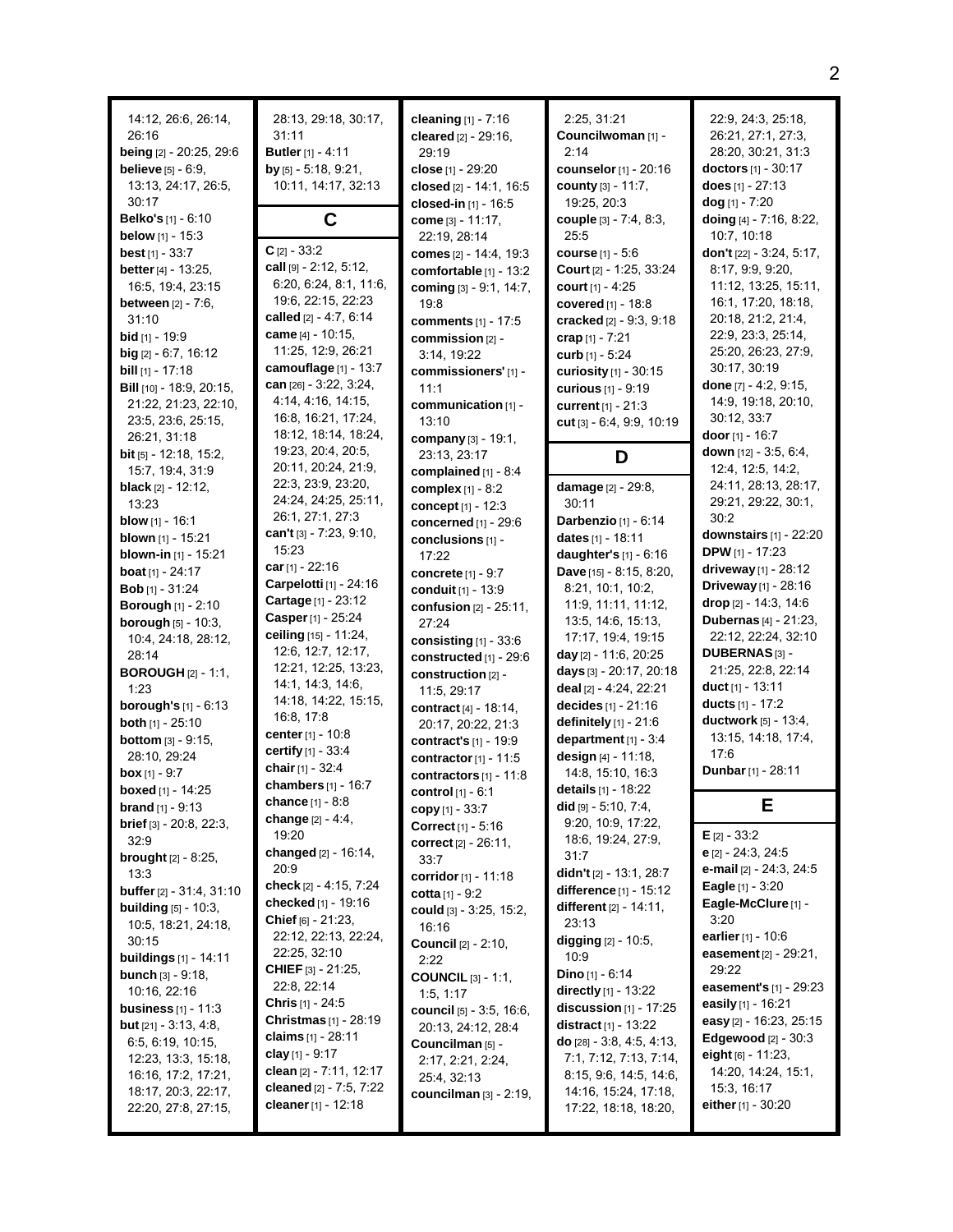| elderly $[1] - 6.1$<br>elevator [2] - 10:25,<br>16:12<br>else [10] - 8:13, 9:25,<br>11:10, 17:17, 19:2,<br>20:14, 21:10, 21:18,<br>21:22, 28:8<br>empty [1] - 13:1<br>end [6] - 10:12, 10:17,<br>12:13, 14:2, 28:25<br>ends $[1] - 30:3$<br>enforcement $[1] - 3.8$<br>entranceway [1] - | 5:8, 12:22, 13:20,<br>14:21, 15:13, 15:19,<br>15.21, 17.4, 18.3,<br>22.9, 25.23, 26.5,<br>27:13, 29:12, 30:14,<br>31:17, 31:23, 32:6<br><b>Febbo</b> $[1] - 2:17$<br><b>February</b> [1] - $3:14$<br>feel <sub>[1]</sub> - 13:1<br>feet [7] - 5:20, 9:16,<br>14:24, 15:3, 16:17,<br>31:5<br><b>felons</b> [1] - 22:16 | <b>fought</b> $[1] - 7:9$<br>foul $[1]$ - 30:25<br>from $[18] - 3.4, 4.9$ ,<br>6.10, 8.1, 9.15,<br>12:23, 13:22, 19:5,<br>19:22, 19:25, 20:12,<br>24:5, 24:9, 25:7,<br>29:8, 30:12, 31:4,<br>31:15<br>front [2] - 5:2, 13:14<br>full $[4] - 20:20, 21:1,$<br>21:10, 21:17 | 31:23, 31:24, 31:25<br>got [8] - 5:12, 7:10,<br>8:1, 20:3, 24:5,<br>24:14, 25:18, 30:7<br>gotten $[1] - 6:23$<br>great [2] - 4:18, 22:14<br>grievance [1] - 17:23<br>growing [1] - 6:1<br>guaranteed $[1]$ - 21:3<br>guess [2] - 5:25, 6:15<br>guy [2] - 4:10, 8:1<br>guys $[1] - 4.7$ | height [7] - 11:21,<br>11:22, 12:14, 14:13,<br>14:19, 16:9, 17:7<br><b>help</b> $[4]$ - 6:3, 6:19,<br>19:5, 24:25<br>her $[4] - 6:11, 6:12,$<br>6:13, 12:11<br>here [5] - 2:16, 2:18,<br>2:20, 2:22, 3:1<br><b>hereby</b> $[1] - 33.4$<br>Heros $[1] - 24:15$<br>high [2] - 14:15, 31:18<br>higher [2] - 16:16, |
|------------------------------------------------------------------------------------------------------------------------------------------------------------------------------------------------------------------------------------------------------------------------------------------|-----------------------------------------------------------------------------------------------------------------------------------------------------------------------------------------------------------------------------------------------------------------------------------------------------------------------|---------------------------------------------------------------------------------------------------------------------------------------------------------------------------------------------------------------------------------------------------------------------------|----------------------------------------------------------------------------------------------------------------------------------------------------------------------------------------------------------------------------------------------------------------------------------------|-----------------------------------------------------------------------------------------------------------------------------------------------------------------------------------------------------------------------------------------------------------------------------------------------------------------|
| 11:13                                                                                                                                                                                                                                                                                    | fence $[6] - 29.13$ ,                                                                                                                                                                                                                                                                                                 | G                                                                                                                                                                                                                                                                         | Н                                                                                                                                                                                                                                                                                      | 23:18                                                                                                                                                                                                                                                                                                           |
| entryway $[1] - 10.9$                                                                                                                                                                                                                                                                    | 29:15, 30:6, 31:4,<br>31:10, 31:18                                                                                                                                                                                                                                                                                    | games [3] - 29:8,                                                                                                                                                                                                                                                         | had [6] - 11:15, 22:16,                                                                                                                                                                                                                                                                | him $[11] - 4.12, 5.6$ ,<br>6:20, 6:21, 7:3, 7:6,                                                                                                                                                                                                                                                               |
| <b>ESQUIRE</b> $[1]$ - 1:22<br>even [5] - 5:15, 14:20,                                                                                                                                                                                                                                   | few $[1]$ - 10:13                                                                                                                                                                                                                                                                                                     | 29:11, 30:12                                                                                                                                                                                                                                                              | 23:7, 24:16, 31:8,                                                                                                                                                                                                                                                                     | 7:10, 8:10, 24:17,                                                                                                                                                                                                                                                                                              |
| 20:11, 21:16, 27:16                                                                                                                                                                                                                                                                      | field $[1]$ - 29:4                                                                                                                                                                                                                                                                                                    | garage [1] - 4:11                                                                                                                                                                                                                                                         | 31:16                                                                                                                                                                                                                                                                                  | 24:19, 24:20                                                                                                                                                                                                                                                                                                    |
| evening $[1] - 2.1$                                                                                                                                                                                                                                                                      | figured $[1] - 6.5$                                                                                                                                                                                                                                                                                                   | garbage [3] - 6:25,                                                                                                                                                                                                                                                       | hallway [4] - 11:22,                                                                                                                                                                                                                                                                   | his $[8] - 6:15, 7:6$                                                                                                                                                                                                                                                                                           |
| ever [1] - 27:9                                                                                                                                                                                                                                                                          | finalize [2] - 12:1, 12:8                                                                                                                                                                                                                                                                                             | 7:15, 19:9                                                                                                                                                                                                                                                                | 14:3, 14:7, 16:10                                                                                                                                                                                                                                                                      | 7:11, 8:3, 9:20, 9:23,                                                                                                                                                                                                                                                                                          |
| every [3] - 7:4, 7:11,                                                                                                                                                                                                                                                                   | <b>find</b> [1] - 9:20                                                                                                                                                                                                                                                                                                | generator [1] - 10:21                                                                                                                                                                                                                                                     | <b>Haluska</b> [1] - 24:21                                                                                                                                                                                                                                                             | 24:6, 28:13                                                                                                                                                                                                                                                                                                     |
| 7:20                                                                                                                                                                                                                                                                                     | finding [1] - 17:22                                                                                                                                                                                                                                                                                                   | gentlemen $[1]$ - 2:2                                                                                                                                                                                                                                                     | hands [1] - 24:8                                                                                                                                                                                                                                                                       | hole [3] - 29:13, 29:15,                                                                                                                                                                                                                                                                                        |
| everybody [7] - 3:17,                                                                                                                                                                                                                                                                    | fine [1] - 29:25                                                                                                                                                                                                                                                                                                      | <b>get</b> $[25] - 3.23$ , 4.3,                                                                                                                                                                                                                                           | hang $[1] - 12:4$                                                                                                                                                                                                                                                                      | 30:6                                                                                                                                                                                                                                                                                                            |
| 10:25, 11:13, 17:25,                                                                                                                                                                                                                                                                     | finished [1] - 12:21                                                                                                                                                                                                                                                                                                  | 4.8, 6.3, 9.6, 9.11,                                                                                                                                                                                                                                                      | happy [1] - 32:2                                                                                                                                                                                                                                                                       | holiday [1] - 3:13                                                                                                                                                                                                                                                                                              |
| 28:6, 30:5, 32:2                                                                                                                                                                                                                                                                         | first $[8] - 5.19, 11.2$                                                                                                                                                                                                                                                                                              | 10:14, 11:13, 13:17,                                                                                                                                                                                                                                                      | Happy [1] - 2:3                                                                                                                                                                                                                                                                        | holidays [1] - 32:3                                                                                                                                                                                                                                                                                             |
| everybody's [1] -                                                                                                                                                                                                                                                                        | 11.3, 12.24, 24.13,                                                                                                                                                                                                                                                                                                   | 17:15, 17:25, 18:22,                                                                                                                                                                                                                                                      | $has$ [8] - 3:6, 11:18,                                                                                                                                                                                                                                                                | <b>home</b> $[1]$ - 29:5                                                                                                                                                                                                                                                                                        |
| 18:17                                                                                                                                                                                                                                                                                    | 28:2, 29:5, 30:4                                                                                                                                                                                                                                                                                                      | 19:23, 19:24, 20:12,                                                                                                                                                                                                                                                      | 13:4, 13:15, 19:17,                                                                                                                                                                                                                                                                    | homeowner [1] - 5:15                                                                                                                                                                                                                                                                                            |
| everyone $[3] - 2:3$ ,                                                                                                                                                                                                                                                                   | five $[1]$ - 31:5                                                                                                                                                                                                                                                                                                     | 20:23, 20:24, 22:3,<br>22:23, 24:16, 24:20,                                                                                                                                                                                                                               | 20:20, 21:1, 23:13                                                                                                                                                                                                                                                                     | homes [1] - 25:9                                                                                                                                                                                                                                                                                                |
| 11:16, 32:3                                                                                                                                                                                                                                                                              | flat $[1]$ - 15:9                                                                                                                                                                                                                                                                                                     | 24:22, 26:1, 26:2,                                                                                                                                                                                                                                                        | have $[67] - 3.9, 3.13,$                                                                                                                                                                                                                                                               | <b>Hometown</b> [1] - 24:15                                                                                                                                                                                                                                                                                     |
| everything $[7] - 7:1$ ,                                                                                                                                                                                                                                                                 | flow $[1] - 9.4$                                                                                                                                                                                                                                                                                                      | 31.9                                                                                                                                                                                                                                                                      | 3:19, 3:20, 4:3, 4:5,                                                                                                                                                                                                                                                                  | <b>hoop</b> $[1] - 20:12$                                                                                                                                                                                                                                                                                       |
| 8:25, 15:25, 16:1,                                                                                                                                                                                                                                                                       | flowing $[1] - 9.4$                                                                                                                                                                                                                                                                                                   | give $[8] - 6.20, 8.7$ ,                                                                                                                                                                                                                                                  | 4:12, 4:14, 4:21,<br>4:25, 5:10, 5:22, 8:4,                                                                                                                                                                                                                                            | hoops [1] - 20:10                                                                                                                                                                                                                                                                                               |
| 19:17, 22:13, 22:17                                                                                                                                                                                                                                                                      | foam $[1]$ - 15:22                                                                                                                                                                                                                                                                                                    | 11:20, 11:22, 14:13,                                                                                                                                                                                                                                                      | 8:13, 8:15, 8:17,                                                                                                                                                                                                                                                                      | Hoover [2] - 2:19,                                                                                                                                                                                                                                                                                              |
| exactly [1] - 15:17                                                                                                                                                                                                                                                                      | follow [1] - 20:4                                                                                                                                                                                                                                                                                                     | 17:12, 19:6, 25:17                                                                                                                                                                                                                                                        | 8:19, 9:3, 9:23, 9:25,                                                                                                                                                                                                                                                                 | 31:21                                                                                                                                                                                                                                                                                                           |
| except [1] - 22:20                                                                                                                                                                                                                                                                       | foot [2] - 11:23, 14:20                                                                                                                                                                                                                                                                                               | gives [1] - 12:14                                                                                                                                                                                                                                                         | 10:14, 10:16, 10:19,                                                                                                                                                                                                                                                                   | HOOVER [8] - 1:21,                                                                                                                                                                                                                                                                                              |
| executive [4] - 20:8,<br>22:3, 32:7, 32:9                                                                                                                                                                                                                                                | for $[62] - 2.9, 2.11, 3.3,$                                                                                                                                                                                                                                                                                          | Gleason [1] - 18:2                                                                                                                                                                                                                                                        | 10.20, 10:21, 11:4,                                                                                                                                                                                                                                                                    | 2:20, 4:10, 11:12,<br>14.23, 16.4, 26.7,                                                                                                                                                                                                                                                                        |
| existing $[2] - 9.1, 9.12$                                                                                                                                                                                                                                                               | 3.9, 4.22, 6.3, 6.19,<br>8:14, 8:15, 8:18,                                                                                                                                                                                                                                                                            | Glenwood [1] - 5:14                                                                                                                                                                                                                                                       | 11:10, 12:4, 13:25,                                                                                                                                                                                                                                                                    | 31:22                                                                                                                                                                                                                                                                                                           |
| <b>exists</b> $[1]$ - 27:15                                                                                                                                                                                                                                                              | 8:20, 9:7, 10:1, 10:9,                                                                                                                                                                                                                                                                                                | go [18] - 3:5, 3:7, 12:2,                                                                                                                                                                                                                                                 | 14:3, 14:5, 14:11,                                                                                                                                                                                                                                                                     | hope [1] - 32:2                                                                                                                                                                                                                                                                                                 |
| expenses [1] - 23:17                                                                                                                                                                                                                                                                     | 11:1, 11:11, 11:14,                                                                                                                                                                                                                                                                                                   | 13:12, 13:16, 14:15,                                                                                                                                                                                                                                                      | 14:21, 16:11, 16:20,                                                                                                                                                                                                                                                                   | hopefully [1] - 19:23                                                                                                                                                                                                                                                                                           |
| expires [1] - 19:10                                                                                                                                                                                                                                                                      | 13.6, 13.10, 15.10,                                                                                                                                                                                                                                                                                                   | 16:16, 16:19, 17:2,                                                                                                                                                                                                                                                       | 17:2, 17:16, 17:18,                                                                                                                                                                                                                                                                    | house [2] - 6:10, 26:6                                                                                                                                                                                                                                                                                          |
| explain [1] - 6:20                                                                                                                                                                                                                                                                       | 16:2, 17:17, 17:18,                                                                                                                                                                                                                                                                                                   | 17.8, 20.8, 24:11,                                                                                                                                                                                                                                                        | 18:13, 19:2, 19:18,                                                                                                                                                                                                                                                                    | how $[6] - 4.10, 8.21$ ,                                                                                                                                                                                                                                                                                        |
| <b>explained</b> $[2] - 6:12$ ,                                                                                                                                                                                                                                                          | 17:25, 18:20, 18:21,                                                                                                                                                                                                                                                                                                  | 24:13, 25:4, 30:2,                                                                                                                                                                                                                                                        | 20:11, 20:12, 20:14,                                                                                                                                                                                                                                                                   | 10:2, 14:15, 22:13,                                                                                                                                                                                                                                                                                             |
| 12:10                                                                                                                                                                                                                                                                                    | 18:25, 19:1, 19:13,                                                                                                                                                                                                                                                                                                   | 32:6, 32:8                                                                                                                                                                                                                                                                | 22:1, 22:2, 22:12,                                                                                                                                                                                                                                                                     | 31:3                                                                                                                                                                                                                                                                                                            |
| expose [1] - 15:24                                                                                                                                                                                                                                                                       | 19:18, 19:21, 20:7,                                                                                                                                                                                                                                                                                                   | goal $[1] - 3:17$                                                                                                                                                                                                                                                         | 22:23, 23.4, 24:1,                                                                                                                                                                                                                                                                     |                                                                                                                                                                                                                                                                                                                 |
| exposed [3] - 11:19,                                                                                                                                                                                                                                                                     | 20:15, 20:17, 20:19,                                                                                                                                                                                                                                                                                                  | goes [1] - 22:24                                                                                                                                                                                                                                                          | 24:3, 24:12, 25:2,                                                                                                                                                                                                                                                                     |                                                                                                                                                                                                                                                                                                                 |
| 13:2, 16:1                                                                                                                                                                                                                                                                               | 21:10, 21:11, 21:22,                                                                                                                                                                                                                                                                                                  | <b>going</b> $[33] - 3.4, 3.7$ ,                                                                                                                                                                                                                                          | 25.5, 25.9, 25.10,                                                                                                                                                                                                                                                                     |                                                                                                                                                                                                                                                                                                                 |
| <b>extended</b> [1] - 12:5                                                                                                                                                                                                                                                               | 21.23, 22.1, 22.3,                                                                                                                                                                                                                                                                                                    | 7:5, 8.6, 9:5, 10:6,                                                                                                                                                                                                                                                      | 25:13, 25:16, 27:13,<br>28:20, 29:9, 29:21,                                                                                                                                                                                                                                            | $1$ [110] - 3:24, 4:3, 4:8,                                                                                                                                                                                                                                                                                     |
| <b>extra</b> [1] - 20:25                                                                                                                                                                                                                                                                 | 22:12, 22:18, 22:20,                                                                                                                                                                                                                                                                                                  | 12:2, 13:6, 13:12,                                                                                                                                                                                                                                                        |                                                                                                                                                                                                                                                                                        | 4:12, 5:5, 5:7, 5:12,                                                                                                                                                                                                                                                                                           |
|                                                                                                                                                                                                                                                                                          | 22:24, 23:1, 23:4,                                                                                                                                                                                                                                                                                                    | 14:23, 14:24, 15:24,<br>15:25, 16:9, 16:10,                                                                                                                                                                                                                               | 30.24, 31:1, 31:3,<br>31:20                                                                                                                                                                                                                                                            | 5:14, 5:17, 5:25, 6:4,                                                                                                                                                                                                                                                                                          |
| F                                                                                                                                                                                                                                                                                        | 23:10, 23:20, 24:2,                                                                                                                                                                                                                                                                                                   | 16:17, 17:24, 18:20,                                                                                                                                                                                                                                                      | haven't [2] - 4:8, 7:22                                                                                                                                                                                                                                                                | 6.5, 6.6, 6.9, 6.11,                                                                                                                                                                                                                                                                                            |
|                                                                                                                                                                                                                                                                                          | 24:6, 24:16, 24:20,                                                                                                                                                                                                                                                                                                   | 18:21, 20:17, 21:15,                                                                                                                                                                                                                                                      | he [8] - 6:19, 7:4, 7:9,                                                                                                                                                                                                                                                               | 6:12, 6:13, 6:15, 7:4,                                                                                                                                                                                                                                                                                          |
| $F$ [1] - 33:2                                                                                                                                                                                                                                                                           | 25:12, 26:3, 28:15,<br>30:11, 32:3, 32:8                                                                                                                                                                                                                                                                              | 22:1, 22:13, 22:17,                                                                                                                                                                                                                                                       | 8:3, 19:17, 21:12,                                                                                                                                                                                                                                                                     | 7.6, 7:12, 7:21, 7:22,<br>7:25, 8:17, 8:22, 9:6,                                                                                                                                                                                                                                                                |
| facts $[1] - 17:22$                                                                                                                                                                                                                                                                      | <b>foregoing</b> [2] - 33:4,                                                                                                                                                                                                                                                                                          | 24:11, 30:11, 30:24,                                                                                                                                                                                                                                                      | 21:16, 22:24                                                                                                                                                                                                                                                                           | 9:19, 11:1, 11:15,                                                                                                                                                                                                                                                                                              |
| family [2] - 24:24, 25:7                                                                                                                                                                                                                                                                 | 33.6                                                                                                                                                                                                                                                                                                                  | 31:16, 32:1, 32:4,                                                                                                                                                                                                                                                        | <b>he's</b> $[1]$ - 21:17                                                                                                                                                                                                                                                              | 12:10, 12:15, 12:20,                                                                                                                                                                                                                                                                                            |
| far $[3] - 5.14, 30.2,$                                                                                                                                                                                                                                                                  | <b>Forge</b> [1] - 2:10                                                                                                                                                                                                                                                                                               | 32:6, 32:8                                                                                                                                                                                                                                                                | <b>heads</b> $[1] - 3.4$                                                                                                                                                                                                                                                               | 12:22, 12:24, 13:1,                                                                                                                                                                                                                                                                                             |
| 30:22<br><b>father</b> [1] - 7:8                                                                                                                                                                                                                                                         | <b>FORGE</b> $[2] - 1:1, 1:2$                                                                                                                                                                                                                                                                                         | <b>gone</b> $[1] - 30:1$                                                                                                                                                                                                                                                  | <b>hear</b> $[1] - 3:4$                                                                                                                                                                                                                                                                | 13:13, 13:23, 14:12,                                                                                                                                                                                                                                                                                            |
| favor $[1] - 32:14$                                                                                                                                                                                                                                                                      | <b>forth</b> $[1] - 13.6$                                                                                                                                                                                                                                                                                             | <b>Good</b> [1] - $2:1$                                                                                                                                                                                                                                                   | <b>heard</b> [1] - 4:9                                                                                                                                                                                                                                                                 | 14:24, 15:11, 16:4,                                                                                                                                                                                                                                                                                             |
| <b>FEBBO</b> [23] - 1:20,                                                                                                                                                                                                                                                                | forwarded [2] - 17:21,                                                                                                                                                                                                                                                                                                | <b>good</b> $[8] - 9.10, 10.24,$                                                                                                                                                                                                                                          | <b>hearing</b> $[1] - 4:25$                                                                                                                                                                                                                                                            | 16.6, 16.13, 16.14,                                                                                                                                                                                                                                                                                             |
| 2:18, 4:23, 5:2, 5:5,                                                                                                                                                                                                                                                                    | 24:7                                                                                                                                                                                                                                                                                                                  | 22:11, 22:22, 31:22,                                                                                                                                                                                                                                                      | <b>heat</b> [2] - 15:4, 15:5                                                                                                                                                                                                                                                           | 16:15, 16:21, 17:1,                                                                                                                                                                                                                                                                                             |
|                                                                                                                                                                                                                                                                                          |                                                                                                                                                                                                                                                                                                                       |                                                                                                                                                                                                                                                                           |                                                                                                                                                                                                                                                                                        |                                                                                                                                                                                                                                                                                                                 |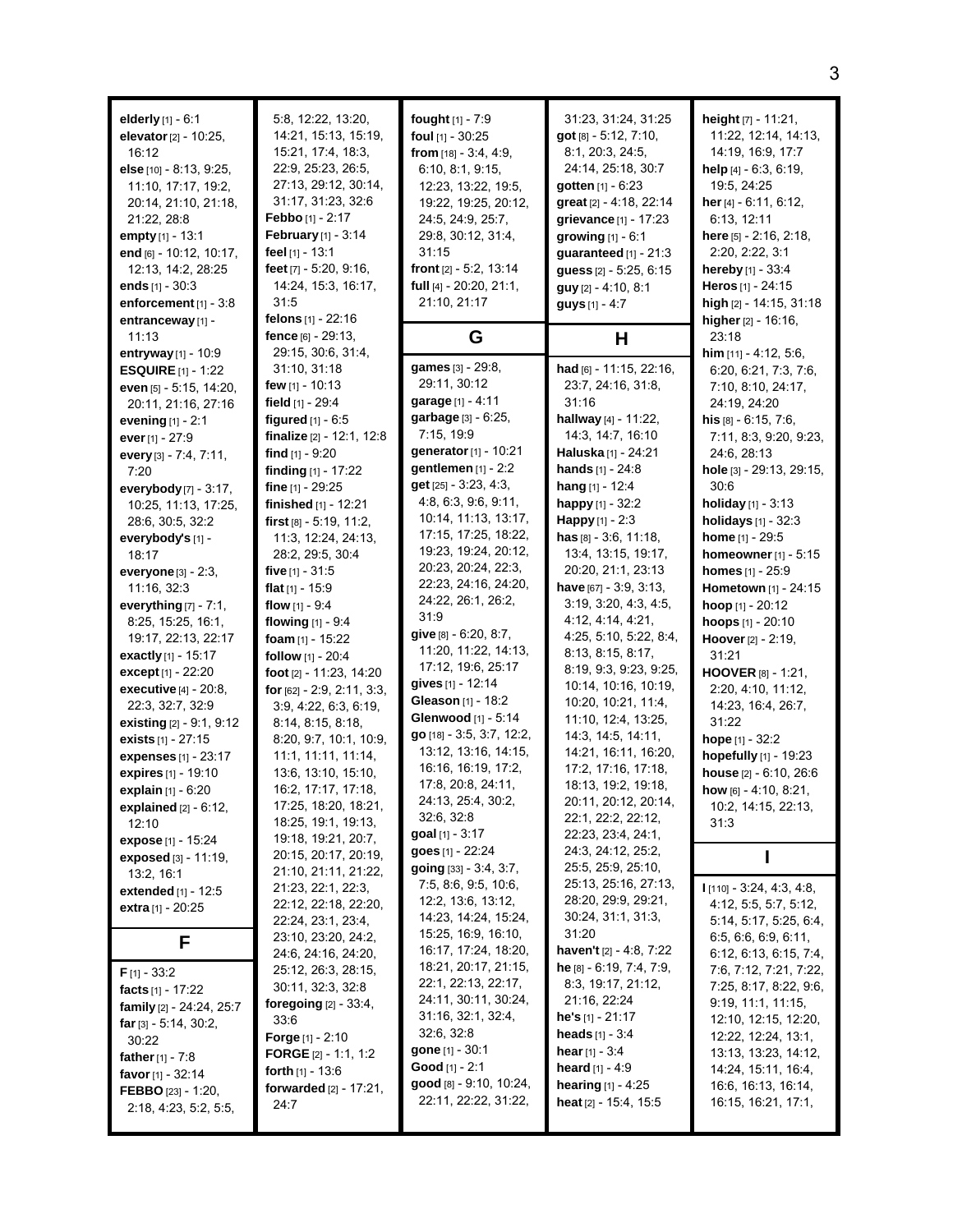| 19:13, 19:16, 19:18,<br>20:2, 20:3, 20:11,<br>20:12, 20:18, 21:2,<br>21:4, 21:6, 22:3,<br>23.3, 23.4, 23.9,<br>23:19, 23:24, 24:5,<br>24:7, 24:14, 24:17,<br>24:25, 25:2, 25:5,<br>25:9, 25:14, 25:20,<br>26:1, 26:5, 26:11,<br>26:23, 26:24, 27:1,<br>27:8, 29:9, 29:21,<br>30:17, 30:19, 31:7,<br>31:14, 31:17, 31:19,<br>33:2, 33:4<br>$i$ [1] - 15:6<br>$\Gamma d$ [7] - 2:4, 3:13, 17:9,<br>17:11, 20:7, 23:13,<br>32:4<br>$III$ [10] - 3:5, 6:20,                                                                                                                                                    | 15:21, 16:2, 16:5,<br>16:9, 16:25, 18:11,<br>18:12, 18:15, 18:24,<br>20:22, 20:25, 21:2,<br>21:6, 21:11, 21:16,<br>22:16, 23:19, 24:8,<br>24:10, 25:6, 26:11,<br>26:19, 29:13, 29:15,<br>30.5, 30.6, 30.25,<br>31:16, 32:14<br>indeed [1] - 28:14<br>information [1] -<br>24:22<br>input [1] - 12:23<br>inside [3] - 11:21,<br>12:19, 15:22<br>install [1] - 12:7<br>installed [1] - 16:24<br>insulated [4] - 15:8,<br>15:9, 15:14, 15:18                                                                                                                                                     | 26:19, 26:22, 26:24,<br>27:4, 27:6, 27:13,<br>27:15, 27:17, 27:25,<br>28:1, 28:7, 28:13,<br>28:15, 29:16, 29:18,<br>30:4<br>it's $[41] - 3.11, 6.1$ ,<br>6:5, 6:9, 6:13, 6:15,<br>6:19, 6:21, 7:7, 9:10,<br>10:22, 11:2, 14:23,<br>14:24, 14:25, 16:2,<br>16:10, 16:16, 16:23,<br>18:16, 21:10, 21:11,<br>21:19, 23:18, 23:19,<br>25:14, 26:7, 26:12,<br>27:4, 27:5, 27:14,<br>27:18, 27:22, 28:2,<br>28:12, 28:22, 29:15,<br>30:1, 30:16, 31:11,<br>31:13<br><b>items</b> $[1] - 10:13$                                      | 9:22, 10:25, 11:21,<br>12:15, 17:20, 18:18,<br>19.8, 21:6, 25:20,<br>29:21, 30:17, 31:7<br><b>knows</b> [1] - 24:23<br>L<br>ladies [1] - 2:1<br>lady [1] - $6:17$<br>last $[6] - 3.12, 6.11,$<br>20.9, 21:12, 25:6,<br>29:3<br><b>law</b> [1] - 26:15<br>laws [1] - 20:9<br>leave [1] - 21:16<br><b>leaving</b> $[2] - 9:16$ ,<br>12:13<br><b>LEGG</b> [6] - 1:23,<br>20:16, 21:15, 21:21,                                                                                                                                                                                                                         | look $[10] - 12:18$ ,<br>13:24, 14:2, 14:12,<br>14:25, 16:5, 16:12,<br>16:14, 23:14, 31:2<br>looked $[5] - 12:11$ ,<br>12:24, 13:1, 16:6<br>looking $[6] - 6:3, 6:18,$<br>13:2, 13:6, 13:22,<br>24:6<br><b>looks</b> $[2] - 14.4, 16.10$<br><b>LOPATKA</b> $[20] - 8:17$ ,<br>8:24, 9:22, 10:4,<br>11:4, 11:15, 13:8,<br>14.8, 14.17, 15.1,<br>15:6, 15:16, 15:20,<br>15:23, 16:18, 16:23,<br>17:14, 19:6, 19:16,<br>31:7<br>$lot$ [14] - 13:3, 13:5,<br>15:5, 16:18, 16:24,                                                                                                                                    |
|------------------------------------------------------------------------------------------------------------------------------------------------------------------------------------------------------------------------------------------------------------------------------------------------------------------------------------------------------------------------------------------------------------------------------------------------------------------------------------------------------------------------------------------------------------------------------------------------------------|-----------------------------------------------------------------------------------------------------------------------------------------------------------------------------------------------------------------------------------------------------------------------------------------------------------------------------------------------------------------------------------------------------------------------------------------------------------------------------------------------------------------------------------------------------------------------------------------------|-------------------------------------------------------------------------------------------------------------------------------------------------------------------------------------------------------------------------------------------------------------------------------------------------------------------------------------------------------------------------------------------------------------------------------------------------------------------------------------------------------------------------------|--------------------------------------------------------------------------------------------------------------------------------------------------------------------------------------------------------------------------------------------------------------------------------------------------------------------------------------------------------------------------------------------------------------------------------------------------------------------------------------------------------------------------------------------------------------------------------------------------------------------|-----------------------------------------------------------------------------------------------------------------------------------------------------------------------------------------------------------------------------------------------------------------------------------------------------------------------------------------------------------------------------------------------------------------------------------------------------------------------------------------------------------------------------------------------------------------------------------------------------------------|
| 7:24, 8:6, 8:7, 18:4,<br>22:22, 25:4, 26:2,<br>32:11<br>$\Gamma$ m [18] - 3:1, 3:4, 3:7,<br>7:2, 13:6, 18:20,<br>19:21, 21:25, 22:1,<br>22:15, 24:11, 26:20,<br>29:6, 29:17, 31:22,                                                                                                                                                                                                                                                                                                                                                                                                                        | insulation $[1]$ - 15:22<br>into $[6] - 9.4, 9.5,$<br>10:7, 13:12, 23:14,<br>31:2<br>is [47] - 2:11, 2:22, 3:2,<br>3:17, 4:1, 4:13, 5:15,<br>5:25, 6:7, 7:18, 8:10,<br>8:25, 9:2, 9:5, 9:6,                                                                                                                                                                                                                                                                                                                                                                                                   | itself $[1]$ - 15:18<br>J<br><b>JAMES</b> $[1]$ - 1:21<br><b>JANUARY</b> [1] - 1:10<br>January [9] - 2:2, 2:9,                                                                                                                                                                                                                                                                                                                                                                                                                | 24:14, 25:2<br>length [1] - 16:11<br>$less$ [1] - 14:20<br>let [4] - 4:12, 9:20,<br>10:24, 22:22<br><b>letter</b> $[2] - 28.4$<br><b>letters</b> $[1] - 7:4$<br><b>LETTIERI</b> [6] - 1:21,                                                                                                                                                                                                                                                                                                                                                                                                                        | 20:10, 29:4, 29:12,<br>29:14, 29:16, 29:19,<br>30.4, 30.23, 31.4<br><b>lots</b> $[1]$ - 28:9<br><b>Louis</b> $[1]$ - 24:16<br><b>LOUIS</b> $[1]$ - 1:20<br>low [2] - 14:21, 14:24<br>Luzio [1] - 24:21                                                                                                                                                                                                                                                                                                                                                                                                          |
| 31:23, 31:25, 32:1<br><b>l've</b> [4] $- 6:23, 7:3,$<br>20:16, 25:18                                                                                                                                                                                                                                                                                                                                                                                                                                                                                                                                       | 9:23, 10:25, 13:15,<br>13:18, 14:9, 15:1,<br>15:8, 15:18, 16:24,                                                                                                                                                                                                                                                                                                                                                                                                                                                                                                                              | 2:12, 3:3, 3:9, 3:22,<br>3:23, 4:17, 5:8<br><b>Jimmy</b> [4] - 12:11,                                                                                                                                                                                                                                                                                                                                                                                                                                                         | 14:5, 14:15, 16:15,<br>17:10, 31:24<br>Lettieri [2] - 2.21, 8:10                                                                                                                                                                                                                                                                                                                                                                                                                                                                                                                                                   | M                                                                                                                                                                                                                                                                                                                                                                                                                                                                                                                                                                                                               |
| idea [4] - 9:10, 11:20,<br>14:12, 28:20<br>if $[39] - 3.5, 3.16, 3.25,$<br>4:14, 4:16, 6:19, 8:5,<br>12.2, 12.5, 12.13,<br>13:20, 13:23, 14:1,<br>14:16, 15:7, 15:24,<br>15:25, 16:16, 16:20,<br>16:21, 17:21, 17:23,<br>18:10, 18:18, 19:23,<br>20:24, 22:3, 23:14,<br>24:12, 24:22, 26:1,<br>28:1, 28:13, 29:7,<br>29:8, 29:17, 30:11,<br>31:16<br><b>imagine</b> $[1] - 3:25$<br><b>IN</b> $[1] - 1:5$<br>in $[70]$ - 3:14, 3:21,<br>3:22, 3:23, 4:9, 4:14,<br>4:17, 5:2, 5:13, 5:15,<br>5:18, 5:19, 7:22,<br>8:25, 9:7, 9:8, 9:12,<br>9:14, 9:16, 9:17,<br>9:24, 10:15, 10:17,<br>10:20, 10:21, 11:17, | 21:8, 21:12, 22:13,<br>23:12, 24:5, 25:15,<br>26:14, 26:18, 28:11,<br>28:13, 29:3, 29:5,<br>29:12, 29:13, 29:15,<br>30:2, 30:9, 30:23,<br>31.9, 32.4, 33.6<br>isn't [2] - 27:19, 27:20<br>issue [4] - 6:13, 6:21,<br>6:24,22:5<br>it $[79] - 3.19, 4.14,$<br>4:19, 6:7, 7:1, 7:21,<br>7:23, 7:24, 8:4, 9:2,<br>9:23, 11:3, 11:20,<br>11:22, 12:10, 12:11,<br>12:13, 12:14, 12:17,<br>12:18, 12:24, 12:25,<br>13:3, 13:21, 13:23,<br>14.4, 14.6, 14.10,<br>15:2, 16:6, 16:10,<br>16:12, 16:22, 17:7,<br>17:9, 17:21, 17:24,<br>18:3, 18:5, 18:9,<br>18:15, 19:1, 20:23,<br>21.4, 22.21, 23.19, | 12:23, 13:25, 17:6<br>job [2] - 20:20, 21:2<br>John [1] - 24:21<br><b>Johnny</b> [1] - 6:10<br><b>jump</b> $[1] - 20:11$<br>June [1] - 19:11<br>just [23] - 6.6, 6.18,<br>7:5, 8:6, 9:19, 10:24,<br>11:20, 11:23, 12:25,<br>16:15, 17:11, 19:13,<br>19:17, 19:21, 20:7,<br>20:8, 21:4, 23:5,<br>24:7, 24:14, 26:19,<br>29:6, 30:14<br>K<br>Kardos [1] - 4:23<br>keep [2] - 7:15, 15:25<br><b>Keyser</b> [5] - $25:8$ ,<br>25:22, 25:23, 27:20,<br>27:21<br>kids [1] - 7:12<br>kind [9] - 11:19, 12:11,<br>12:14, 12:17, 13:1, | liability [3] - 29:10,<br>30:10, 30:13<br><b>liable</b> [3] - 29:7, 29:9,<br>30:11<br><b>Liberty</b> $[2] - 28:16$ ,<br>28:17<br>light [1] - 12:1<br><b>lighting</b> $[1]$ - 12:8<br>lights [1] - 12:3<br>like [19] - 2:4, 3:13,<br>11:17, 11:23, 12:20,<br>12.24, 14.4, 14.10,<br>14:25, 16:10, 16:12,<br>17:1, 17:4, 17:9,<br>17:12, 23:4, 23:14,<br>31:11, 32:5<br><b>line</b> [6] - 9:1, 9:2, 9:20,<br>9.23, 31.4, 31.11<br>lines $[4]$ - 8:25, 10:22,<br>13:9, 13:16<br><b>list</b> $[1]$ - 19:8<br><b>listen</b> $[1] - 8.6$<br>listening [1] - 17:5<br><b>little</b> $[10] - 12:18$ ,<br>14:20, 15:2, 15:7, | magistrate $[2]$ - 5:4,<br>8:7<br>mail [2] - 24.3, 24:5<br>Main [2] - 9:1, 9:14<br>main [1] - 11:18<br><b>maintain</b> $[2] - 5:22$ ,<br>25:19<br>make [6] - 6:6, 12:18,<br>22:21, 26:10, 27:6,<br>32:11<br>$making [2] - 7:17,$<br>26:22<br><b>MANAGER</b> $[1]$ - 1:23<br>manhole [1] - 9:14<br><b>map</b> [1] - 27:14<br><b>Maple</b> $[2] - 6.24, 8.2$<br><b>maps</b> $[1] - 27:2$<br>Mare [3] - 23:22, 28:3,<br>28:21<br><b>Mariotti</b> [1] - 19:21<br><b>mark</b> [1] - 8:10<br><b>Mark</b> [2] - 1:24, 33:23<br><b>marked</b> $[1] - 9:23$<br>Martinelli [1] - 29:16<br><b>Marylynn</b> $[12] - 2:13$ , |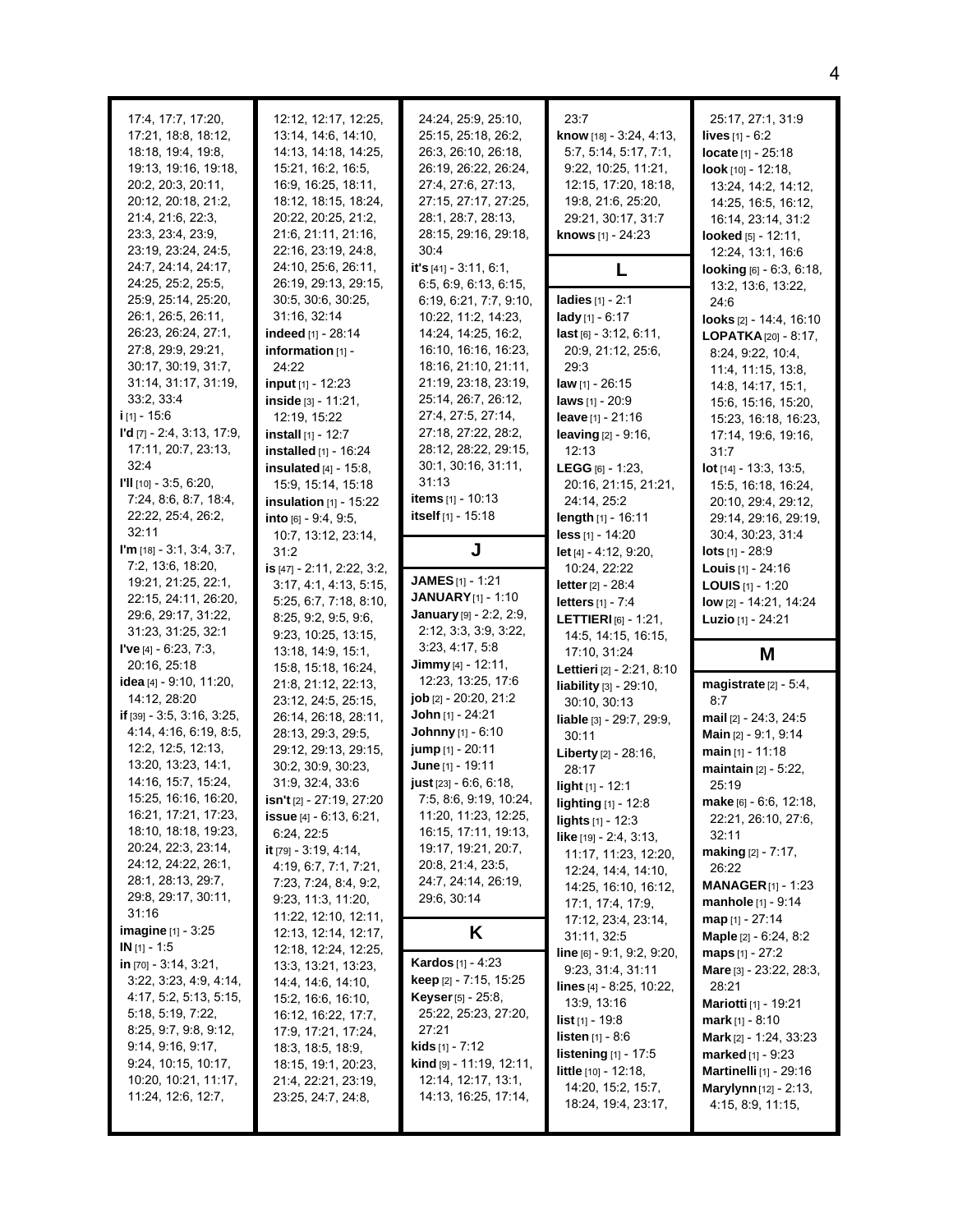| 12:10, 17:21, 18:17,<br>23:1, 24:2, 31:3,                 | 3:18, 3:19, 3:24, 4:1,<br>4: 7, 4: 10, 4: 12, 4: 19, | N                                                       | 19:2, 20:20, 22:15,<br>24:10, 26:21               | one [21] - 3:23, 4:17,<br>8:7, 13:14, 14:1,    |
|-----------------------------------------------------------|------------------------------------------------------|---------------------------------------------------------|---------------------------------------------------|------------------------------------------------|
| 31:11                                                     | 4:21, 4:23, 4:25, 5:2,                               | name [5] - 24:17,                                       |                                                   | 16.9, 17:15, 19:2,                             |
| <b>MARYLYNN</b> $[1]$ - 1:23                              | 5:5, 5:8, 5:10, 5:12,                                | 27:13, 28:15, 30:18,                                    | O                                                 | 20:5, 20:10, 20:20,                            |
| Marylynn's [1] - 17:23                                    | 5:17, 5:19, 5:22,                                    | 30:19                                                   |                                                   | 21:1, 21:12, 22:5,                             |
| <b>Mascaro</b> [1] - 24:7                                 | 5:25, 6:7, 6:9, 6:11,                                | named [1] - 24:19                                       | obviously $[1]$ - 28:6                            | 24:14, 26:10, 26:22,                           |
| material $[1] - 9:11$                                     | 6:14, 6:17, 6:18,                                    | need [10] - 13:17,                                      | of $[66] - 2.5, 2.6, 2.10,$                       | 27:5, 27:7, 31:8                               |
| $max_{[1]} - 15:2$                                        | 6.23, 7.3, 7.8, 7.9,<br>7:14, 7:20, 7:25, 8:5,       | 14:6, 17:14, 18:6,                                      | 3:2, 5:2, 5:7, 5:13,<br>5:16, 5:18, 5:20,         | ones [1] - 29:11                               |
| maybe [10] - 5:19,<br>14:20, 16:16, 17:23,                | 8:9, 8:13, 8:17, 8:19,                               | 18:13, 19:4, 23:22,                                     | 5:21, 6:1, 6:15, 8:3,                             | ongoing [1] - 10:23<br>only [5] - 16:17, 20:7, |
| 18:14, 20:4, 20:24,                                       | 8:24, 9:22, 9:25,                                    | 28:14, 29:9, 31:17<br>needed [1] - 3:25                 | 9:1, 9:16, 9:18,                                  | 21:25, 24:4, 25:9                              |
| 22:3, 26:23, 29:16                                        | 10:2, 10:4, 10:24,                                   | needs [1] - 4:2                                         | 10:10, 10:12, 10:16,                              | <b>open</b> [6] - 12:3, 14:9,                  |
| mayor $[1] - 24.13$                                       | 11:4, 11:9, 11:10,                                   | negotiate [1] - 20:23                                   | 10:17, 11:3, 11:20,                               | 14:12, 14:13, 16:14,                           |
| <b>Mayor</b> [1] - 21:5                                   | 11:12, 11:15, 12:20,                                 | negotiated $[1] - 21.6$                                 | 11:22, 12:3, 12:11,                               | 17:8                                           |
| <b>MAYOR</b> [6] - 1:23,                                  | 12:22, 13:8, 13:20,                                  | neighbor [2] - 7:6,                                     | 12:14, 12:17, 13:1,                               | opinion [1] - 17:7                             |
| 20:16, 21:15, 21:21,                                      | 14:5, 14:8, 14:15,                                   | 7:10                                                    | 13.3, 13.5, 14.2,                                 | <b>opposed</b> [3] - 11:23,                    |
| 24:14, 25:2                                               | 14:17, 14:21, 14:23,                                 | <b>never</b> [1] - $20:3$                               | 14:13, 15:5, 15:12,                               | 12:5, 14:14                                    |
| <b>McClure</b> $[1] - 3:20$                               | 15:1, 15:4, 15:6,                                    | <b>New</b> $[1] - 2:3$                                  | 15:14, 15:15, 15:16,                              | or $[13] - 9:16$ , 12:16,                      |
| me $[12] - 4.7, 4.8,$                                     | 15:13, 15:16, 15:19,                                 | new [9] - 9:4, 9:5, 9:6,                                | 16:11, 16:18, 16:20,<br>16:24, 16:25, 17:7,       | 12:18, 17:15, 18:19,                           |
| 4:23, 6:15, 8:6,                                          | 15:20, 15:21, 15:23,<br>16:4, 16:15, 16:18,          | 9.13, 10.9, 19.1,                                       | 17:14, 17:22, 19:4,                               | 19:2, 20:21, 20:22,                            |
| 17:10, 18:17, 18:22,                                      | 16:23, 17:4, 17:10,                                  | 20:22, 22:18, 32:2                                      | 20:10, 22:5, 22:17,                               | 20:25, 21:13, 26:18,                           |
| 19:6, 25:17, 28:12,                                       | 17:14, 17:16, 18:3,                                  | newer $[1] - 23:17$                                     | 23:7, 24:19, 26:25,                               | 26:22, 31:5<br>Orchard [1] - 28:11             |
| 30:16<br>$mean$ [6] - 5:18, 12:10,                        | 19.6, 19.16, 20.2,                                   | newspaper [1] - 18:24                                   | 28:11, 28:12, 28:25,                              | order $[1] - 11:3$                             |
| 14:12, 14:24, 15:6,                                       | 20:14, 21:5, 21:22,                                  | next [12] - 4:13, 10:18,<br>16:7, 18:1, 18:15,          | 30:10, 30:14, 31:8,                               | ordinance [1] - 25:17                          |
| 25:21                                                     | 22:6, 22:9, 22:11,                                   | 18:16, 19:19, 25:12,                                    | 31.9, 31.10, 31.14,                               | ordinances $[1]$ - 26:2                        |
| meet $[1]$ - 19:23                                        | 22:22, 23:1, 23:22,                                  | 26:3, 28:19, 29:15,                                     | 33.5, 33.6, 33.7                                  | originally [1] - 16:4                          |
| <b>MEETING</b> $[1]$ - 1:12                               | 24:1, 24:9, 25:3,                                    | 30:24                                                   | <b>off</b> [4] $-$ 9:1, 18:16,                    | other [12] - 4.5, 7:10,                        |
| meeting [19] - 2:3, 2:4,                                  | 25:5, 25:14, 25:20,                                  | nice [2] - 6:17, 20:24                                  | 25:23, 26:7                                       | 10:13, 10:19, 13:17,                           |
| 2:11, 2:12, 3:2, 3:3,                                     | 25:23, 26:5, 26:7,                                   | <b>No</b> $[1] - 26:7$                                  | office $[3] - 24:10$ ,                            | 14:2, 14:10, 17:15,                            |
| 3:14, 4:13, 10:15,                                        | 26:9, 26:16, 26:20,<br>27:4, 27:6, 27:8,             | no [12] - 3:11, 4:12,                                   | 26:15, 26:17                                      | 18:11, 19:7, 22:17,                            |
| 11:5, 18:1, 18:13,                                        | 27:10, 27:12, 27:13,                                 | 9:16, 9:22, 14.8,                                       | <b>officer</b> [1] - 20:20<br>officers [1] - 22:5 | 23:11                                          |
| 18:16, 19:19, 22:7,                                       | 27:14, 27:16, 27:18,                                 | 15:16, 16:19, 21:13,                                    | officers' [1] - 22:2                              | our [14] - 2:11, 2:12,                         |
| 25:12, 26:4, 32:9,                                        | 27:22, 28:1, 28:3,                                   | 23.3, 24.4, 27.14,                                      | <b>Official</b> [2] - 1:25,                       | 3:3, 3:4, 4:13, 6:5,                           |
| 32:15<br><b>members</b> $[1] - 24:12$                     | 28:6, 28:8, 28:9,                                    | 28:24                                                   | 33:24                                             | 6.21, 19.9, 20.24,<br>23:8, 25:6, 25:12,       |
| <b>MEMBERS</b> $[1]$ - 1:17                               | 28:25, 29:3, 29:12,                                  | <b>Northeast</b> [1] - 23:12<br>$not$ [23] - 2:22, 5:7, | <b>oh</b> $11 - 30:23$                            | 29:21, 29:23                                   |
| mention [1] - 23:6                                        | 29:14, 29:23, 30:1,                                  | 6:5, 6:13, 6:20, 6:21,                                  | <b>okay</b> [6] $-3.15$ , $3.16$ ,                | ours [2] - 27:17, 28:2                         |
| <b>MEP</b> $[2] - 15:10, 16:3$                            | 30:7, 30:9, 30:14,                                   | 8.5, 9.10, 12.16,                                       | 8:12, 25:3, 28:19,                                | out $[10] - 6:1, 7:24,$                        |
| mesh $[1] - 31:18$                                        | 30:16, 30:19, 30:23,                                 | 15:6, 16:18, 21:10,                                     | 31:19                                             | 9:13, 9:23, 20:23,                             |
| mess $[1] - 7:17$                                         | 31:7, 31:17, 31:19,<br>31:21, 31:22, 31:23,          | 22:19, 23:18, 24:10,                                    | Okay [1] - 24:10                                  | 22:15, 23:13, 23:15,                           |
| <b>met</b> $[1] - 6:11$                                   | 31:24, 32:1, 32:6,                                   | 27:5, 27:14, 27:17,                                     | old [2] - 9:7, 9:17                               | 28:24, 30:14                                   |
| <b>MICHAEL</b> $[1]$ - 1:21                               | 32.8, 32:11, 32:13                                   | 29:17, 30:1, 30:13,                                     | OLD $[2] - 1:1, 1:2$                              | <b>outside</b> [3] - 10:6,                     |
| <b>MICHELLE</b> $[1]$ - 1:22                              | MS [30] - 2:14, 2:16,                                | 31:12, 31:13                                            | Old $[1] - 2:9$<br>on $[47] - 4.4, 4.10,$         | 15:19, 24:18                                   |
| $mid_{[5]}$ - 19:3, 19:4,                                 | 2:17, 2:19, 2:21,                                    | <b>NOTARI</b> $[26] - 1:20$                             | 4:19, 5:1, 6:7, 6:24,                             | over [5] - 7:24, 7:25,                         |
| 23:16, 27:17, 31:1                                        | 2:24, 7:18, 8:12,                                    | 2:23, 5:12, 5:19,                                       | 7:1, 7:6, 7:10, 8:2,                              | 20:8, 20:17, 25:6<br>own [1] - 25:10           |
| <b>Mike</b> [1] - 8:9                                     | 16:20, 17:9, 17:11,                                  | 5:25, 6:9, 6:14, 6:18,<br>10:2, 10:24, 11:9,            | 8:10, 10:3, 10:14,                                | owns [1] - 8:1                                 |
| <b>minutes</b> $[1] - 22.4$<br><b>month</b> $[1]$ - 29:17 | 18:4, 18:8, 18:23,                                   | 23:22, 25:5, 28:3,                                      | 10:25, 11:3, 11:6,                                |                                                |
| more $[4] - 8.7, 13.20,$                                  | 19:10, 23:3, 23:11,                                  | 28:6, 28:9, 28:25,                                      | 13:4, 15:19, 15:22,                               | P                                              |
| 21:13, 28:24                                              | 23:24, 24:4, 24:25,                                  | 29:3, 29:14, 29:23,                                     | 17:7, 17:22, 18:2,                                |                                                |
| $most$ [2] - 12:3, 15:16                                  | 25:22, 26:12, 27:19,<br>27:23, 28:5, 28:22,          | 30:1, 30:9, 30:16,                                      | 18:13, 19:5, 19:7,                                | $P.M$ [1] - 1:11                               |
| <b>motion</b> $[2] - 32:5$ ,                              | 29:2, 31:6, 31:13,                                   | 30:23, 31:19, 32:11                                     | 19:14, 19:18, 19:20,                              | packages [1] - 25:11                           |
| 32:11                                                     | 31:25                                                | Notari [3] - 2:22, 25:4,                                | 19:25, 20:5, 22:10,                               | packet [1] - 25:6                              |
| moving $[2] - 10:16$ ,                                    | much [6] - 15:12,                                    | 32:13                                                   | 22:15, 22:17, 23:9,<br>23:20, 23:23, 25:9,        | pad [1] - 10:20                                |
| 10:23                                                     | 23:25, 31:3, 31:6,                                   | notes [2] - 18:12, 33:5                                 | 25:12, 25:17, 26:3,                               | <b>pages</b> $[1] - 33.6$                      |
| <b>Mr</b> [1] - 28:11                                     | 31:12, 31:13                                         | <b>notice</b> $[1] - 15:11$                             | 27:2, 27:14, 28:10,                               | Pagnotti [1] - 29:4                            |
| <b>MR</b> $[149] - 2:1, 2:8,$                             | $my_{[8]} - 3.17, 17.7,$                             | $now$ [13] - 9.3, 9.8,                                  | 29:10, 30:13, 31:8                                | paint $[1] - 13:23$                            |
| 2:18, 2:20, 2:23, 3:1,                                    | 19.8, 24.9, 28.15,                                   | 9:10, 11:13, 13:9,<br>14:9, 15:18, 18:5,                | once $[2] - 2.8, 3.1$                             | painted [1] - 12:12<br>Panusky [2] - 25:7,     |
| 3.11, 3.15, 3.16,                                         | 29:3, 30:9, 33:7                                     |                                                         |                                                   |                                                |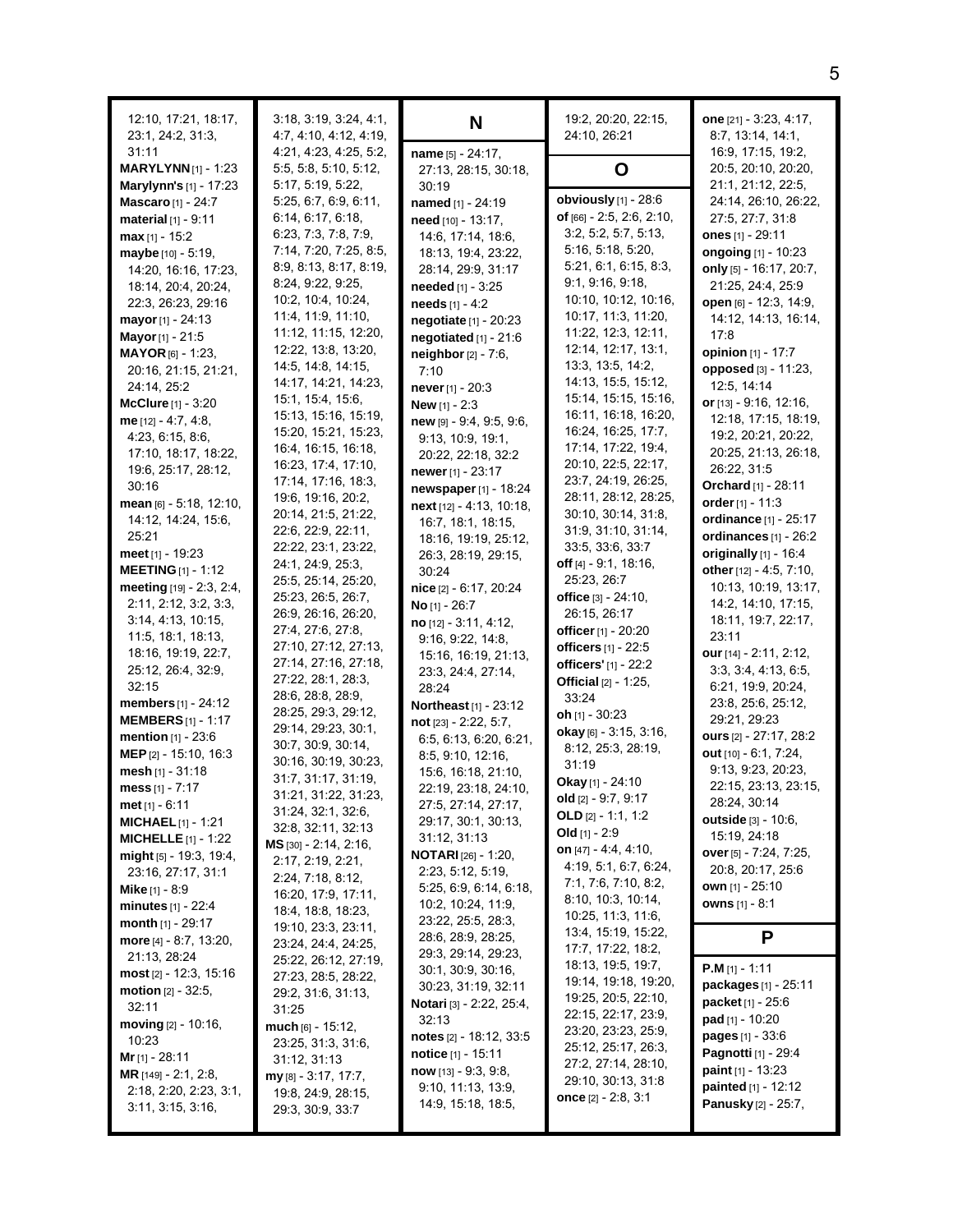| 25:13                          | Pledge [2] - 2:5, 2:6           | 23:16                          | <b>RINALDI</b> [28] - 1:22,  | 17:16, 20:14, 21:5,             |
|--------------------------------|---------------------------------|--------------------------------|------------------------------|---------------------------------|
| <b>paper</b> [1] - $3.21$      | plow $[2] - 27:4, 27:16$        | $RE[1] - 1.5$                  | 3:22, 4:3, 4:15, 5:3,        | 21:22, 22:6, 22:11,             |
| paperwork [1] - 20:2           | point [2] - 9:24, 26:10         | reach [1] - 30:21              | 5:7, 8:21, 9:19,             | 22:22, 23:1, 24:1,              |
| Papi [1] - 3:8                 | police [2] - 18:14,             | really [5] - 15:6, 15:23,      | 17:20, 18:6, 18:10,          | 24:9, 25:3, 25:14,              |
| PAPI [26] - 3:11, 3:16,        | 20:17                           | 23:3, 23:14, 28:2              | 19:7, 19:12, 19:20,          | 26:9, 26:16, 26:20,             |
| 3:19, 3:24, 4:7, 4:12,         | portion [1] - 11:21             | Rear [1] - 25:8                | 20:4, 21:8, 21:19,           | 27:6, 27:10, 27:16,             |
| 4:19, 4:25, 5:17,              | <b>position</b> $[5] - 20:19$ , | recall $[1] - 30:19$           | 23.9, 25.16, 25:25,          | 27:22, 28:1, 28:8,              |
| 5:22, 6:7, 6:11, 6:17,         | 21:4, 21:9, 21:11,              | receive [1] - 10:10            | 26:14, 26:18, 27:1,          | 31:21, 32:1, 32:8,              |
| 7:3, 7:9, 7:20, 8:5,           | 21:20                           | recited [1] - 2:7              | 29:20, 29:25, 30:21,         | 32:13                           |
| 20:2, 25:20, 27:4,             | possibility $[2]$ - $26:12$ ,   | recommendation [4] -           | 31:1, 31:14                  | Semenza [1] - 2:25              |
| 27:8, 27:12, 27:14,            | 27:22                           | 4:4, 19:22, 19:24,             | Rinaldi [1] - 2:24           | send [3] - 17:24, 18:3,         |
| 27:18, 30:7, 30:19             | <b>possible</b> $[1] - 17:13$   | 20:1                           | road [3] - 9:9, 26:19,       | 18:4                            |
| parcel [1] - 19:21             | power $[2] - 13:10$ ,           | recycling [2] - 23:12,         | 30:2                         | senior [1] - 10:7               |
| Park [1] - 29:4                | 13:16                           | 23:18                          | Road [1] - 5:14              | sense [1] - 9:16                |
| <b>parking</b> [1] - 22:20     | pre $[1] - 11:5$                | redo $[1] - 23:7$              | <b>ROBERT</b> $[2] - 1:19$ , | sent $[3] - 7:3, 11:16$ ,       |
| part [5] - 20:24, 21:9,        | pre-construction [1] -          | refer [1] - 27:21              | 1:23                         | 20:2                            |
| 21:20, 24:18, 27:20            | 11:5                            | referred [1] - 27:19           | roll $[1] - 2:12$            | <b>SESSION</b> [1] - 1:5        |
| part-time [2] - 21:9,          | <b>present</b> $[2] - 2:23$ ,   | regard [1] - 15:10             | roof [9] - 11:19, 12:25,     | session [3] - 2:9, 32:7,        |
| 21:20                          | 8:10                            | regarding [1] - 22:4           | 13:2, 13:7, 15:8,            | 32.9                            |
| part-timers [1] - 20:24        | <b>PRESIDENT</b> [1] - 1:19     | regards [1] - 11:17            | 15.9, 15.14, 15:15,          | set [2] - 2:11, 3:2             |
| pass [2] - 9:21, 25:16         | pretty [2] - 16:23,             | regular $[1] - 11:23$          | 15:18                        | sewage [1] - 9:5                |
| <b>past</b> $[1] - 23:19$      | 23:25                           | reinstatements [1] -           | room [3] - 16:7, 16:19       | sewer [4] - 8:22, 8:24,         |
| Pat $[1] - 24:20$              | probable [1] - 14:19            | 22:2                           | <b>rooms</b> $[1] - 10:11$   | 9:20, 9:23                      |
| Paul [16] - 3:7, 3:8,          | probably $[3] - 9:18$ ,         | related [1] - 24:23            | routed [2] - 13:18,          | she $[1] - 6:17$                |
| 4.6, 4.22, 5.12, 6.22,         | 15:1, 18:4                      | relative [1] - 6:15            | 13:21                        | sheetrock [3] - 10:10,          |
| 6.23, 7.19, 8.14,              | problem [1] - 6:5               | remember [3] - 26:21.          | run $[3]$ - 9:13, 10:21,     | 10:11, 10:18                    |
| 19:24, 25:19, 25:22,           | proceeding $[1]$ - $33:5$       | 26:23, 27:10                   | 13:4                         | ship [1] - 24:19                |
| 25:25, 27:11, 30:14            | project [2] - 8.22, 8:24        | rename [1] - 27:25             |                              | shortly [1] - 29:19             |
| paved [2] - 27:4, 27:18        | <b>Project</b> $[2] - 20.8$ ,   | renamed [2] - 25:10,           | S                            | should [5] - 9:14,              |
| Peggy [1] - 11:7               | 22:10                           | 25:13                          |                              | 10:16, 19:18, 20:21             |
| PENNSYLVANIA[1] -              | properties $[1]$ - 28:13        | <b>Reporter</b> [2] - 1:25,    | said $[4] - 4.8, 8.3,$       | show [1] - 16:21                |
| 1:2                            | property $[8] - 5:20$ ,         | 33:24                          | 17:1, 31:11                  | Sibley [1] - 26:7               |
| <b>people</b> $[4] - 4.5$ ,    | 5:21, 5:23, 6:25, 7:2,          | request $[2] - 25:7$ ,         | Sal [1] - 24:21              | side $[1] - 7:10$               |
| 10:16, 18:25, 20:21            | 7:11, 29:7, 31:11               | 28:4                           | <b>Sam</b> $[1]$ - 24:7      | sign [2] - 26:23, 30:10         |
| perception $[1]$ - 14:4        | <b>proposal</b> $[1]$ - 19:3    | requested $[1]$ - $25:8$       | Sam's [1] - 24:10            | since [3] - 20:9, 23:12,        |
| perfect [1] - 22:8             | purpose [2] - 2:10, 3:2         | research $[2] - 27:2$ ,        | same [4] - 12:22, 16:9,      | 29:10                           |
| permanent [1] - 20:19          | push [1] - 18:15                | 28:1                           | 33.5, 33.7                   | $\sin$ [2] - 5:20               |
| person [5] - 6:2, 21:1,        | put [15] - 3:20, 10:20,         | resend [1] - 28:3              | saw [2] - 8:22, 11:2         | skipped [1] - 25:6              |
| 21:9, 21:12, 21:14             | 12:6, 12:16, 14:5,              | respond [1] - 18:25            | saying [2] - 23:5,           | slow [1] - 3:12                 |
| personally $[1]$ - 12:20       | 14:17, 18:11, 18:24,            | responsible [1] - 5:15         | 26:11                        | small [1] - 16:11               |
| personnel [2] - 18:18,         | 20:21, 20:22, 24:8,             | retires [1] - 21:13            | schedules [1] - 18:17        | smooth [1] - 22:18              |
| 22:4                           | 25:11, 26:3, 26:19              | <b>revoted</b> [1] - 17:7      | school [3] - 19:12,          | sneak [1] - $30.5$              |
| <b>petrified</b> $[1] - 9:17$  | putting [2] - 7:15, 31:2        | RFP [4] - 18:20, 20:6,         | 29:9, 30:10                  | <b>snow</b> $[1] - 7:23$        |
| <b>Piccotti</b> [1] - 11:7     |                                 | 23:9, 23:23                    | <b>seconds</b> $[1] - 22:4$  | $SO$ [30] - 6.9, 8.24, 9.3,     |
| <b>pick</b> $[1]$ - 28:19      | Q                               | <b>Rick</b> [3] - 12:23, 13:3, | <b>security</b> [3] - 18:20, | 9.4, 9.11, 9.24, 10.4,          |
| <b>picking</b> $[1]$ - 28:23   |                                 | 13:24                          | 18:21, 19:1                  | 10:10, 11:25, 12:4,             |
| <b>picture</b> $[1] - 24:22$   | question [4] - 11:16,           | rick $[1]$ - 5:10              | see $[17] - 3.5, 4.14,$      | 12.7, 12.9, 13.4,               |
| <b>pine</b> $[1] - 6:7$        | 11:25, 12:9, 26:24              | <b>RICK</b> [1] - 1:20         | 4:16, 7:23, 14:9,            | 13:14, 13:18, 14:21,            |
| pipe [7] - 9:4, 9:5, 9:7,      | questions $[6] - 4.22$ ,        | <b>Rick's</b> $[1]$ - 17:5     | 15:17, 16:8, 16:24,          | 14:25, 16:25, 17:23,            |
| 9.12, 9.13, 9.17,              | 8:20, 12:15, 22:12,             | $rid$ [1] - 31:9               | 16:25, 17:9, 20:18,          | 19:12, 19:23, 21:9,             |
| 13:5                           | 24:2, 24:3                      | right $[25] - 5.8, 5.9,$       | 21.2, 21.4, 24.12,           | 21:15, 23:19, 23:24,            |
| <b>piping</b> [1] - 13:21      | <b>quick</b> [1] - 24:14        | 5:13, 5:16, 5:18, 6:8,         | 27:2, 28:1, 28:7             | 24:22, 30:3, 30:9,              |
| places [1] - 14:10             | quite $[1] - 3:12$              | 7:19, 9:3, 9:9, 15:17,         | seeing [1] - 23:14           | 30:12, 31:9                     |
| <b>planning</b> $[3] - 3:13$ , | quits $[1] - 21:13$             | 18:5, 19:15, 21:21,            | <b>Seig</b> $[1] - 5.3$      | <b>sold</b> [2] - 23:13, 29:5   |
| 19:14, 19:22                   |                                 | 22:6, 22:15, 24:10,            | <b>SEMENZA</b> [45] - 1:19,  | <b>Solfanelli's</b> [1] - 26:17 |
| <b>plans</b> $[1]$ - 19:14     | R                               | 25:23, 26:5, 26:16,            | 2:1, 2:8, 3:1, 3:15,         | <b>SOLICITOR</b> $[1]$ - 1:22   |
| <b>planter</b> [1] - 10:8      |                                 | 29:1, 29:5, 29:15,             | 3:18, 4:1, 4:21, 5:10,       | some $[22] - 4:7, 6:3,$         |
| play $[1]$ - 29:11             | <b>R</b> $[1] - 33:2$           | 30:3, 30:24                    | 6:23, 7:8, 7:14, 7:25,       | 6:19, 9:24, 10:14,              |
| please [3] - 2:13, 8:11,       | ran $[1] - 5:5$                 | right-of-way [3] -             | 8:9, 8:13, 8:19, 9:25,       | 10:19, 10:22, 11:22,            |
| 32:10                          | rather $[2] - 18:15$ ,          | 5:13, 5:16, 5:18               | 11:10, 12:20, 15:4,          | 12:5, 12:15, 13:8,              |
|                                |                                 |                                |                              |                                 |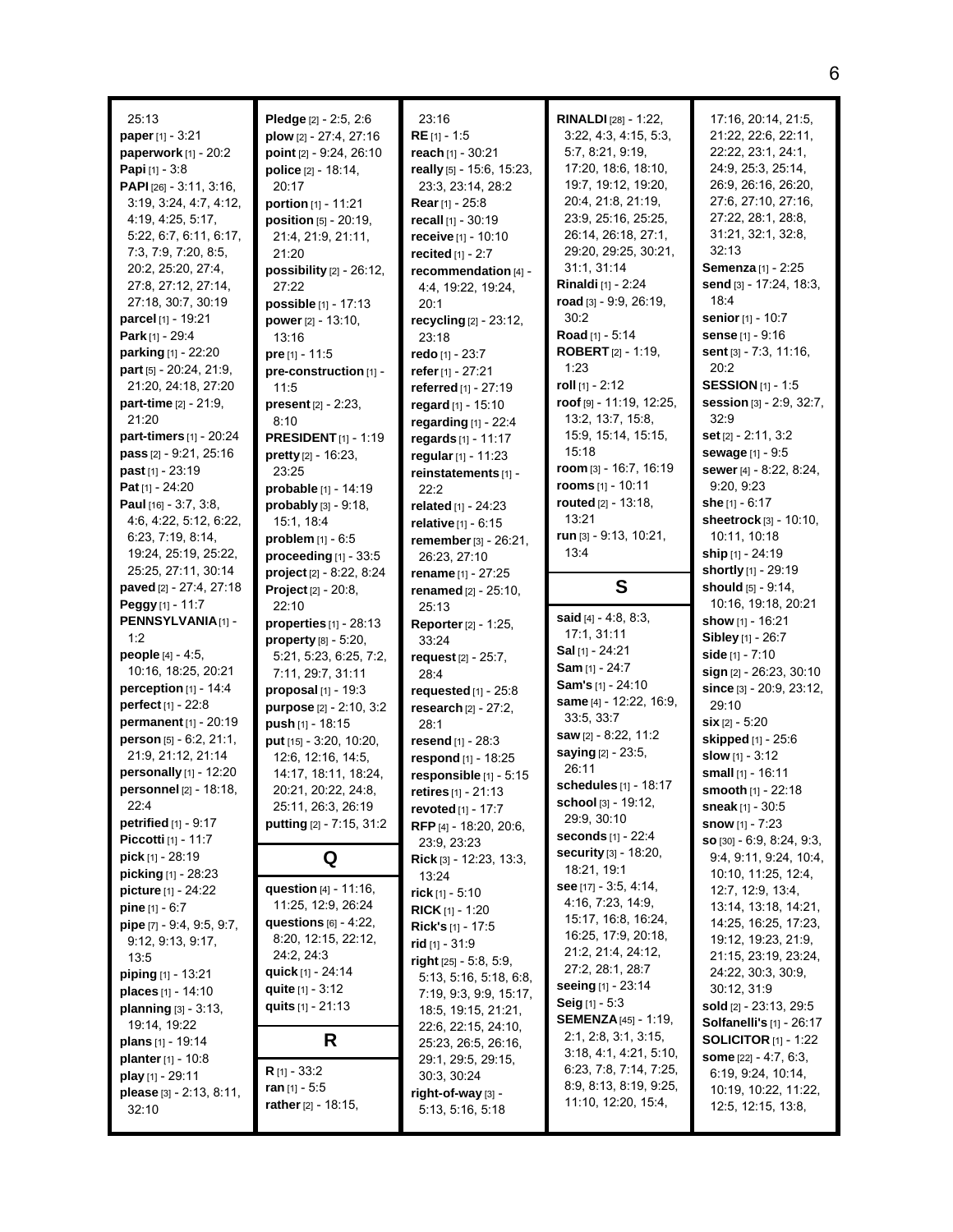| 13:15, 13:16, 13:17,<br>13:18, 14:10, 17:1,<br>18:10, 19:7, 20:12,<br>31:2, 31:15<br>somebody [3] - 21:10,<br>26:19, 32:10<br>someone [2] - 19:2, | summer [1] - 6:12<br>supposed [1] - 29:18<br>sure [2] - 6.6, 29:17<br>survey [1] - 31:7<br>surveyor [1] - 19:17 | 27:2, 27:10, 27:19,<br>27:20, 28:4, 28:11,<br>28:17, 28:20, 29:11,<br>29:12, 30:1, 30:2,<br>30:22, 31:6, 31:8,<br>33:4, 33:5<br>that's [22] - 3:16, 3:17, | 23:17, 23:18, 23:19,<br>24:4, 24:10, 24:11,<br>24:13, 24:15, 24:17,<br>24:18, 24:19, 25:7,<br>25:8, 25:12, 26:1,<br>26:3, 26:6, 26:14,<br>26.22, 26:25, 27:2, | 7:16, 7:18, 7:21,<br>8:21, 8:25, 9:3, 9:20,<br>9:22, 9:23, 10:5,<br>10:9, 10:16, 10:18,<br>10:19, 10:20, 10:21,<br>12.4, 19.23, 22.15,<br>24:16, 25:7, 25:9, |
|---------------------------------------------------------------------------------------------------------------------------------------------------|-----------------------------------------------------------------------------------------------------------------|-----------------------------------------------------------------------------------------------------------------------------------------------------------|---------------------------------------------------------------------------------------------------------------------------------------------------------------|--------------------------------------------------------------------------------------------------------------------------------------------------------------|
| 30:16                                                                                                                                             | Τ                                                                                                               | 9.2, 9.17, 12.9, 16.8,                                                                                                                                    | 27:14, 27:20, 28:10,                                                                                                                                          | 25:10, 25:20, 26:9,                                                                                                                                          |
| something [11] - 4:1,                                                                                                                             | $T_{[2]} - 33.2$                                                                                                | 16:13, 16:14, 18:1,                                                                                                                                       | 28:25, 29:1, 29:4,                                                                                                                                            | 27:6, 27:8, 29:10,                                                                                                                                           |
| 5:11, 13:7, 16:2,                                                                                                                                 | table [3] - 3:5, 24:11,                                                                                         | 20.6, 21:3, 21:5,                                                                                                                                         | 29.9, 29.10, 29:12,                                                                                                                                           | 29:20, 30:7, 30:12                                                                                                                                           |
| 18:24, 20:21, 20:22,                                                                                                                              | 26:22                                                                                                           | 21:15, 23:25, 24:23,                                                                                                                                      | 29:13, 29:14, 29:15,                                                                                                                                          | they'd [1] - 4:8                                                                                                                                             |
| 20:25, 23:15, 26:23,                                                                                                                              | take [3] - 8:6, 29:10,                                                                                          | 25:2, 26:5, 26:9,                                                                                                                                         | 29:16, 29:19, 29:23,                                                                                                                                          | they'll [4] - 9:24,                                                                                                                                          |
| 28:16                                                                                                                                             | 30:13                                                                                                           | 27:23, 27:24, 29:14,                                                                                                                                      | 30:4, 30:6, 30:7,                                                                                                                                             | 10:10, 12:7, 28:23                                                                                                                                           |
| somewhere [4] -                                                                                                                                   | talk $[1] - 7:12$                                                                                               | 31:19                                                                                                                                                     | 30:10, 30:12, 30:13,                                                                                                                                          | they're [6] - 8:5, 10:6,                                                                                                                                     |
| 13:14, 14:19, 21:17,                                                                                                                              | talked [1] - 26:6                                                                                               | the [239] - 2:2, 2:4, 2:6,                                                                                                                                | 30:17, 30:19, 30:21,<br>30:23, 30:24, 31:4,                                                                                                                   | 10:8, 10:15, 27:24,                                                                                                                                          |
| 29:22                                                                                                                                             | <b>talking</b> $[1] - 7:2$                                                                                      | 2:9, 2:10, 3:2, 3:3,<br>3.5, 3.9, 3.12, 3.21,                                                                                                             | 31:10, 32:2, 32:4,                                                                                                                                            | 30:24<br>they've [1] - 24:21                                                                                                                                 |
| soon $[1]$ - 17:12<br>sounds [1] - 22:11                                                                                                          | tall $[1]$ - 31:15                                                                                              | 4:10, 4:11, 5:1, 5:3,                                                                                                                                     | 32:9, 32:11, 33:4,                                                                                                                                            | thing [8] - 6:12, 11:3,                                                                                                                                      |
| south [1] - 25:22                                                                                                                                 | $\textbf{tax}[1] - 27:2$<br>tell [1] - 4:23                                                                     | 5:13, 5:14, 5:15,                                                                                                                                         | 33.5, 33.6, 33.7,                                                                                                                                             | 12:23, 20:7, 21:25,                                                                                                                                          |
| <b>South [2] - 27:20,</b>                                                                                                                         | temporarily $[1]$ - 9:11                                                                                        | 5:18, 5:19, 5:20,                                                                                                                                         | 33:8                                                                                                                                                          | 23:12, 24:15, 29:3                                                                                                                                           |
| 27:21                                                                                                                                             | ten [1] - 31:4                                                                                                  | 5.21, 5.23, 5.24, 6.3,                                                                                                                                    | their [4] - 5:23, 19:23,                                                                                                                                      | things $[4] - 19.7$ ,                                                                                                                                        |
| spaces [1] - 9:18                                                                                                                                 | <b>tenants</b> $[1] - 8.4$                                                                                      | 6.8, 6.12, 6.13, 6.24,                                                                                                                                    | 24:8, 30:25                                                                                                                                                   | 22:18, 22:21, 25:5                                                                                                                                           |
| specifically [1] - 21:11                                                                                                                          | terra [1] - 9:2                                                                                                 | 6:25, 7:2, 7:8, 7:9,                                                                                                                                      | them [11] - 4.9, 6.4,                                                                                                                                         | think [14] - 7:6, 11:15,                                                                                                                                     |
| spoken [1] - 23:7                                                                                                                                 | text [1] - 32:10                                                                                                | 7:10, 7:23, 8:1, 8:2,                                                                                                                                     | 7:13, 7:21, 8:6, 8:7,                                                                                                                                         | 15:11, 18:8, 19:13,                                                                                                                                          |
| spring [1] - 9:12                                                                                                                                 | than $[3] - 10:13$ ,                                                                                            | 8:7, 8:15, 8:18, 8:22,                                                                                                                                    | 9.6, 9.21, 17.3,                                                                                                                                              | 23:19, 23:24, 25:9,                                                                                                                                          |
| springtime $[1]$ - $9:8$                                                                                                                          | 18:15, 23:16                                                                                                    | 8:24, 8:25, 9:1, 9:3,                                                                                                                                     | 17:12, 18:12                                                                                                                                                  | 25:14, 26:20, 26:24,                                                                                                                                         |
| square [1] - 16:13                                                                                                                                | <b>thank</b> $[2] - 21:21$ ,                                                                                    | 9:4, 9:5, 9:8, 9:12,<br>9:13, 9:15, 10:3,                                                                                                                 | then [11] - 7:15, 9:8,<br>9:12, 9:14, 12:6,                                                                                                                   | 27:9, 29:9, 31:17                                                                                                                                            |
| squeeze $[1] - 4:17$                                                                                                                              | 31:25                                                                                                           | 10:4, 10:7, 10:8,                                                                                                                                         | 13:3, 13:11, 13:13,                                                                                                                                           | thinking [2] - 16:15,<br>31:14                                                                                                                               |
| stairs [1] - 10:7                                                                                                                                 | <b>thanks</b> $[7] - 6:21$ ,                                                                                    | 10:9, 10:11, 10:12,                                                                                                                                       | 16:11, 23:11, 27:11                                                                                                                                           | this [10] - 3:7, 5:25,                                                                                                                                       |
| stand [1] - 14:1                                                                                                                                  | 8:14, 17:17, 21:23,                                                                                             | 10:15, 10:17, 10:20,                                                                                                                                      | there [63] - 4:1, 6:2,                                                                                                                                        | 10:6, 19:9, 20:8,                                                                                                                                            |
| <b>start</b> $[4] - 2.4, 10.7,$                                                                                                                   | 22:13, 22:25, 24:2                                                                                              | 10:21, 10:25, 11:1,                                                                                                                                       | 6:24, 7:16, 7:20,                                                                                                                                             | 23:16, 24:11, 25:3,                                                                                                                                          |
| 20:12, 28:20                                                                                                                                      | Thanks [1] - 11:9                                                                                               | 11:2, 11:5, 11:6,                                                                                                                                         | 7:21, 7:22, 8:3, 8:23,                                                                                                                                        | 29:3, 32:3                                                                                                                                                   |
| <b>started</b> [2] - 10:5,<br>28:23                                                                                                               | <b>that</b> $[110] - 4.2, 4.4,$                                                                                 | 11:7, 11:17, 11:18,                                                                                                                                       | 9:7, 9:17, 10:17,                                                                                                                                             | <b>Thomas</b> $[1] - 24:5$                                                                                                                                   |
| starting [2] - 10:11,                                                                                                                             | 4:17, 4:24, 5:6, 5:7,<br>6:2, 6:5, 6:21, 6:25,                                                                  | 11:19, 11:20, 11:21,                                                                                                                                      | 10:22, 11:24, 12:6,                                                                                                                                           | those [3] - 7:12, 12:3,                                                                                                                                      |
| 22:19                                                                                                                                             | 8:1, 9:7, 9:11, 9:14,                                                                                           | 11:25, 12:1, 12:3,                                                                                                                                        | 12:12, 12:15, 12:17,                                                                                                                                          | 18:22                                                                                                                                                        |
| <b>Stassi</b> [1] - 24:20                                                                                                                         | 9.21, 9.24, 10.13,                                                                                              | 12:7, 12:22, 13:2,                                                                                                                                        | 12:19, 12:25, 13:4,                                                                                                                                           | though [4] - 5:5,                                                                                                                                            |
| state $[1] - 9.9$                                                                                                                                 | 10:14, 11:13, 11:18,                                                                                            | 13:7, 13:10, 13:12,                                                                                                                                       | 13.5, 13.8, 13.11,                                                                                                                                            | 10:23, 21:17, 27:16                                                                                                                                          |
| stenographic [1] -                                                                                                                                | 11:20, 11:22, 12:8,                                                                                             | 13:13, 13:14, 13:22,                                                                                                                                      | 13:15, 13:16, 13:18,                                                                                                                                          | <b>thought</b> $[4] - 6.6$ ,                                                                                                                                 |
| 33:5                                                                                                                                              | 12:9, 12:12, 12:13,                                                                                             | 13:24, 14:2, 14:3,                                                                                                                                        | 13:21, 14:13, 14:18,                                                                                                                                          | 12:22, 16:4, 16:13                                                                                                                                           |
| still [2] - 13:17, 20:18                                                                                                                          | 12:14, 13:3, 13:15,                                                                                             | 14:8, 14:12, 14:17,<br>15:1, 15:8, 15:10,                                                                                                                 | 15:7, 15:8, 15:12,                                                                                                                                            | three [1] - 5:20                                                                                                                                             |
| stolen [1] - 22:16                                                                                                                                | 13:17, 13:24, 14:1,                                                                                             | 15:13, 15:14, 15:15,                                                                                                                                      | 15:17, 16:2, 16:8,<br>16:25, 17:1, 18:11,                                                                                                                     | through [5] - 13:4,                                                                                                                                          |
| stop [4] - 7:24, 7:25,                                                                                                                            | 14.2, 14.7, 14.12,                                                                                              | 15:18, 15:19, 15:22,                                                                                                                                      | 21:6, 21:11, 21:13,                                                                                                                                           | 13:16, 13:21, 20:11,                                                                                                                                         |
| 16:21, 31:15                                                                                                                                      | 14:25, 15:7, 15:9,                                                                                              | 16:3, 16:5, 16:7,                                                                                                                                         | 21:16, 23:15, 26:15,                                                                                                                                          | 30.6                                                                                                                                                         |
| Street [7] - 4:11, 6:24,                                                                                                                          | 15:11, 15:16, 15:21,                                                                                            | 16:9, 16:10, 16:12,                                                                                                                                       | 26:19, 26:24, 28:13,                                                                                                                                          | Thursday [1] - 11:6                                                                                                                                          |
| 8:3, 9:1, 9:14, 25:24,                                                                                                                            | 15:24, 16:5, 16:11,                                                                                             | 16:14, 17:4, 17:6,                                                                                                                                        | 28:18, 28:24, 29:11,                                                                                                                                          | tie [2] - 9:7, 9:11<br>time [18] - 3:7, 4:16,                                                                                                                |
| 28:11                                                                                                                                             | 16:24, 17:2, 17:7,<br>17:8, 17:15, 17:24,                                                                       | 17:15, 17:18, 17:23,                                                                                                                                      | 29:21, 29:22, 30:4,                                                                                                                                           | 7:4, 7:12, 7:20,                                                                                                                                             |
| <b>street</b> [5] - 5:23, 8:2,                                                                                                                    | 18:1, 18:11, 18:14,                                                                                             | 18:1, 18:13, 18:15,                                                                                                                                       | 30:12, 30:15, 31:2,                                                                                                                                           | 14:17, 16:21, 20:20,                                                                                                                                         |
| 28:10, 28:12, 28:14                                                                                                                               | 18:23, 19:2, 19:3,                                                                                              | 18:16, 18:21, 18:24,                                                                                                                                      | 31:3, 31:9, 31:18                                                                                                                                             | 21.2, 21.9, 21.10,                                                                                                                                           |
| <b>streets</b> $[1]$ - 28:10<br><b>stuff</b> $[7] - 10:18$ ,                                                                                      | 19:5, 19:10, 19:15,                                                                                             | 19:2, 19:8, 19:12,                                                                                                                                        | <b>there's</b> [20] - 4:16, 7:5,                                                                                                                              | 21:17, 21:20, 23:19,                                                                                                                                         |
| 13:17, 13:19, 14:11,                                                                                                                              | 19:18, 19:21, 20:5,                                                                                             | 19:14, 19:17, 19:18,                                                                                                                                      | 9:16, 10:13, 13:8,                                                                                                                                            | 24:11, 25:3, 25:6,                                                                                                                                           |
| 14:18, 16:24, 22:17                                                                                                                               | 20.6, 20.19, 20.23,                                                                                             | 19:20, 19:22, 19:25,<br>20:2, 20:3, 20:7,                                                                                                                 | 13.9, 13.13, 13.20,                                                                                                                                           | 32:4                                                                                                                                                         |
| subdivision [1] -                                                                                                                                 | 21:7, 21:12, 22:9,                                                                                              | 20:9, 20:17, 20:20,                                                                                                                                       | 15:7, 16:7, 16:18,<br>16:19, 18:10, 20:10,                                                                                                                    | <b>timers</b> [1] - 20:24                                                                                                                                    |
| 19:13                                                                                                                                             | 23:6, 23:10, 23:15,                                                                                             | 20:22, 21:2, 21:8,                                                                                                                                        | 23:15, 25:11, 27:23,                                                                                                                                          | to [174] - 2:2, 2:4, 2:8,                                                                                                                                    |
| <b>submittal</b> $[2] - 12:2$ ,                                                                                                                   | 23:20, 23:23, 24:5,                                                                                             | 21:9, 21:12, 21:24,                                                                                                                                       | 28:24, 29:7                                                                                                                                                   | 2:11, 3:2, 3:4, 3:6,                                                                                                                                         |
| 12:8                                                                                                                                              | 24:19, 25:1, 25:8,                                                                                              | 21:25, 22:1, 22:2,                                                                                                                                        | thereof [1] - 33:8                                                                                                                                            | 3:7, 3:13, 3:20, 3:25,                                                                                                                                       |
| <b>submitted</b> [1] - 19:14                                                                                                                      | 25:10, 25:12, 25:13,                                                                                            | 22:5, 22:7, 22:10,                                                                                                                                        | they [38] - 4:7, 5:22,                                                                                                                                        | 4.2, 4.3, 4.8, 4.12,                                                                                                                                         |
| suggestion [2] -                                                                                                                                  | 25:15, 25:19, 26:11,<br>26:14, 26:19, 26:21,                                                                    | 22:18, 22:20, 23:2,                                                                                                                                       | 6:2, 6:18, 7:12, 7:14,                                                                                                                                        | 4:14, 5:20, 5:22,<br>5:23, 5:24, 6:3, 6:12,                                                                                                                  |
| 28:15, 30:9                                                                                                                                       |                                                                                                                 | 23.4, 23.6, 23.11,                                                                                                                                        |                                                                                                                                                               |                                                                                                                                                              |
|                                                                                                                                                   |                                                                                                                 |                                                                                                                                                           |                                                                                                                                                               |                                                                                                                                                              |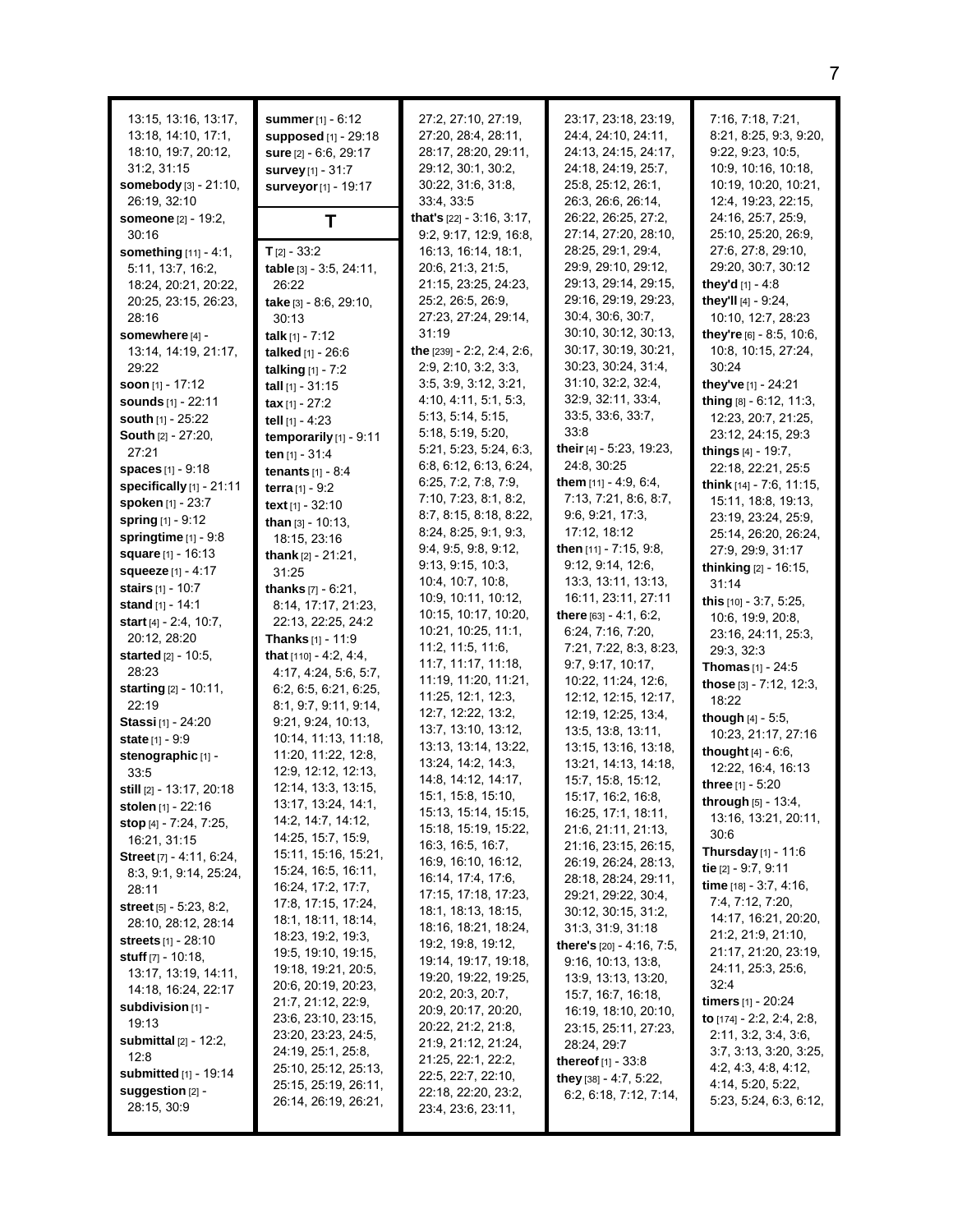| 6:21, 7:11, 7:12,<br>7:13, 8:6, 9:6, 9:9,<br>9:13, 9:15, 10:6,<br>10:11, 10:14, 10:19,<br>10:20, 10:21, 10:24,<br>11:16, 11:17, 11:19,<br>11:20, 11:22, 11:23,<br>12.1, 12.2, 12.4,<br>12.5, 12.8, 12.10,<br>12:16, 12:17, 13:4,<br>13:7, 13:12, 13:16,<br>13:17, 13:21, 14:4, | 23:10<br>took $[1]$ - 33:5<br>tools $[1] - 24.6$<br>top [2] - 9:15, 29:4<br>touch [1] - 25:25<br>towards [2] - 10:17,<br>13:12<br>trailer $[1] - 7:1$<br>tree [6] - 5:13, 5:25,<br>6.4, 6.7, 28.19, 31.8<br>trees $[1] - 31:2$<br>true [1] - 33:6 | W<br>wait [1] - 20:5<br>waiting [2] - 19:13,<br>19:21<br>waiver [1] - 30:10<br>walls $[1] - 30.8$<br>want $[6] - 4.13, 9.9$ ,<br>16:1, 16:21, 18:11,<br>18:18<br>wanted [4] - 12:16,<br>26:10, 27:6, 27:8     | 10:17, 10:18, 29:1<br>weeks [3] - 3.12, 4.9,<br>18:15<br>welcome [2] - 2:2, 2:8<br>well [11] - 4:3, 7:14,<br>8:5, 10:22, 13:20,<br>14:8, 15:11, 15:23,<br>23:21, 23:23, 32:3<br>went $[1] - 22:18$<br>were [4] - 6:2, 6:18,<br>12:15, 32:3<br>what [12] - 3:17, 5:17, | working [2] - 21:17,<br>22:19<br>would [16] - 4:17, 6:4,<br>6:6, 13:21, 13:24,<br>14:19, 15:2, 15:14,<br>16:5, 17:2, 17:8,<br>20:23, 23:4, 23:22,<br>28:15, 30:5<br><b>Wozniak</b> [2] - 1:24,<br>33:23<br>wrap [1] - 18:14 |
|--------------------------------------------------------------------------------------------------------------------------------------------------------------------------------------------------------------------------------------------------------------------------------|---------------------------------------------------------------------------------------------------------------------------------------------------------------------------------------------------------------------------------------------------|---------------------------------------------------------------------------------------------------------------------------------------------------------------------------------------------------------------|-----------------------------------------------------------------------------------------------------------------------------------------------------------------------------------------------------------------------------------------------------------------------|-----------------------------------------------------------------------------------------------------------------------------------------------------------------------------------------------------------------------------|
| 14:5, 14:7, 14:9,<br>14:13, 14:14, 14:23,                                                                                                                                                                                                                                      | try [3] - 23:14, 25:18,                                                                                                                                                                                                                           | wanting [1] - 23:7                                                                                                                                                                                            | 7:12, 7:14, 7:15, 9:6,                                                                                                                                                                                                                                                | Y                                                                                                                                                                                                                           |
| 14:24, 15:10, 15:24,<br>15:25, 16:1, 16:9,<br>16:10, 16:12, 16:14,<br>16:17, 16:19, 16:21,<br>16.22, 16.23, 17:2,<br>17.3, 17.5, 17.9,<br>17:12, 17:15, 17:21,<br>17:24, 17:25, 18:3,                                                                                          | 30:5<br>trying [7] - 6:3, 12:1,<br>12:8, 24:15, 24:20,<br>24:21, 26:20<br>tunnel [1] - 16:13<br>two [7] - 3:12, 7:12,<br>18:15, 22:4, 22:16,<br>25:9, 30:17<br>tying [1] - 9:24                                                                   | war $[1] - 7:5$<br>was [21] - 2:6, 6:17,<br>6:24, 7:20, 9:3, 9:19,<br>11:20, 14:13, 15:9,<br>16:15, 23:5, 23:19,<br>24:18, 24:19, 26:24,<br>29:5, 29:16, 29:18,<br>29:19, 31:14<br><b>wasn't</b> $[1]$ - 31:6 | 15:4, 15:21, 16:13,<br>23.5, 26.24, 27:2<br>what's [3] - 14:7,<br>15:17, 16:25<br>when [7] - 4:13, 11:17,<br>12:24, 21:12, 26:21,<br>28:20, 30:3<br>where [9] - 4:24, 9:22,<br>12.9, 25.20, 26.9,                                                                     | <b>yard</b> $[2] - 7:18, 30:25$<br>yeah [5] - 6:11, 16:17,<br>17:14, 26:13, 30:23<br>Yeah [2] - 26:16, 28:9<br>year [3] - 19:9, 22:18,<br>32:2<br>Year $[1] - 2:3$<br>$yes$ [11] - 3:18, 7:3,                               |
| 18:5, 18:6, 18:13,                                                                                                                                                                                                                                                             |                                                                                                                                                                                                                                                   | wasting [1] - 15:5                                                                                                                                                                                            | 29:12, 29:14, 30:2,                                                                                                                                                                                                                                                   | 15:20, 17:20, 18:23,                                                                                                                                                                                                        |
| 18:16, 18:18, 18:20,<br>18:21, 18:25, 19:14,<br>20:2, 20:8, 20:11,                                                                                                                                                                                                             | U                                                                                                                                                                                                                                                 | water [1] - 13:9<br>Way [2] - 25:13, 28:16                                                                                                                                                                    | 30:5<br>whether [2] - 12:16,                                                                                                                                                                                                                                          | 19:10, 19:16, 21:19,<br>23:24, 27:12, 29:2                                                                                                                                                                                  |
| 20:12, 20:25, 21:15,                                                                                                                                                                                                                                                           | Unanimous [1] -<br>32:15                                                                                                                                                                                                                          | way $[14] - 5:13, 5:16$ ,                                                                                                                                                                                     | 19:1<br>which [2] - 10:14, 25:8                                                                                                                                                                                                                                       | Yes $[1]$ - 28:5<br>yesterday [1] - 8:23                                                                                                                                                                                    |
| 21:16, 22:1, 22:4,                                                                                                                                                                                                                                                             | undercarriage [1] -                                                                                                                                                                                                                               | 5:18, 5:23, 5:24,<br>9:15, 11:19, 12:13,                                                                                                                                                                      | while [2] - 7:23, 28:9                                                                                                                                                                                                                                                | yet [5] - 2:22, 9:20,                                                                                                                                                                                                       |
| 22:19, 22:23, 23:5,                                                                                                                                                                                                                                                            | 15:13                                                                                                                                                                                                                                             | 17:15, 18:23, 26:10,                                                                                                                                                                                          | who [3] - 5:2, 20:20,                                                                                                                                                                                                                                                 | 17:21, 19:25, 29:18                                                                                                                                                                                                         |
| 23:7, 23:13, 23:14,<br>23:16, 24:7, 24:11,                                                                                                                                                                                                                                     | underside [1] - 15:15                                                                                                                                                                                                                             | 26:22, 27:5, 27:7                                                                                                                                                                                             | 21:1                                                                                                                                                                                                                                                                  | $you$ [56] - 3.8, 3.22,                                                                                                                                                                                                     |
| 24:12, 24:13, 24:15,                                                                                                                                                                                                                                                           | understanding [1] -                                                                                                                                                                                                                               | we [62] - 3:24, 3:25,                                                                                                                                                                                         | who's $[1] - 30:15$                                                                                                                                                                                                                                                   | 4:5, 4:13, 5:10, 5:17,                                                                                                                                                                                                      |
| 24:20, 24:22, 24:23,                                                                                                                                                                                                                                                           | 24:9<br>understood [1] - 6:19                                                                                                                                                                                                                     | 4:14, 4:16, 4:24,                                                                                                                                                                                             | whoever $[1]$ - 18:19                                                                                                                                                                                                                                                 | 7:1, 7:23, 8:10, 8:15,<br>8.22, 9.9, 9.10,                                                                                                                                                                                  |
| 25:4, 25:12, 25:16,                                                                                                                                                                                                                                                            | until [3] - 16:6, 21:16,                                                                                                                                                                                                                          | 4:25, 5:5, 10:14,<br>11:4, 11:12, 12:5,                                                                                                                                                                       | <b>whole</b> [7] - 6:12,<br>10:10, 11:21, 15:7,                                                                                                                                                                                                                       | 11:14, 11:17, 11:21,                                                                                                                                                                                                        |
| 25:18, 26:10, 26:20,                                                                                                                                                                                                                                                           | 28:24                                                                                                                                                                                                                                             | 12:11, 14:6, 15:5,                                                                                                                                                                                            | 15:9, 16:11, 33:8                                                                                                                                                                                                                                                     | 12:13, 12:14, 12:16,                                                                                                                                                                                                        |
| 26:22, 27:6, 27:8,                                                                                                                                                                                                                                                             | up [29] - 4:5, 7:5, 7:11,                                                                                                                                                                                                                         | 16:16, 17:8, 17:14,                                                                                                                                                                                           | why [5] - 11:12, 16:14,                                                                                                                                                                                                                                               | 13:23, 13:25, 14:1,                                                                                                                                                                                                         |
| 27:20, 27:21, 27:24,<br>28:4, 28:12, 28:14,                                                                                                                                                                                                                                    | 7:16, 7:22, 10:15,                                                                                                                                                                                                                                | 17:24, 18:13, 18:14,                                                                                                                                                                                          | 22:9, 27:23, 27:24                                                                                                                                                                                                                                                    | 14.3, 14.5, 14.9,                                                                                                                                                                                                           |
| 28:17, 29:9, 29:16,                                                                                                                                                                                                                                                            | 11:19, 11:25, 12:9,                                                                                                                                                                                                                               | 18:23, 19:2, 19:23,                                                                                                                                                                                           | will [9] - 8.10, 12.4,                                                                                                                                                                                                                                                | 14:13, 14:15, 14:16,                                                                                                                                                                                                        |
| 29:18, 29:20, 30:3,                                                                                                                                                                                                                                                            | 12:13, 12:18, 13:2,                                                                                                                                                                                                                               | 20:5, 20:10, 20:21,                                                                                                                                                                                           | 12:12, 13:5, 13:11,                                                                                                                                                                                                                                                   | 14:17, 15:23, 16:1,<br>16:8, 16:11, 16:20,                                                                                                                                                                                  |
| 30:4, 30:10, 30:11,                                                                                                                                                                                                                                                            | 13:3, 15:8, 15:17,<br>16:16, 16:19, 17:15,                                                                                                                                                                                                        | 20:24, 21:6, 22:9,<br>22:20, 22:21, 23:7,                                                                                                                                                                     | 16:12, 21:13, 28:3,<br>32:10                                                                                                                                                                                                                                          | 16:21, 16:22, 17:18,                                                                                                                                                                                                        |
| 30:24, 31:1, 31:4,                                                                                                                                                                                                                                                             | 18:14, 18:16, 19:3,                                                                                                                                                                                                                               | 23:15, 23:20, 23:22,                                                                                                                                                                                          | <b>WILLIAM</b> $[1] - 1:22$                                                                                                                                                                                                                                           | 17:21, 18:5, 18:6,                                                                                                                                                                                                          |
| 31:8, 31:15, 31:16,                                                                                                                                                                                                                                                            | 19.8, 19.9, 20.5,                                                                                                                                                                                                                                 | 24.3, 24.24, 25.6,                                                                                                                                                                                            | wise $[1] - 15.4$                                                                                                                                                                                                                                                     | 18:8, 18:11, 18:18,                                                                                                                                                                                                         |
| 32:1, 32:4, 32:5,<br>32.6, 32.8, 32.11,                                                                                                                                                                                                                                        | 28.14, 28.19, 28.23,                                                                                                                                                                                                                              | 25:11, 25:16, 25:18,                                                                                                                                                                                          | wish [1] - 32:1                                                                                                                                                                                                                                                       | 19.5, 19.24, 20.4,                                                                                                                                                                                                          |
| 33:7                                                                                                                                                                                                                                                                           | 30:8                                                                                                                                                                                                                                              | 26:6, 27:3, 27:4,                                                                                                                                                                                             | with [32] - 2.4, 3.12,                                                                                                                                                                                                                                                | 20:21, 21:21, 22:22,<br>24:25, 26:21, 27:10,                                                                                                                                                                                |
| today [4] - 10:15, 11:2,                                                                                                                                                                                                                                                       | update [3] - 10:3,                                                                                                                                                                                                                                | 27:9, 27:16, 27:20,                                                                                                                                                                                           | 3:16, 4:15, 4:24, 5:6,                                                                                                                                                                                                                                                | 28:3, 30:2, 31:1,                                                                                                                                                                                                           |
| 12:11, 16:6                                                                                                                                                                                                                                                                    | 23:6, 24:6<br>$us$ [2] - 18:3, 30:13                                                                                                                                                                                                              | 28:14, 28:20, 29:7,<br>29:8, 29:9, 29:21,                                                                                                                                                                     | 6:11, 6:25, 7:9, 7:23,<br>8.22, 11:5, 11:7,                                                                                                                                                                                                                           | 31:25                                                                                                                                                                                                                       |
| together [2] - 22:19,                                                                                                                                                                                                                                                          | used [2] - 28:17, 30:4                                                                                                                                                                                                                            | 30.9, 30.11, 31:3,                                                                                                                                                                                            | 11:16, 12:2, 13:24,                                                                                                                                                                                                                                                   | you'd [1] - 31:17                                                                                                                                                                                                           |
| 26:2                                                                                                                                                                                                                                                                           | usually $[1] - 28:25$                                                                                                                                                                                                                             | 31:7, 31:8, 31:16,                                                                                                                                                                                            | 13:25, 15:10, 16:3,                                                                                                                                                                                                                                                   | you'll [4] - 14:21,                                                                                                                                                                                                         |
| told $[5] - 6.4, 6.13$ ,<br>7:21, 9:6, 30:16                                                                                                                                                                                                                                   | utilize [1] - 23:16                                                                                                                                                                                                                               | 32:6                                                                                                                                                                                                          | 17:8, 19:3, 19:8,                                                                                                                                                                                                                                                     | 15:11, 15:17, 16:25                                                                                                                                                                                                         |
| <b>tomorrow</b> $[3] - 4:20$ ,                                                                                                                                                                                                                                                 |                                                                                                                                                                                                                                                   | we'll [7] - 3:19, 3:20,                                                                                                                                                                                       | 19:16, 22:5, 22:10,                                                                                                                                                                                                                                                   | You'll $[1]$ - 18:3<br>you're [4] - 15:5,                                                                                                                                                                                   |
| 11:1, 26:1                                                                                                                                                                                                                                                                     | V                                                                                                                                                                                                                                                 | 4:19, 9:13, 24:13,<br>25:25, 26:3                                                                                                                                                                             | 22:21, 24:6, 24:25,                                                                                                                                                                                                                                                   | 15:24, 15:25, 18:21                                                                                                                                                                                                         |
| ton $[1] - 10:10$                                                                                                                                                                                                                                                              | valuable [1] - 23:18                                                                                                                                                                                                                              | we're [10] - 10:23,                                                                                                                                                                                           | 25:11, 27:2, 28:15,<br>28:17                                                                                                                                                                                                                                          | <b>your</b> $[3] - 14:18$ ,                                                                                                                                                                                                 |
| <b>tonight</b> $[1]$ - 22:14                                                                                                                                                                                                                                                   | very $[3]$ - 6:17, 14:23,                                                                                                                                                                                                                         | 12:1, 12:2, 12:7,                                                                                                                                                                                             | <b>without</b> [1] - 20:25                                                                                                                                                                                                                                            | 18:12, 22:23                                                                                                                                                                                                                |
| <b>tonight's</b> $[2] - 2:11$ ,<br>3.2                                                                                                                                                                                                                                         | 31:12                                                                                                                                                                                                                                             | 19:8, 19:13, 24:15,                                                                                                                                                                                           | work $[7] - 2.9, 4.19,$                                                                                                                                                                                                                                               |                                                                                                                                                                                                                             |
| too $[6] - 7:10, 7:11,$                                                                                                                                                                                                                                                        | <b>VIRTUAL</b> $[1]$ - 1:12                                                                                                                                                                                                                       | 24:19, 28:10, 32:8                                                                                                                                                                                            | 13:6, 21:9, 22:21,                                                                                                                                                                                                                                                    | Z                                                                                                                                                                                                                           |
| 10:19, 17:10, 20:6,                                                                                                                                                                                                                                                            | <b>vitae</b> $[1] - 31:15$                                                                                                                                                                                                                        | we've [1] - 20:10<br>week [5] - 10:6, 10:12,                                                                                                                                                                  | 23:9, 23:20                                                                                                                                                                                                                                                           | zipped [1] - 17:15                                                                                                                                                                                                          |
|                                                                                                                                                                                                                                                                                |                                                                                                                                                                                                                                                   |                                                                                                                                                                                                               | <b>WORK</b> [1] - 1:5                                                                                                                                                                                                                                                 |                                                                                                                                                                                                                             |